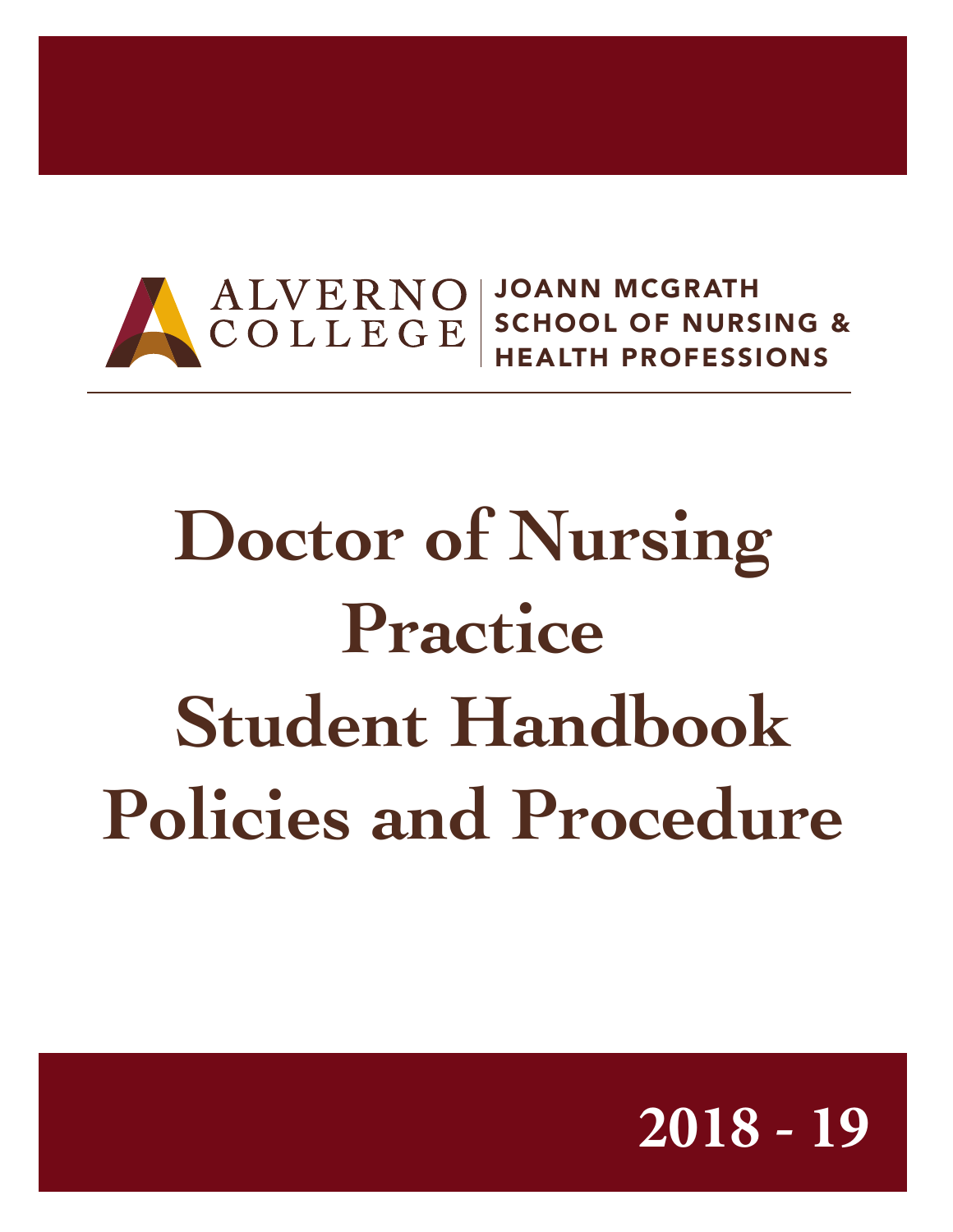

January 2, 2019

Dear Graduate Students,

Welcome to the Alverno College JoAnn McGrath School of Nursing and Health Professions (SONHP) and to the Master of Science in Nursing (MSN) program! As a learner in this curriculum, you are at the heart of the MSN program and your learning is central to all of our activities.

In the spirit of recognizing that you are the reason for and an essential component of the community of learners at Alverno, you are invited to contribute to this *Alverno Master of Science in Nursing Student Handbook, Policies, and Procedures*. Over time, faculty, students, and the Advising Department developed much of the content of this handbook with the goal of creating a resource to assist you in your learner role. This handbook includes academic information concerning the curriculum, the organizational structure of the SONHP, MSN-specific policies and procedures that complement the general college policies, and other important information. This handbook is a resource that is to be used in conjunction with the *Building a Community of Learners: A Community Guide and Student Handbook 2017-18*. Conscious that things change continuously, please know that you are invited to contact the Director of Graduate Nursing Programs with suggestions for additions, deletions, or improvement. Together, we can keep this document both current and relevant.

Alverno faculty members' vision is that you will experience *visionary learning for a lifetime of influence*. Faculty and staff at Alverno are dedicated to the daily implementation of this vision through the continuing development of the curriculum, and the creation of ties to the community and relationships within higher education. Our most important daily purpose, however, is to assure the creation of the community of learning that will facilitate your learning and development. We are your partners in this important enterprise and look forward to our collaboration.

Welcome, then, to learning in the MSN program and to the Alverno College community!

Diane Duffy, PhD, MSN, RN Director of Graduate Nursing Programs Professor of Nursing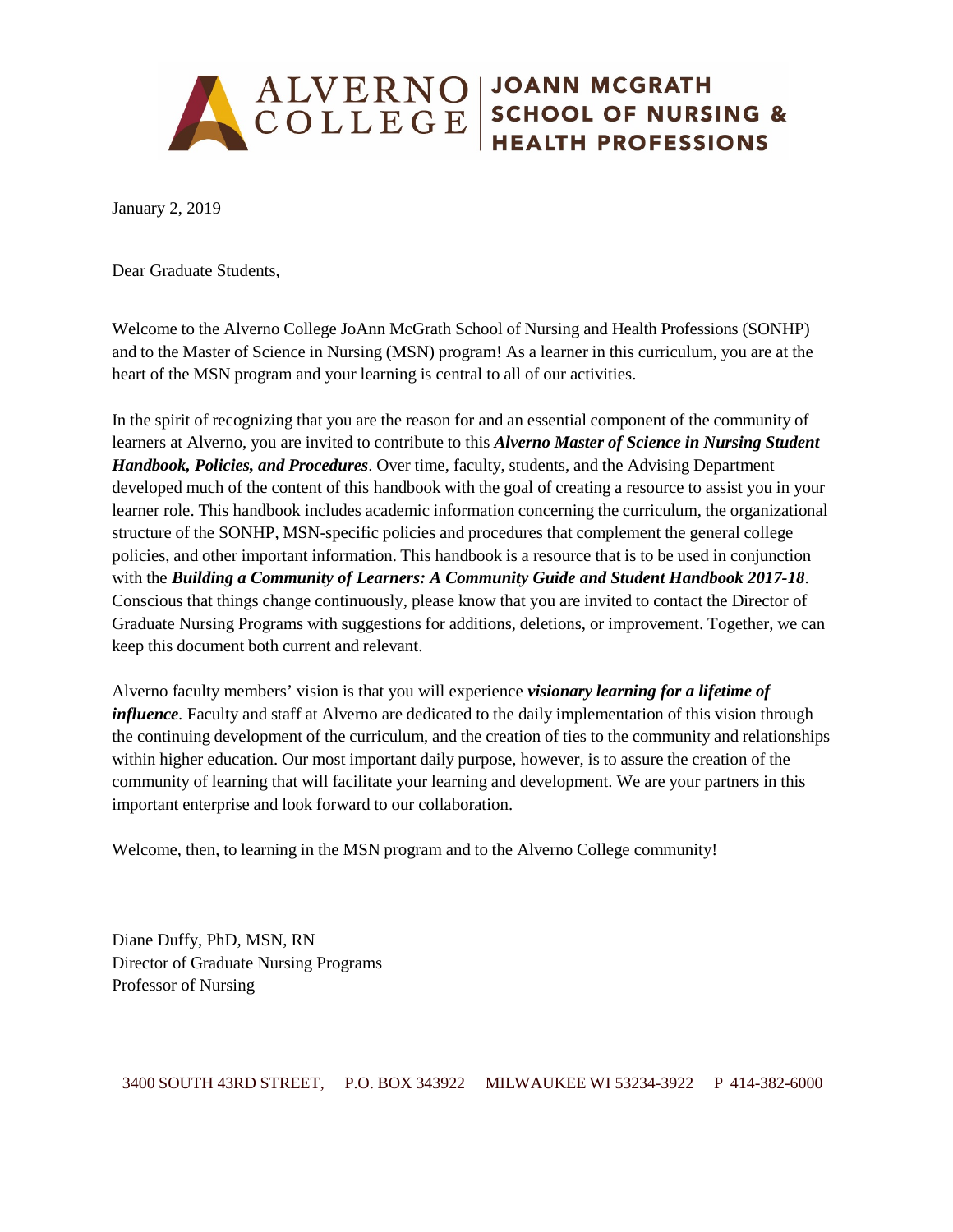# **I. Alverno College Mission** 3

| П.  | <b>JoAnn McGrath School of Nursing &amp; Health Professions</b>   |    |  |  |
|-----|-------------------------------------------------------------------|----|--|--|
|     | Mission                                                           | 3  |  |  |
|     | Vision                                                            | 3  |  |  |
|     | Purposes                                                          | 3  |  |  |
|     | Philosophy of Nursing Education                                   | 3  |  |  |
| Ш.  | <b>Doctor of Nursing Practice Program</b>                         |    |  |  |
|     | Overview                                                          | 4  |  |  |
|     | <b>Program Outcomes</b>                                           | 4  |  |  |
|     | Foundations of the Doctor of Nursing Practice Curriculum          | 5  |  |  |
|     | Doctor of Nursing Practice Curriculum                             | 5  |  |  |
|     | Scholarship: The Doctor of Nursing Practice Project               | 6  |  |  |
|     | Doctor of Nursing Practice Course Descriptions                    | 8  |  |  |
|     | <b>Student Advising</b>                                           | 8  |  |  |
|     | <b>Student Responsibilities</b>                                   | 9  |  |  |
|     | <b>Course Participation</b>                                       | 9  |  |  |
|     | Effective Writing, Speaking, and Social Interaction               | 9  |  |  |
|     | Self-monitoring                                                   | 9  |  |  |
|     | Engagement in the Doctor of Nursing Practice Learning Community   | 9  |  |  |
| IV. | <b>Doctor of Nursing Practice Program Policies and Procedures</b> |    |  |  |
|     | Overview                                                          | 10 |  |  |
|     | Absence from Courses and Practica                                 | 10 |  |  |
|     | Academic Misconduct                                               | 11 |  |  |
|     | Access for Students with Disabilities                             | 12 |  |  |

Caregiver Background Checks 13 Clinical Event/Error/Near Miss 14 Clinical Practica 15 Confidentiality 17 Copyright and Fair Use 17 Dress Code 18 Dropping Courses 18 Drug Screening 19

Cardiopulmonary Resuscitation Certification 12

Health Requirements 20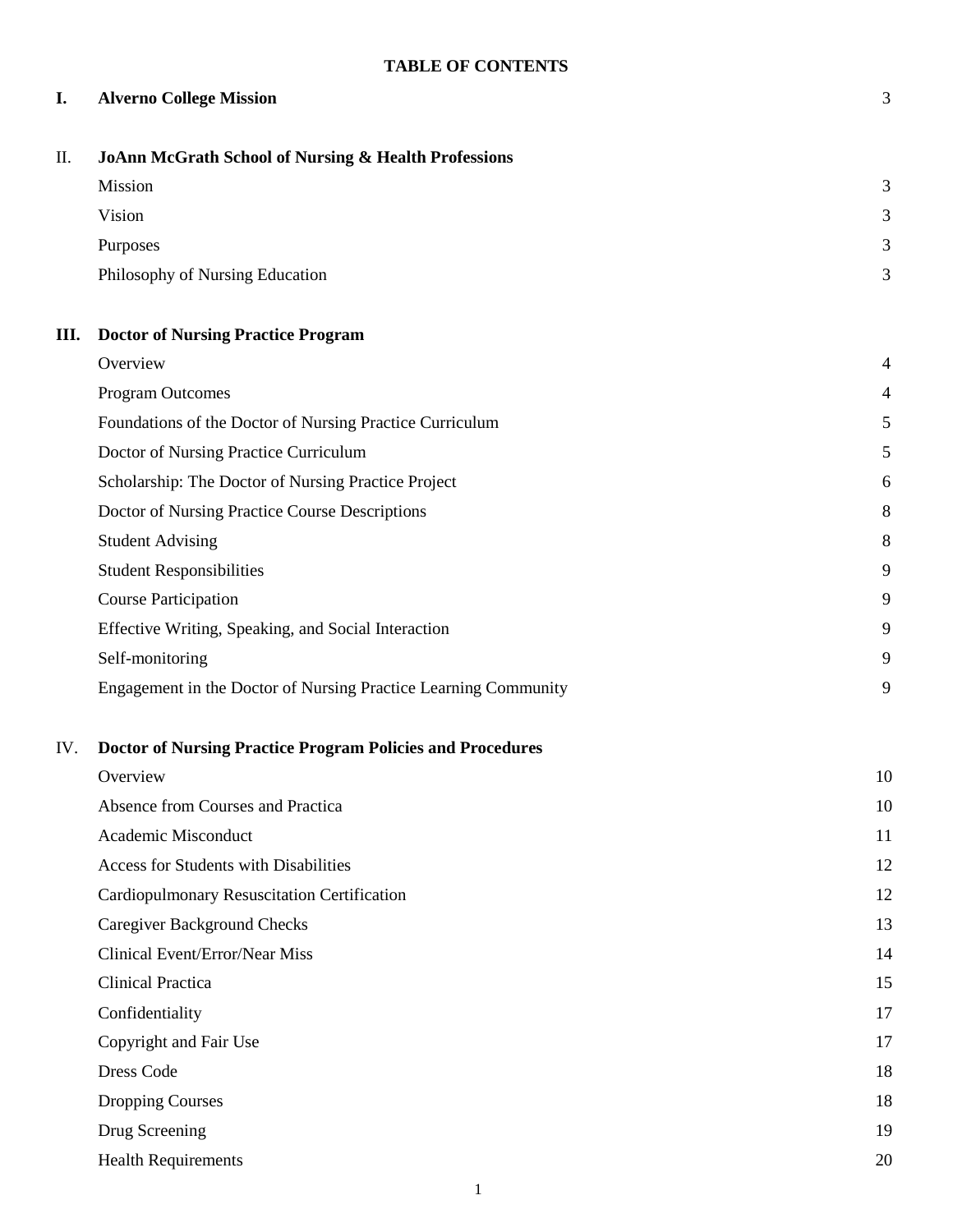|     | Professionalism                                                                                                                                                                                 | 21 |
|-----|-------------------------------------------------------------------------------------------------------------------------------------------------------------------------------------------------|----|
|     | Professional Liability Insurance                                                                                                                                                                | 22 |
|     | Progression in the Doctor of Nursing Practice Program                                                                                                                                           | 22 |
|     | Successful, Incomplete, and Unsuccessful Progression                                                                                                                                            | 22 |
|     | Extension of Doctor of Nursing Practice Program Completion                                                                                                                                      | 23 |
|     | Graduation                                                                                                                                                                                      | 23 |
|     | Responsibility for Contents of the <i>Doctor of Nursing Practice Student Handbook, Policies, and Procedures</i>                                                                                 | 24 |
|     | <b>Student Conflict Resolution</b>                                                                                                                                                              | 24 |
|     | <b>Textbook Orders</b>                                                                                                                                                                          | 25 |
|     | Use of Alverno College Technology                                                                                                                                                               | 25 |
| V.  | <b>General Information:</b><br><b>JoAnn McGrath School of Nursing &amp; Health Professions Committee Structure</b><br><b>JoAnn McGrath Graduate Nursing Admission and Advancement Committee</b> |    |
|     | Graduate Nursing Admission and Advancement Committee (GNAA)                                                                                                                                     | 26 |
|     | Graduate Nursing Curriculum Committee (GNCC)                                                                                                                                                    | 26 |
|     | Graduate Nursing Advisory Board (NAB)                                                                                                                                                           | 26 |
| VI. | <b>Appendices</b>                                                                                                                                                                               |    |
|     | Appendix A: Alverno College Criteria for Effective Writing                                                                                                                                      | 27 |
|     | Appendix B: Alverno College Criteria for Effective Speaking                                                                                                                                     | 29 |
|     | Appendix C: Alverno College Criteria for Effective Social Interaction                                                                                                                           | 32 |
|     | Appendix D: Health Insurance Coverage                                                                                                                                                           | 33 |
|     | Appendix E: DNP Professionalism Rubric                                                                                                                                                          | 34 |
|     | Appendix E: DNP Student Handbook, Policies, and Procedures: Attestation of Responsibilities Form                                                                                                | 35 |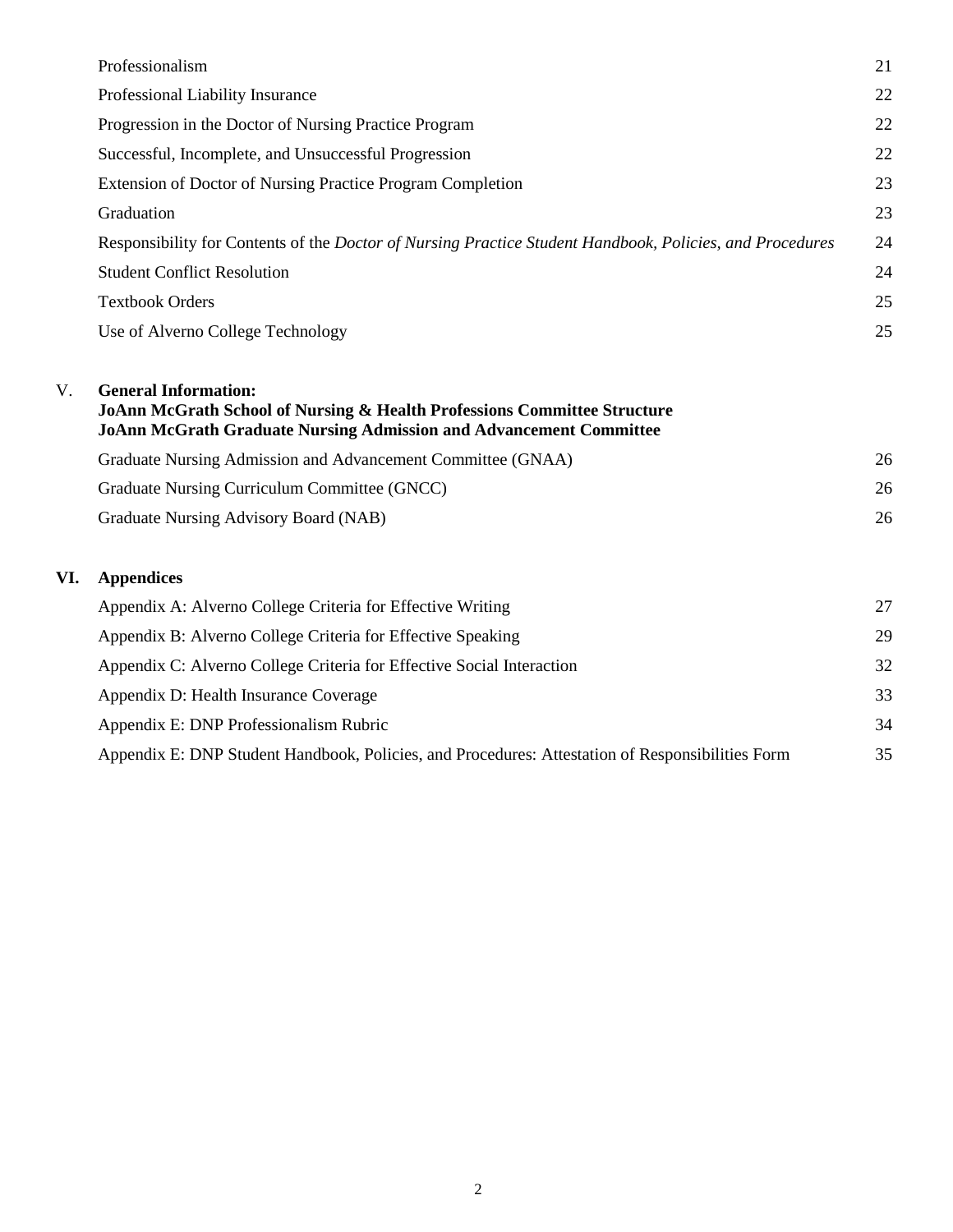#### **I. ALVERNO COLLEGE MISSION**

Alverno College is a Catholic institution of higher education sponsored by the School Sisters of Saint Francis and dedicated to the undergraduate education of women. The student - her learning and her personal and professional development - is the central focus of everyone associated with Alverno. Alverno extends its mission of service and strengthens its ties to the community by offering graduate and adult programs to both women and men.

## **II. JOANN McGRATH SCHOOL OF NURSING & HEALTH PROFESSIONS**

#### **MISSION**

The mission of the JoAnn McGrath School of Nursing & Health Professions at Alverno College is to prepare proficient, devoted professionals who are grounded in science to promote the well-being of diverse populations in global communities. Our essential focus is to design student learning opportunities to guide the education of unique individuals, highlighting personal and professional development of practitioners who are prepared for leadership and life-long learning.

#### **VISION**

The vision of the JoAnn McGrath School of Nursing & Health Professions is to develop professionals with global influence through innovative education.

#### **PURPOSES**

The purposes of the Graduate Nursing Program provide direction for the JoAnn McGrath School of Nursing & Health Professions as well as a means of evaluating the level of attainment of its goals at any given time. The purposes are consistent with those of Alverno College, namely, creating a community of learning, creating a curriculum, creating ties to the community, and creating relationships with higher education.

## **PHILOSOPHY OF NURSING EDUCATION**

The Alverno College JoAnn McGrath School of Nursing & Health Professions believes the focus of our work is the learner's personal and professional development. We prepare a nursing professional who is compassionate, ethical, proactive, proficient, and dedicated to lifelong learning in our diverse and ever-changing global communities.

An ability-based curriculum underlies the art and science of nursing education. Founded on the liberal arts, the curriculum integrates human connection, science, and technology to promote health and intervene holistically to human responses. Through innovative learning experiences, we assist the learner to cultivate, apply, and transfer comprehensive knowledge, skills and abilities that lead to reflective nursing practice.

Alverno faculty and staff believe education goes beyond knowing to being able to do what one knows. Sensitive to unique learning needs, nursing faculty commit to performance-based, multidisciplinary educational practice including public criteria, feedback, and self assessment. Developmental and varied experiences contribute to learning and increasing professional competence.

The teaching/learning process is a collaborative partnership among learners, educators, health care systems, and the broader community. Educators and learners are mutually responsible to take ownership of, and actively engage in, learning experiences. Curricula continually evolve to incorporate current theory, research, science, standards, and evidence–based practices. As accomplished educators, learners, researchers, practitioners, and socialized professionals, Alverno faculty serve as role models of lifelong learning. Our goal is to promote a process of teaching and learning that provides guidance to students in the development of career goals and advancement of nursing practice.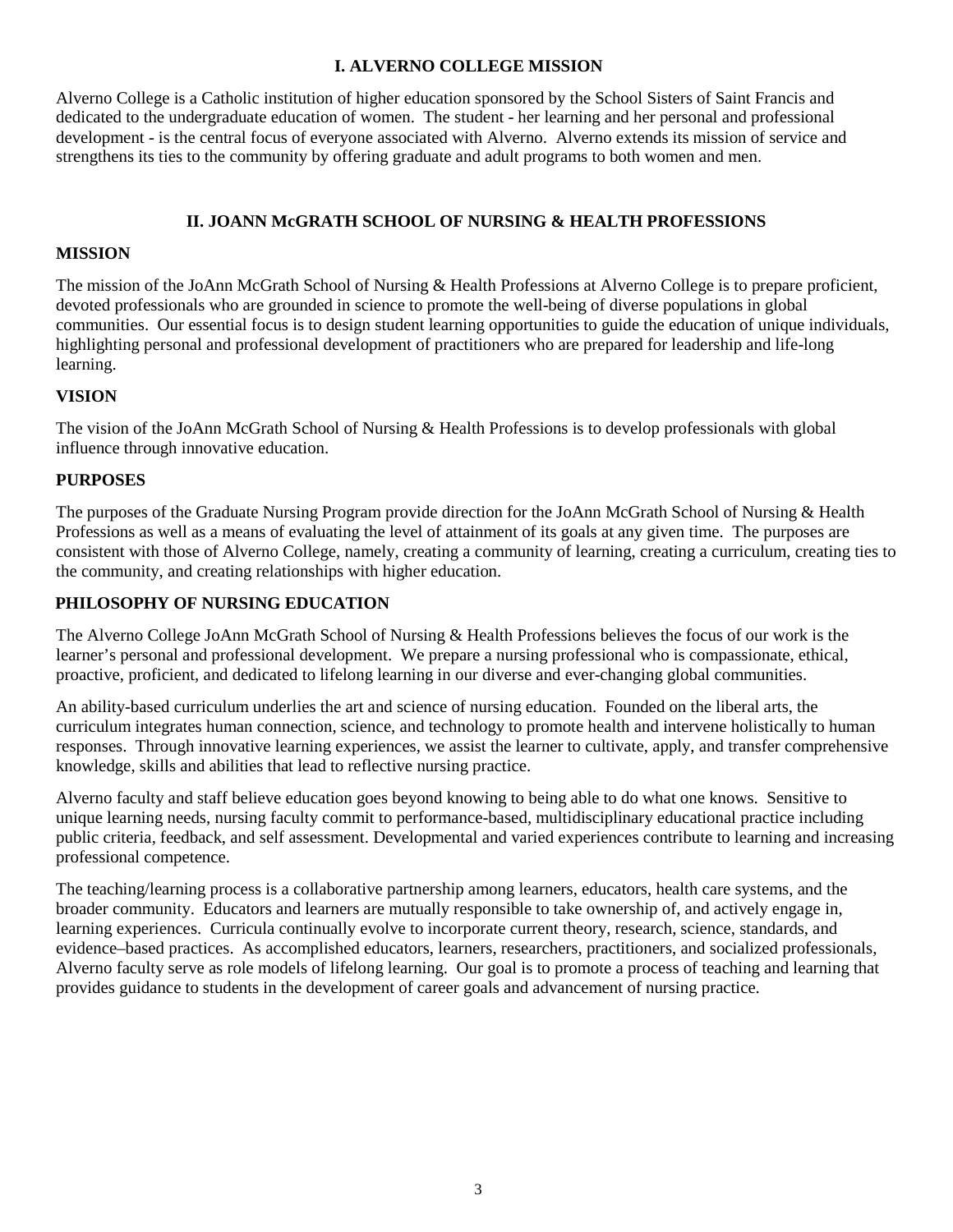## **III. DOCTOR OF NURSING PRACTICE PROGRAM**

#### **OVERVIEW**

The Alverno College Doctor of Nursing (DNP) Program, available to women and men, carries on the College's tradition in the professional liberal arts with particular focus on integrative, experiential, and reflective approaches to learning. The DNP curriculum supports students' development of advanced knowledge and competence in the abilities that frame the undergraduate curriculum at Alverno College: namely, *Communication, Analysis, Problem Solving, Valuing in Decision Making, Social Interaction, Developing a Global Perspective, Effective Citizenship, and Aesthetic Engagement.* Practicum experiences and didactic courses are designed to support the learner in applying selected abilities with individuals, families, and groups across the developmental lifespan in diverse health care settings.

The DNP program is a post-master's program. Meaning, it is designed for nurses, who have previously earned a Master of Science in Nursing (MSN) degree. Building on the essential elements of master's education in nursing, two innovative and evidence-based curricular tracks are offered in the Alverno College DNP program: *Direct Care* and *Leadership.* Each track offers flexibility for full and part-time study. `

Students entering the direct care track have previously graduated with an MSN degree from an accredited, graduate nursing education program focused in an advanced practice registered nurse (APRN) role, as delineated by the *Consensus Model for APRN Regulation: Licensure, Accreditation, Certification, & Education* (APRN Consensus Work Group & the National Council of State Boards of Nursing [NCSBN] APRN Advisory Committee, 2008). These APRN roles include clinical nurse specialist (CNS), certified nurse practitioner (NP), certified nurse midwife (CNM), and certified registered nurse anesthetist (CRNA). Students in the direct care track must provide documented evidence of current CNS, NP, CNM, or CRNA national board certification upon entry to the program. Students in the direct care track are required to maintain national board certification *and* employment in their APRN role as conditions of their ongoing enrollment in the DNP program. Students in the direct care track complete a 30-credit hour curriculum along with 400-1,000 clinical practicum hours (see Section IV, "Practica,").

Students entering the leadership track have previously graduated with an MSN degree from an accredited graduate nursing education program that may or may not have been focused in an APRN role. The leadership track is ideal for students whose prior graduate nursing education and specialty role experience has been focused in health care administration and organizational leadership, health policy development and law, informatics, or nursing education. Students in the leadership track are required to maintain employment in their leadership role specialty as a condition of their ongoing enrollment in the DNP program. Students in the leadership track complete a 32-credit hour curriculum along with 400 - 1,000 clinical practicum hours (see Section IV, "Practicum Hours").

## **PROGRAM OUTCOMES**

#### *The DNP program graduate:*

- leads in the vision, development, implementation, and evaluation of patient-centered care delivery approaches that ensure ethical stewardship, accountability, quality, and patient safety;
- critically analyzes and creates innovative, evidence-based approaches to practice to optimize health care outcomes, reduce disparities, and improve health delivery theories and models;
- optimally selects, uses, evaluates, and designs information systems/technology for improvement and transformation of health care
- spearheads the creation, implementation, and evaluation of health care policy to advance the nursing profession and advocate for social justice, equity, and ethical policies in all aspects of health care;
- exhibits mastery of communication skills in multiple modes to lead crucial interdisciplinary team efforts that promote collaboration to create and evaluate safe and effective outcomes within integrative health care delivery systems;
- demonstrates advanced levels of clinical judgment, systems thinking, and accountability in designing, delivering, and evaluating care in complex situations; and
- demonstrates expertise, advanced knowledge, and mastery in an area of specialized nursing practice.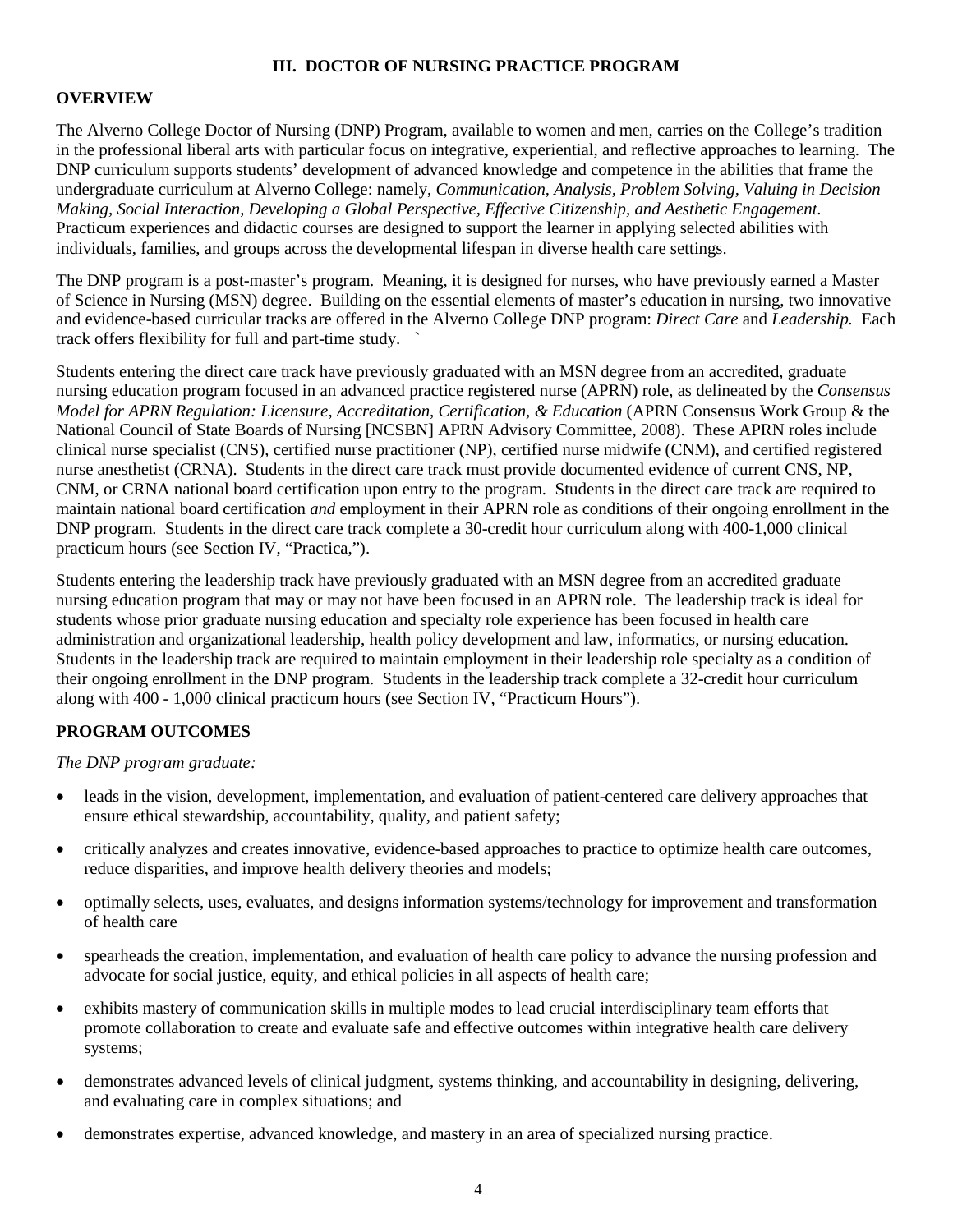#### **FOUNDATIONS OF THE DOCTOR OF NURSING PRACTICE CURRICULUM**

Three American Nurses Association's (ANA) (2015) documents espouse the basis for all nursing practice, and Alverno nursing faculty use these documents to underpin the curriculum, and structure its content and learning experiences:

- *Nursing: Scope and Standards of Practice*
- *Guide to the Code of Ethics for Nurses with Interpretive Statements: Development, Interpretation, and Application*
- *Guide to Nursing's Social Policy Statement: Understanding the Profession from Social Contract to Social Covenant*

In addition, the following documents espouse standards, competencies, and criteria that specifically serve to ground the DNP curriculum:

- *Standards for Accreditation of Baccalaureate and Graduate Nursing Programs* (Commission on Collegiate Nursing Education [CCNE], 2018)
- *The Essentials of Doctoral Education for Advanced Practice Nursing* (AACN, 2006)
- *Standards of Practice for Nurse Practitioners* (American Association of Nurse Practitioners [AANP], 2013)
- *Nurse Practitioner Core Competencies Content* (National Organization of Nurse Practitioner Faculties [NONPF], 2017)
- *Criteria for Evaluation of Nurse Practitioner Programs* (National Task Force on Quality Nurse Practitioner Education [NTF], 2016)

## **DOCTOR OF NURSING PRACTICE CURRICULUM**

| <b>Doctor of Nursing Practice Core Courses:</b>                           |                                     |  |  |  |  |
|---------------------------------------------------------------------------|-------------------------------------|--|--|--|--|
| <b>DNP 800</b> Orientation to the DNP Program (0 credit)                  |                                     |  |  |  |  |
| <b>DNP 810</b> Epidemiology and Biostatistics (3 credits)                 |                                     |  |  |  |  |
| <b>DNP 820</b> Practice-Based Inquiry (3 credits)                         |                                     |  |  |  |  |
| <b>DNP 830</b> Clinical Practicum I (1 credit)                            |                                     |  |  |  |  |
| <b>DNP 840</b> Information Technology and Data-Driven Inquiry (3 credits) |                                     |  |  |  |  |
| <b>DNP 850</b> Translational Research I (3 credits)                       |                                     |  |  |  |  |
| <b>DNP 860</b> Scholarly Project I (3 credits)                            |                                     |  |  |  |  |
| <b>DNP 910 Health Systems and Public Policy (2 credits)</b>               |                                     |  |  |  |  |
| <b>DNP 920</b> Ethical Leadership in Health Care (2 credits)              |                                     |  |  |  |  |
| <b>DNP 930</b> Clinical Practicum II (1 credit)                           |                                     |  |  |  |  |
| <b>DNP 950</b> Translational Research II (3 credits)                      |                                     |  |  |  |  |
| <b>DNP 960</b> Scholarly Project II (2 credits)                           |                                     |  |  |  |  |
| <b>DNP Direct Care Track Course:</b>                                      | <b>DNP Leadership Track Course:</b> |  |  |  |  |
| DNP 940 Genetics and Genomics in                                          | DNP 945 Creating Agility in         |  |  |  |  |
| Health Care (4 credits)                                                   | Dynamic Environments (6 credits)    |  |  |  |  |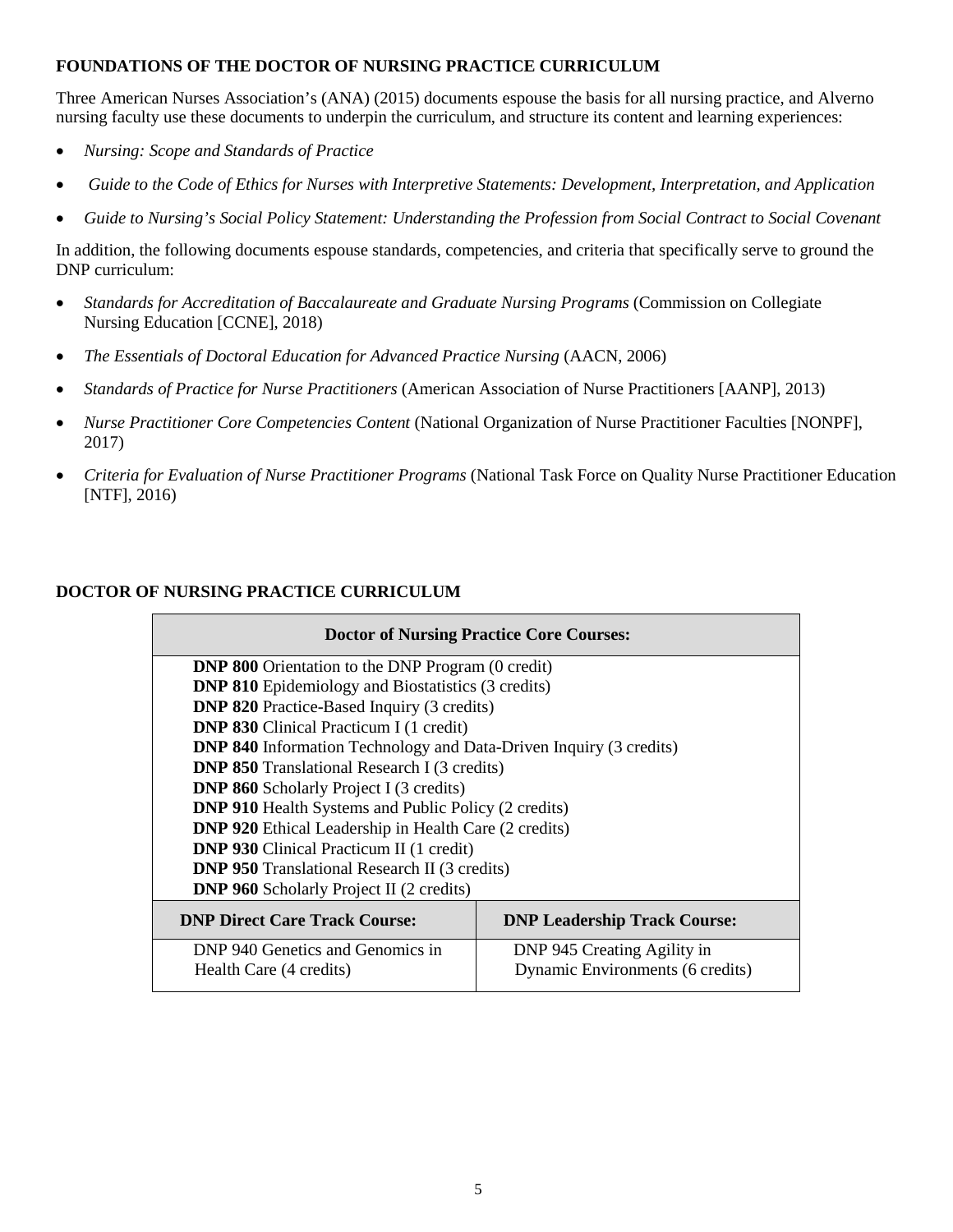## **SCHOLARSHIP: THE DOCTOR OF NURSING PRACTICE PROJECT:**

Graduates of the Alverno College, JoAnn McGrath School of Nursing & Health Professions DNP program are prepared to improve the health and health care of individuals and populations through innovative organizational/systems leadership, quality improvement processes, and translation of credible research evidence into practice. Because Alverno College (2014) espouses "student-assessment-as-learning," the DNP project (DNPP) is conceived as a multidimensional process, integral to student learning, and involving criterion-referenced assessment of student performance and resultant feedback. The project is an essential element of the program and a critical measure of the student's DNP preparation. Accordingly, successful completion of the DNPP is a requisite for conferral of the Alverno College DNP degree.

The overriding purpose of the DNP is to employ competencies of the AACN (2006) *Essentials of Doctoral Education for Advanced Nursing Practice* in an innovative initiative that brings together the scholarship and practice aspects of the DNP. While all eight *Essentials* do not have to be demonstrated through the project, it is designed to address complex practice issues in a student's area of interest or expertise. Comprehensive description of the project is provided in the *JoAnn McGrath School of Nursing & Health Professions DNP Project Guidelines.*

## **DOCTOR OF NURSING PRACTICE COURSE DESCRIPTIONS**

**DNP 800 Orientation to the DNP Program (0 credit):** *Prerequisite- Admission to the DNP Program.* Students engage in a session to become oriented to Alverno College and the DNP Program.

**DNP 810 Epidemiology and Biostatistics (3 credits):** *Prerequisite- DNP 800 completed or concurrent.* Students will explore concepts of epidemiology that are used to understand the complex causes of population health problems and begin to understand and develop effective strategies that are used to prevent these issues. Understanding and theory application of biostatistical methods used to collect, analyze, and interpret data used in population health and other biomedical sciences are also examined.

**DNP 820 Practice-Based Inquiry (3 credits):** *Prerequisites- DNP 810 completed and all caregiver background check, CPR certification, and health requirements* met *(see Section IV).* Students will continue to examine the principles and processes of evidence-based practice. Students will employ processes for identifying current best evidence, including formulation of a clinical inquiry, systematic review of the literature, critical evaluation of individual studies, structured data extraction, and synthesis of pooled data to determine the level of evidence associated with specific clinical interventions. Students will strengthen abilities to employ various methods for analyzing and evaluating the level of evidence in clinical practice guidelines. The differences between research, evidence-based practice, and continuous quality improvement methodologies in health care are explored as they apply to the DNP practice. The student will acquire skills to explore and synthesize research findings necessary for addressing their specific health care questions or problems, especially as it relates to their DNP project. The student will be able to place their approach to inquiry within the context of an appropriate theory, framework or model, as appropriate.

**DNP 830 Clinical Practicum I (1 credit):** *Prerequisite- DNP 810 completed.* This is the first of two clinical practicum courses. The student will begin to be immersed in an in-depth practice and leadership experience that will provide the opportunity to gain advanced skills, engage in scholarship, and address multifactorial issues that impact health outcomes for individuals, families, communities and health care systems. This course may begin once DNP 810 is completed and is an ongoing course throughout the student's course of study. A total of 1,000 post-baccalaureate practice hours is required over the course of study.

**DNP 840 Information Technology and Data-Driven Inquiry (3 credits):** *Prerequisite- DNP 820 completed.* The student will explore the application of informatics and technology in health care systems and in the improvement and safety of patient care. The purpose is to search for creative solutions to complex and multi-faceted problems. With a focus on practice improvement, students will evaluate innovative practice models as well as disruptive innovation methods. Students will explore concepts, designs and selection of informatics systems. They will evaluate programs and outcomes of care within health care organizations. Topics will include data collection and extraction, and their implications for policy and quality within the health care setting.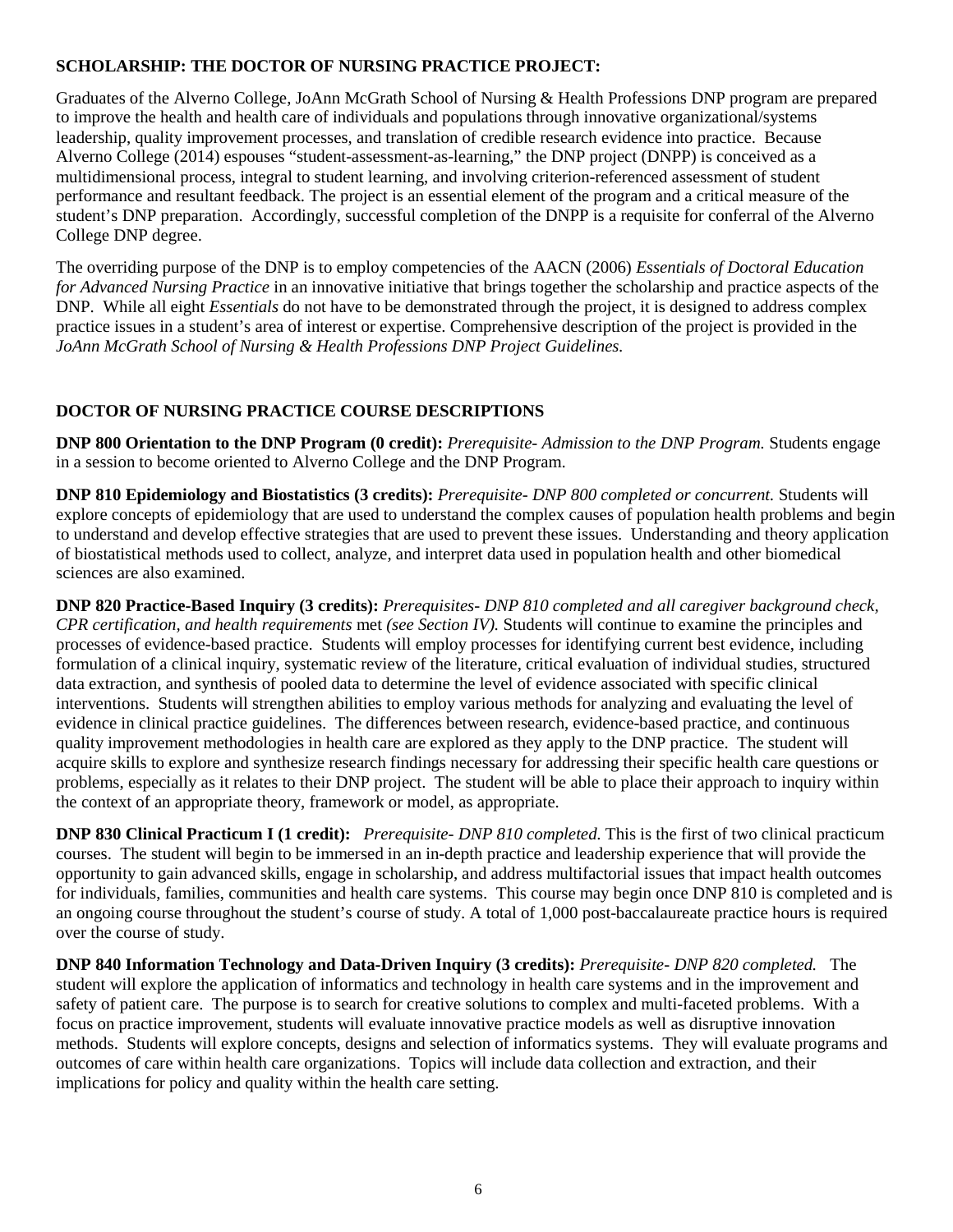**DNP 850 Translational Research I (3 credits):** *Prerequisite- DNP 840 completed.* This is the first of two courses that allows the student to develop a DNP Scholarly Project under the guidance of a faculty mentor. This course is designed to develop knowledge and skill in systematic inquiry about clinical phenomena, interventions, and issues using the best available evidence to guide translation of new knowledge into practice. In this first course, the student will identify and refine a clinical problem through completion of a literature review and determine significance on population, practice setting, and expected outcomes. Research studies will be reviewed and evaluated for scientific merit, potential translation into practice, and impact on quality health care and outcomes.

**DNP 860 Scholarly Project I (3 credits):** *Prerequisite- DNP 850 Translational Research completed or concurrent.* This is the first of two DNP Scholarly Project courses. The student will refine previous learning in the development, implementation and evaluation of a system level change project that will improve health care outcomes. The student will conduct a scholarly project based on the art and science of nursing, principles of science and evidence-based practice, health care quality, and systems leadership. In previous course work, the student has defined a problem of interest (DNP 810, Epidemiology and Biostatistics), explored the problem of interest (DNP 820, Practice-Based Inquiry), and critically appraised the evidence (DNP 820, Practice-Based Inquiry and DNP 850, Translational Research I). During this course, students will submit the first three chapters of the Scholarly Project to an Alverno College faculty member for their review. These chapters include problem identification, evidence, project methodology, and defending the proposal in front of a panel of Alverno faculty members. Once the panel approves the project, project implementation may begin, with findings being written in the DNP 950 Scholarly Project II course.

**DNP 910 Health Systems and Public Policy (2 credits)** *Prerequisite- DNP 850 and DNP 860 completed.* Students will examine current issues in health care policy and the role of nurse leaders working within organization and systems to affect policy change for the betterment of population health. The extent and impact of competitive markets, insurance, reimbursement issues, and other facets of governments' role in health care will be critically examined using a global perspective. This course will explore the many factors that shape health policy and that have implications for ethical decision making and distribution of resources.

**DNP 920 Ethical Leadership in Health Care (2 credits)** *Prerequisite- DNP840 and DNP 850 completed.* Students will acquire the knowledge and skills necessary to excel in the ethical leadership of organizations and groups. Through the use of applying theories and research of transformational leadership, including systems perspectives, organizational change and inter-professional collaboration, students will apply knowledge and skills to resolve complex clinical situations found at the organizational level. Focus areas will include professional accountability, legal issues, values and ethics, effective management of teams and groups, conflict management and resolution, and health care advocacy for vulnerable populations.

**DNP 930 Clinical Practicum II (1 credit):** *Prerequisite- DNP 830 completed.* Students will be emerged in an in-depth clinical and leadership experience that will provide them the opportunity to gain advanced clinical skills, engage in clinical scholarship, and address multifactorial issues that impact health outcomes for individuals, their families, and health care systems. Depending upon the student's educational track (e.g. practice or leadership), the clinical practicum site will be the focus area of their Scholarly Project. A total of 1,000 post-baccalaureate practice hours is required over the course of study.

**DNP 940 Genetics and Genomics in Health Care (4 credits).** *Only students in the Direct Care track take this class***.**  *Prerequisite- DNP 920 completed.* Students enrolled in the direct care track will acquire an essential understanding of medical genetics, genomics, and bioinformatics that is shaping the way common and rare diseases are being treated today. While exploring new diagnostic and treatment advances in health care, discussion as to how these advances will affect the future of health care, including ethical decision-making, will be explored.

**DNP 945 Creating Agility in Dynamic Environments (6 credits).** *Only students in the Leadership track take this class. Prerequisite- DNP 910 and DNP 920 completed.* Students grow as worldly managers by developing the abilities, thinking, and discipline knowledge from core knowledge areas needed to build enduring, agile organizations. This course focuses on change leadership, management-leadership, teamwork and collaboration to develop each student's ability to anticipate and respond to changing markets, global operating environments, and unforeseen event. Students also study legal, regulatory, and ethical issues confronting today's business leaders, and use values-based decision making frameworks to develop their ability to successfully navigate an ever-changing operating environment. Students apply theories and concepts through case study analysis, simulations, and a semester long immersion experience.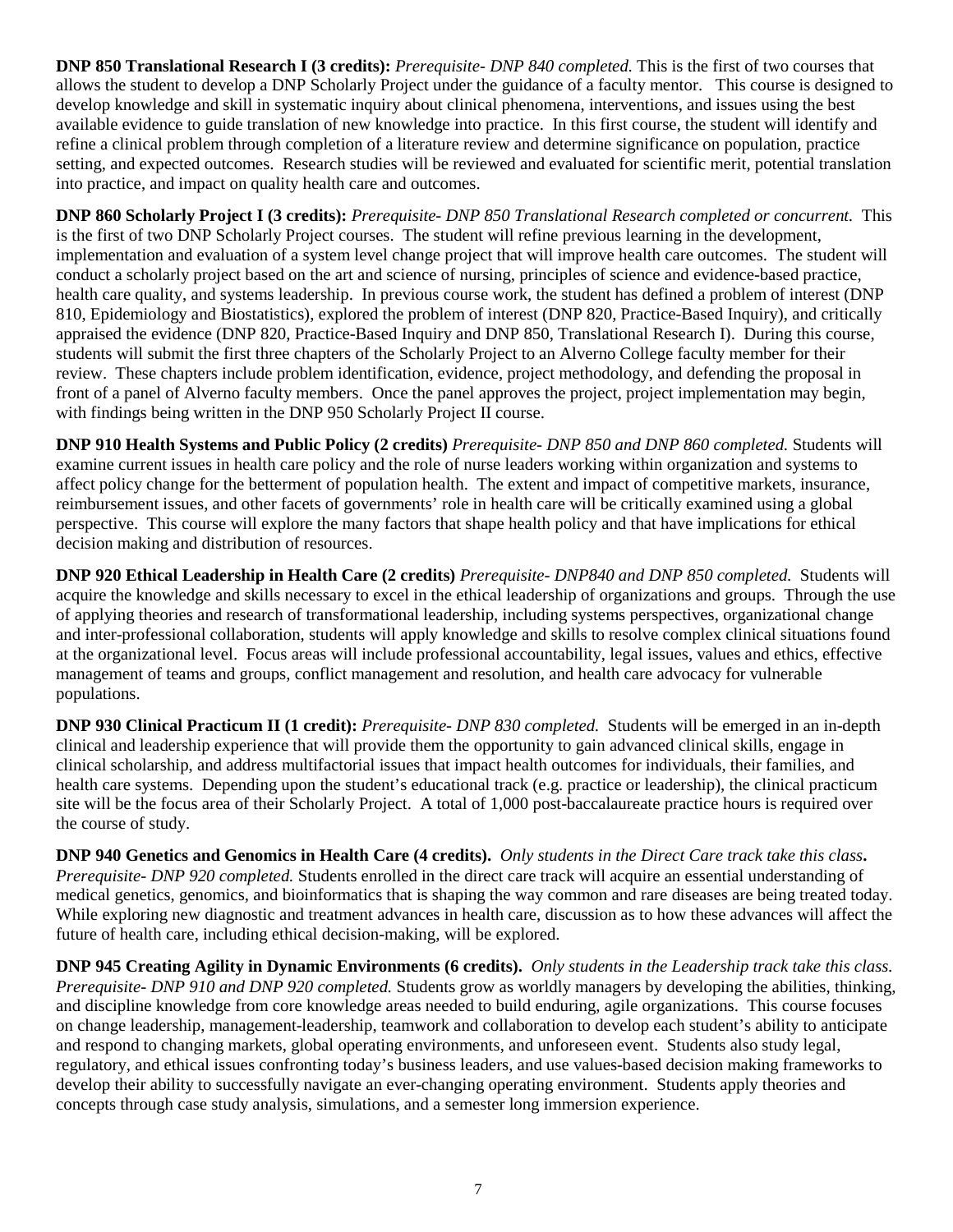**DNP 950 Translational Research II (3 credits)** *Prerequisite- DNP 850, DNP 860, and DNP 830 completed.* This course is the second of two courses that allows the student to complete a DNP Scholarly Project under the guidance of a faculty mentor. Students will further develop knowledge and skill in systematic inquiry about clinical phenomena, interventions, and issues using the best available evidence to guide translation of new knowledge into practice. In this second course, the DNP Scholarly Project outcomes will be analyzed and disseminated in a scholarly paper and formal presentation.

**DNP 960 Scholarly Project II (2 credits):** *Prerequisite- DNP 850 and DNP 860 completed.* This is the second of two DNP Scholarly Project courses. The student will synthesize and integrate previous learning in the implementation and evaluation of a system level change project that will improve health care outcomes. The student will complete a scholarly project based on the art and science of nursing, principles of science and evidence-based practice, health care quality, and systems leadership. In this course, the discussion of data, recommendations and implications based on the project findings will be developed. A scholarly APA formatted manuscript will be developed and submitted to the Alverno College School of Nursing faculty, and scholarly findings will be disseminated through an oral presentation in tandem with DNP 950, Translational Research II.

## **STUDENT ADVISING**

A primary goal of advising at Alverno College is to assist the student in becoming a self-directed learner in professional studies. Faculty advisors provide students with academic information, assist with planning a program of study, and act as a counselor or referral agent for other concerns. It is important for DNP students to initiate and maintain ongoing contact with their faculty advisor throughout their progression in the program. The faculty chair of the DNP program serves as the primary advisor to DNP students.

The Director of Graduate Nursing Programs disseminates pertinent information to students through newsletters, e-mails, one-to-one conversations, group interactions, and other means of communication. Students may contact DNP faculty via telephone or e-mail. The Director of Graduate Nursing Programs and faculty chair of the DNP program hold weekly office hours to provide support to students, addressing their questions and concerns. Likewise, all faculty teaching in the DNP program maintain regular office hours, serving as valuable resources for students. Scheduled office hours are posted near faculty offices and online; they can also be obtained from the nursing office located in Christopher Hall (rooms 218a and 218c).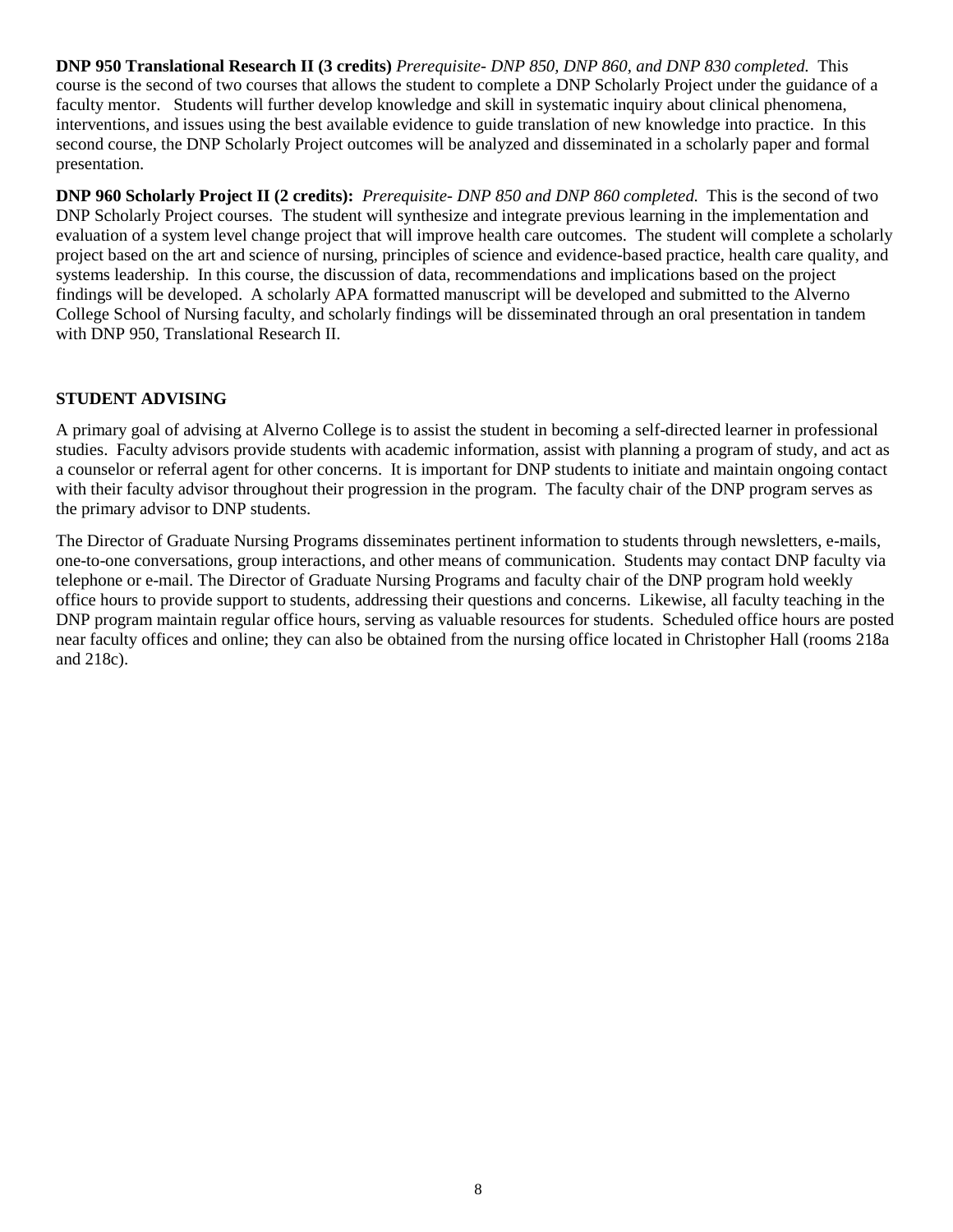## **STUDENT RESPONSIBILITIES**

#### **Course Participation**

Alverno faculty believe that knowledge is co-constructed; therefore, regular course attendance and active participation in class, online discussions, and practice are required of all DNP students and essential for successful progression in the program. In addition to scheduled coursework, the student is expected to complete independently scheduled and assigned practicum experiences. Successful progression in the program is dependent, in part, on the student's consistent demonstration of highly effective communication, social interaction, critical thinking, and problem-solving skills.

The DNP curriculum is a hybrid program. Students are expected to log into Alverno College online learning systems multiple times during the week, as directed, to fully engage in DNP courses and with peers. On weeks when classes do not meet face-to-face, online and video discussions as well as other learning activities are assigned to ensure that all course content is fully covered and understood. Students have the freedom to do assigned coursework on their own schedule but must ensure that all scheduled due dates are met.

#### **Effective Writing, Speaking, and Social Interaction**

The Alverno College criteria for effective writing, speaking, and social interaction are included in this handbook (Appendices A, B, and C, respectively). DNP students are expected to consistently demonstrate writing, speaking, and social interaction skills that are contextually appropriate and commensurate with graduate level education.

#### **Self-Monitoring**

DNP students have primary responsibility for knowing and completing all requirements of the DNP program and their specialty track (i.e., direct care or leadership). Therefore, it is important for students to continually self-monitor their progression through the DNP program. All DNP courses have prerequisites and are intentionally sequenced in the order in which they are to be taken to maximize learning and professional development of the student.

#### **Engagement in the Doctor of Nursing Practice Learning Community**

The personal and professional development of DNP students is central to the mission of Alverno College. Toward the achievement of this mission, DNP faculty have identified purposes, which include, but are not limited to, creating a dynamic DNP curriculum and fostering a community of learners. Student engagement is critical to the accomplishment of these purposes; thus, students are encouraged to communicate their personal perspectives on learning and meaningful participation in activities related to DNP courses, program policies, and governance. Students are expected to engage in the DNP learning community by

- providing feedback to course faculty and the DNP program chair;
- volunteering to represent peers when representation is solicited,
- completing DNP course, faculty, and program evaluations;
- participating in presentations about the DNP curriculum; and
- participating in DNP program recruitment activities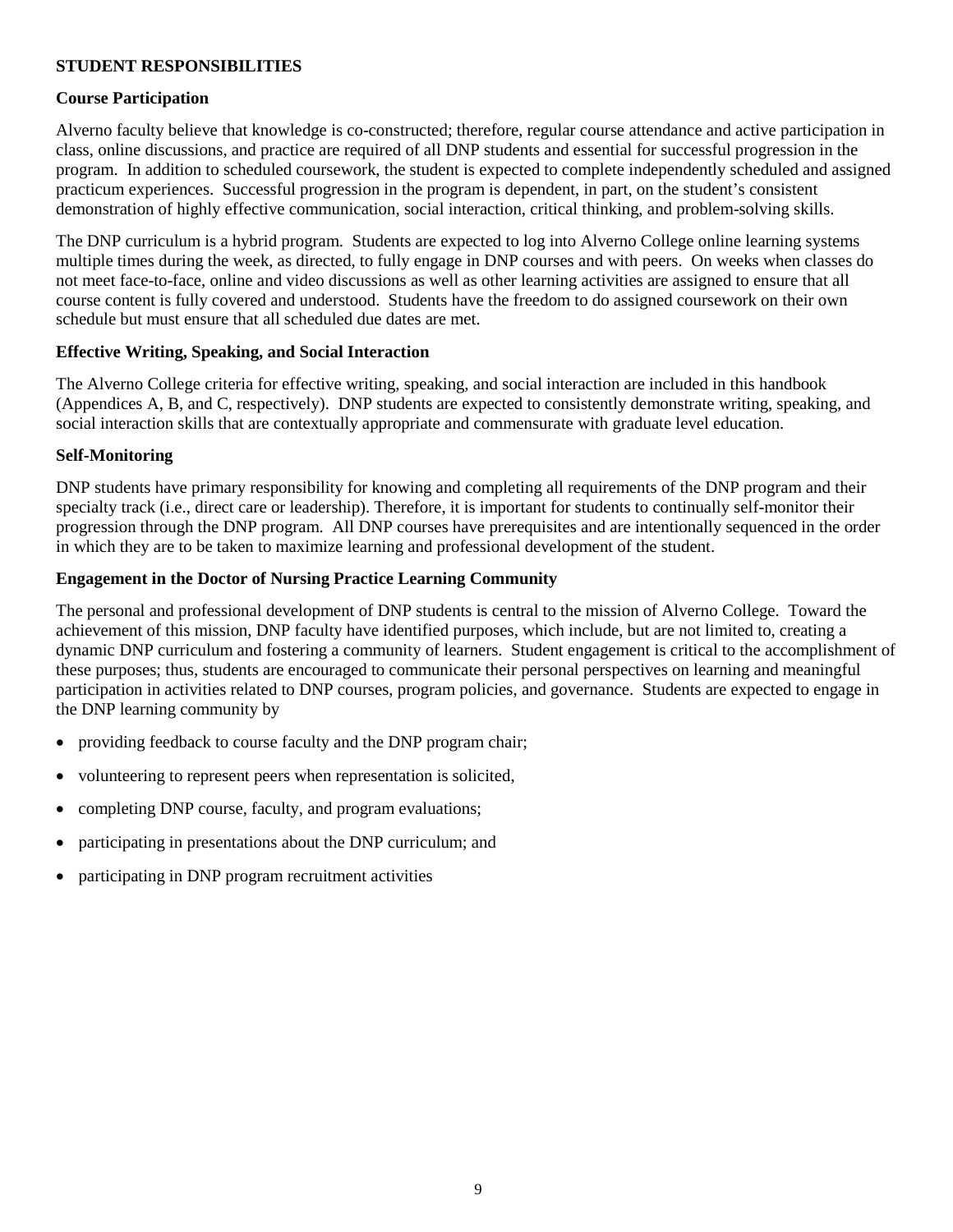#### **IV. THE DOCTOR OF NURSING PRACTICE PROGRAM POLICIES AND PROCEDURES**

#### **OVERVIEW**

This section of the handbook outlines specific policies that govern student progression in the DNP program and may differ from policies of the College. Health care agencies used for practicum placement may have policies that differ from Alverno's, and DNP students are accountable for knowing these differences. **Failure to comply with any Alverno College or DNP program policy or procedure may result in the student's placement on academic probation or dismissal from the program.**

A student who wishes to request that a policy be waived must submit a written petition that includes rationale for the request to the Graduate Nursing Admissions and Advancement Committee (see Section V). The committee will thoughtfully consider the student's request and render a decision; all decisions of the committee are considered final.

#### **ABSENCE FROM COURSES AND PRACTICA**

#### **POLICY:**

Upon enrolling in a course, the DNP student is accountable for all the requirements of that course. Consistent and timely attendance is essential to students' achievement of course outcomes and required in all theory courses and clinical practica. Students are expected to attend classes and practica on time; consistent tardiness may be equated to an absence by course faculty. Students are responsible to communicate directly with the course faculty and/or the preceptor (as appropriate) about an absence, prior to any scheduled class or practicum missed.

Faculty have the responsibility to review and determine a student's progress based on course outcomes and inform the student if additional requirements must be met as the result of an absence from a class or practicum. In addition, faculty have the responsibility to inform a student whose absence from a class or practicum is jeopardizing continuance in a course. Faculty may advise a student to drop a course or deem the student ineligible to continue attending a course or practicum if the first class or practicum is missed, class or practicum attendance has not been regular or timely, or expectations regarding communication have not been met.

- 1. The student communicates directly with the course faculty and/or preceptor (as appropriate) about, and prior to, the absence from a scheduled class or practicum. Specific directions regarding the notification of an absence are identified in course syllabi and must be followed by the student.
- 2. In the event of a student's absence from a scheduled class or practicum, the course faculty reviews the student's progress in the course based on the course outcomes. The faculty informs the student if additional requirements must be met as the result of absence. If the absence is jeopardizing the student's continuance in the course, faculty notifies the student in writing.
- 3. If the course faculty determines that a student is ineligible to continue in a course as the result of an absence(s), the faculty notifies the student in writing. In addition, the faculty may send recommendations regarding the student's progression in the DNP program to the Graduate Nursing Admissions and Advancement Committee.
- 4. Any expenses incurred consequent to fulfilling this policy are the responsibility of the student.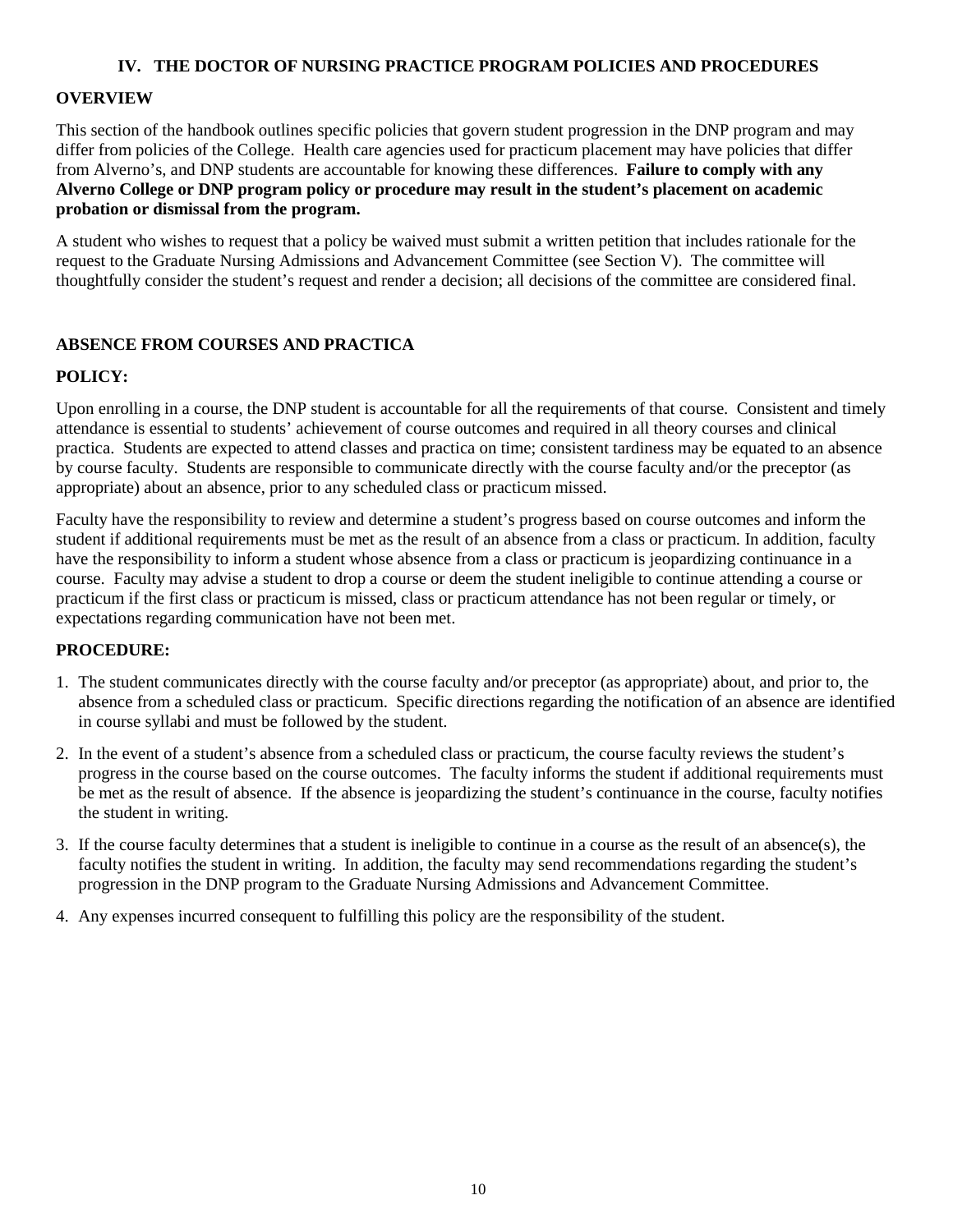#### **ACADEMIC MISCONDUCT**

(In part, adapted from *Building a Community of Learners: A Community Guide and Student Handbook)*

## **POLICY:**

Alverno College DNP students are exposed to a variety of learning styles. In some courses, faculty require students to complete assignments and/or assessments in collaborative small group work sessions; in others, students are required to complete assignments and/or assessments independently. Each approach offers unique opportunities for student learning and both can be stimulating and rewarding. All students are expected to assume personal responsibility for the completion and submission of coursework in accordance with faculty instruction and sound academic principles. This means that as a matter of personal and professional integrity, the student stands behind coursework completed as a contributing member of a team when collaborative work is required; likewise, the student stands behind coursework completed as the individual who thought it through and carried it out when independent work is required.

It is expected that DNP students consistently demonstrate personal and professional integrity in all academic endeavors and nursing practice, including, but not limited to, honest completion of course assignments, performance assessments, and required forms as well as honest accounting of practicum experiences and hours, and honest documentation of client health information in the medical health record. In contrast, *academic misconduct* is rooted in fraudulence. Some examples of academic misconduct include cheating, plagiarism, misrepresentation, fabrication, and falsification. **In all its forms, the academic misconduct of a student constitutes a serious breach in personal and professional integrity, thereby justifying dismissal from the DNP program. Any student engaged in academic misconduct of any type is in jeopardy of dismissal from the DNP program.**

#### **Cheating**

Cheating is dishonest and deceitful behavior. Examples of cheating include: taking credit for all or part of an assignment that was completed by someone else; copying the answers of another person in the completion of a quiz, assignment, or learning assessment; accessing or using unauthorized resources or concealed information in the completion of a quiz, assignment, or learning assessment; and submitting the same assignment (e.g., a written paper) in more than one course without obtaining explicit prior permission to do so from all course faculty involved.

#### **Plagiarism**

It is expected that the student consistently attribute knowledge to its primary source in accordance with the guidelines set forth in the most current edition of the *Publication Manual of the American Psychological Association* (APA)*.*  Plagiarism is the use of intellectual material without acknowledging its source. Whether deliberate or not, direct wordfor-word transcription or mosaic (substituting synonyms for another author's words while maintaining the same general sentence structure and meaning), plagiarism constitutes academic misconduct. Self-plagiarism (submitting previously completed coursework [all or part] as *new* scholarship in a subsequent course) also constitutes academic misconduct. All forms of plagiarism enacted by the student warrant dismissal from the DNP program.

#### **Misrepresentation, Fabrication, and Falsification**

Claiming ideas/work that is essentially someone else's, constitutes misrepresentation. Failure to identify oneself honestly in any personal or professional situation also constitutes misrepresentation. Representing fabricated or altered information as legitimate constitutes falsification. Like cheating and plagiarism, misrepresentation, fabrication, and falsification are legitimate bases for dismissal from the DNP program. Some examples of academic misconduct by misrepresentation, fabrication, and falsification include:

- reporting and/or documenting client care or treatment as given when in fact it was not;
- failing to report a known situation that could jeopardize client safety or negatively affect client outcomes;
- reporting, thereby taking credit for practicum, volunteer, community/agency/professional conference/continuing education experiences or hours that in fact did not occur; and
- communicating misleading or dishonest information whether verbal or written (e.g., forms required by health care agencies, the College or DNP program, or a course), to a health care agency or its affiliates, or Alverno College administration, faculty, or staff.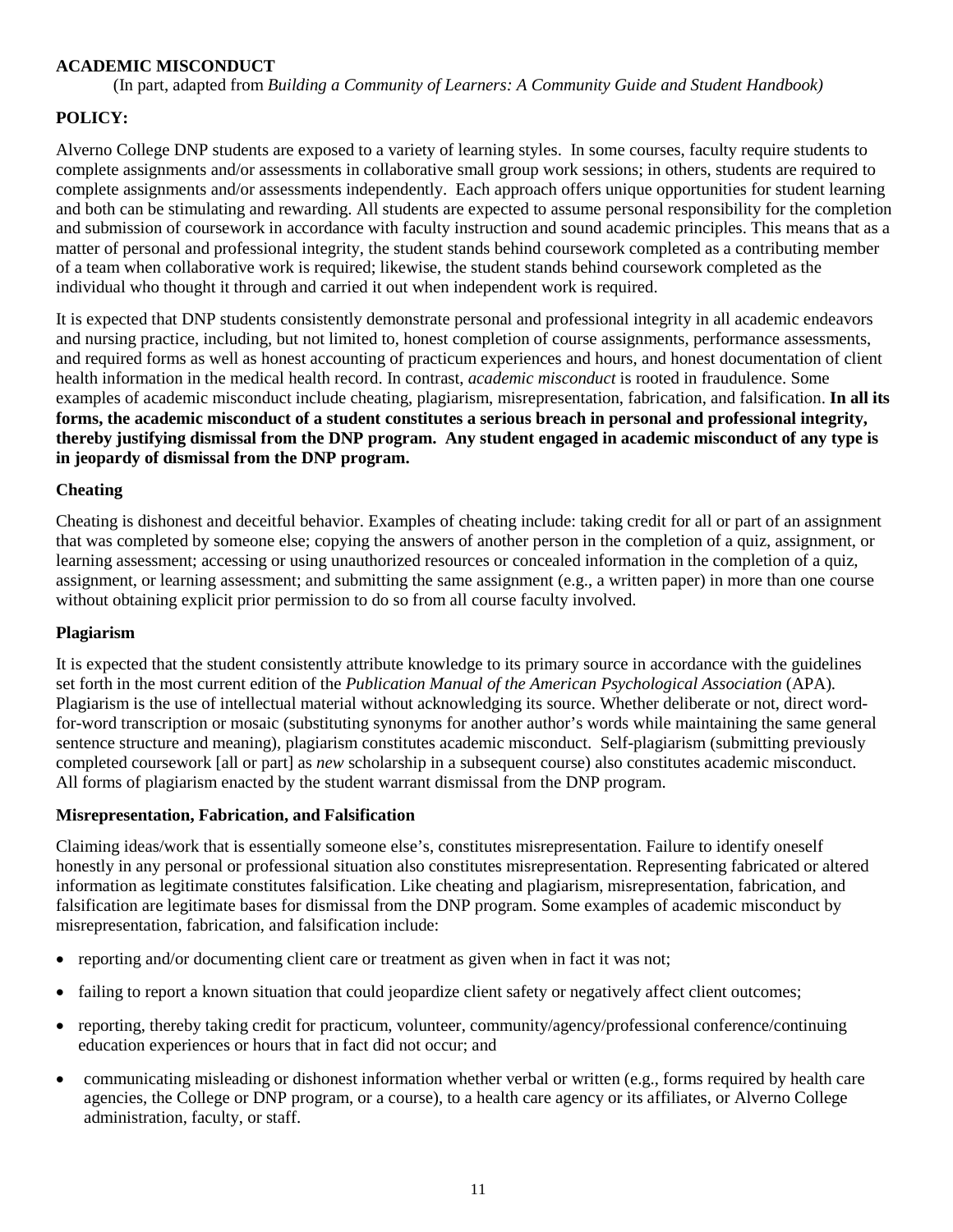#### **PROCEDURE:**

- 1. In all cases where academic misconduct is reported or suspected, an immediate investigation is initiated by the course faculty. Any and all findings of academic misconduct by the student are reported to the Graduate Nursing Admissions and Advancement Committee.
- 2. Upon receiving a report of student academic misconduct, the Graduate Nursing Admissions and Advancement Committee conducts a review process, investigating the student's behavior(s) and relative situation, with intent to render recommendations concerning disciplinary action to the Director of Graduate Nursing Programs. Recommendations may include that the student:
	- a. receive an "unsatisfactory" in the course for which the work was required,
	- b. be given a new equivalent assignment/assessment,
	- c. be dismissed from the DNP program and/or the College, or
	- d. experience another disciplinary action.
- 3. The Director of Graduate Nursing Programs will review the Committee's recommendations and make a final determination. Decisions of the Director are final.

## **ACCESS FOR STUDENTS WITH DISABILITIES**

Current federal legislation (e.g., the Americans with Disabilities Act [ADA], Section 504 of the Rehabilitation Act) prohibits discrimination against qualified individuals with disabilities in higher education programs. Academically qualified students with disabilities are reasonably accommodated in instruction. In order to maintain consistency in efforts to provide support for students with disabilities, Ms. Colleen Barnett, Student Accessibility Coordinator, has been designated as the College contact to work with students to obtain documentation and identify reasonable and appropriate accommodations. If a student has previously made contact with Ms. Barnett and is eligible for accommodations, an accommodation request memo from Student Accessibility is provided. If a student makes a request for disability-related alterations in the classroom, but does not share this memo, the student is directed to Ms. Barnett. The following statement is included in all DNP syllabi:

Alverno College makes every effort to provide accessible facilities and programs for individuals with disabilities. For accommodations/services please contact Colleen Barnett, Student Accessibility Coordinator, [colleen.barnett@alverno.edu,](mailto:colleen.barnett@alverno.edu) 414-382-6026.

## **CARDIOPULMONARY RESUSCITATION CERITIFCATION**

## **POLICY:**

Current CPR (cardiopulmonary resuscitation)-Healthcare Provider certification obtained through the American Heart Association (AHA) is required of all students prior to the start of DNP 820 and throughout enrollment in the DNP program. Cardiopulmonary resuscitation certification obtained from vendors other than the AHA or in other categories does not meet the program requirement. Students' CPR certification must be current at the start of each semester and may not expire at any point therein.

Recertification through the AHA is required biannually (every two years). Recertification may be obtained through successful completion of a traditional, in-person, AHA CPR-Healthcare Provider course or through an alternative AHA CPR-Healthcare Provider course that includes online learning plus in-person practice/performance testing components. No other online method of CPR recertification is acceptable. Failure to establish and maintain documented evidence of current CPR-Healthcare Provider certification with CastleBranch.com will result in the placement of a *hold* placed student registration for courses; once the required evidence is validated by CastleBranch.com, the registration hold is removed, and the student is allowed to register for courses.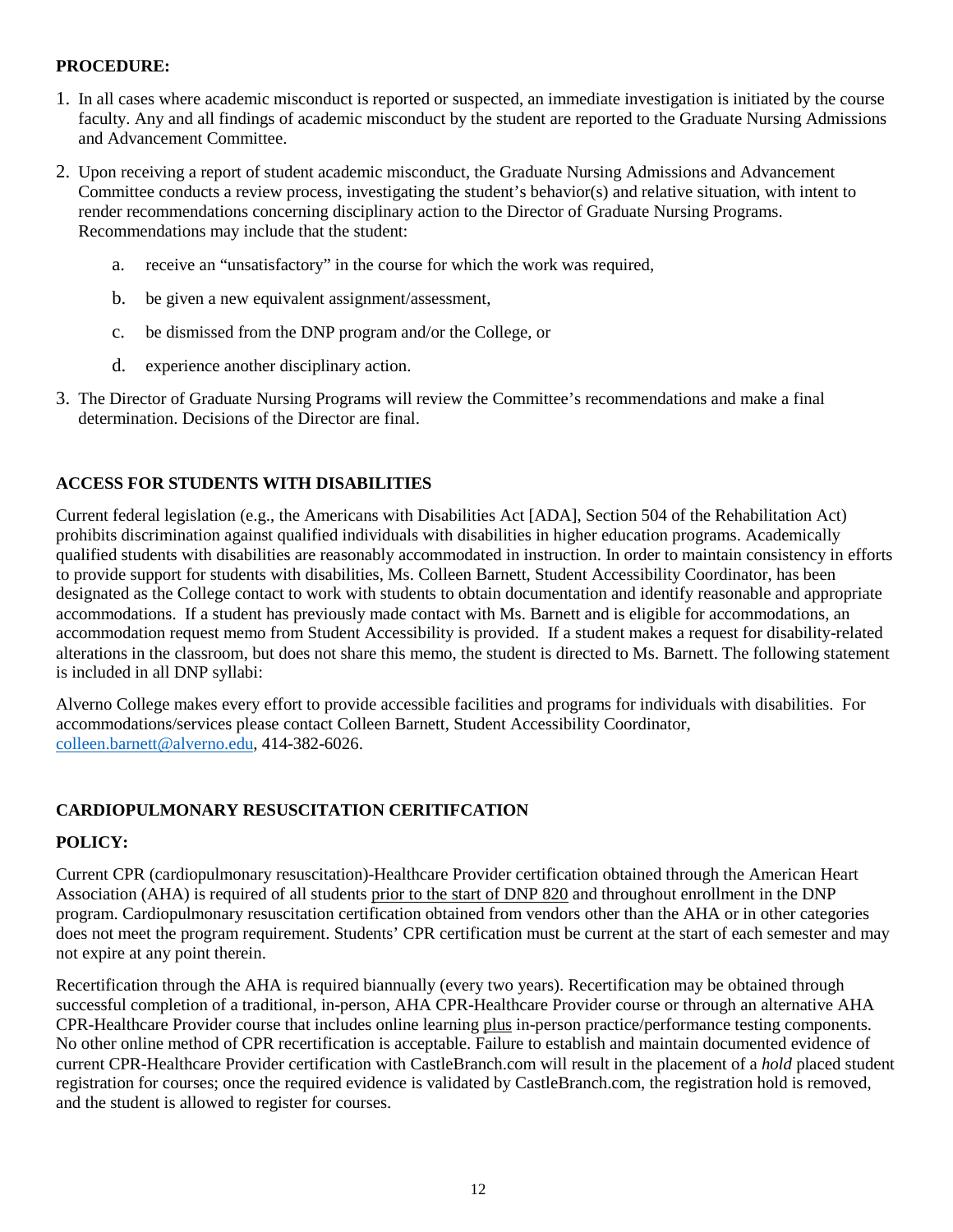## **PROCEDURE:**

- 1. Prior to the start of DNP 810 the student establishes an account with CastleBranch.com, using the instructions provided in DNP 800. CastleBranch.com is the company contracted by the Joann McGrath School of Nursing & Health Professions to facilitate and/or validate student compliance with required caregiver background checks, health requirements, drug screenings, and CPR certification. A course fee for CastleBranch.com services is added to the student's tuition bill.
- 2. The student is responsible to maintain record of current AHA CPR-Healthcare Provider certification with CastleBranch.com throughout enrollment in the DNP Program. Failure to do so results in the placement of a hold on student registration by the Registrar. The registration hold is removed, and the student is allowed to register for courses after the student submits documented evidence of current AHA CPR-Healthcare Provider certification and it is validated by CastleBranch.com.
- 3. The student who is unable to meet the requirements for AHA CPR-Healthcare Provider certification due to a physical disability is responsible for AHA CPR theory measured by a written test. A letter from the student's health care provider explaining why the student cannot obtain AHA CPR-Healthcare Provider certification must be submitted to CastleBranch.com upon entry to the DNP program and/or upon request of the DNP program chair.
- 4. All expenses incurred fulfilling the AHA CPR-Healthcare Provider requirement are the responsibility of the student.
- 5. The student may contact the American Heart Association directly to determine dates, times and locations for CPR Certification Courses.
- American Heart Association [https://www.heart.org/HEARTORG/CPRAndECC/CPR\\_UCM\\_001118\\_SubHomePage.jsp](https://www.heart.org/HEARTORG/CPRAndECC/CPR_UCM_001118_SubHomePage.jsp) or phone 1-877-AHA-4CPR

## **CAREGIVER BACKGROUND CHECKS**

#### **POLICY:**

Congruent with current Wisconsin state law and statues, the Alverno College JoAnn McGrath School of Nursing & Health Professions requires that DNP students complete a disclosure statement and submit to a Wisconsin Caregiver Background check(s), which is conducted by CastleBranch.com. Caregiver background checks are completed for all students every four years. In addition, on an annual basis, all students are required to sign and submit a disclaimer indicating that no new criminal charge(s) have been leveled in the prior 12 months.

The existence of a criminal record does not automatically preclude a student's clinical placement; rather, each criminal record is considered in view of its relationship to crimes that constitute restrictions or "bars" to clinical placement. Under the law, health care agencies must prohibit the clinical placement of a student, whose caregiver background check reveals criminal records cited as restrictions or bars to employment or educational experiences in health care environments. In addition, the clinical placement of students can also be prohibited based on a health care agency's criteria regarding criminal background information.

- 1. Prior to the start of DNP 810 and every four years after, the student completes a disclosure statement and submits to the Wisconsin Caregiver Background check through CastleBranch.com.
- 2. The student who lives or has lived in another state(s) or moved to Wisconsin within the three years prior to admission to the program must also complete a caregiver background check in that state(s).
- 3. All information regarding the student's caregiver background check(s) is kept strictly confidential. In the event of a criminal record(s) posing concern, the student is contacted by the Dean of the JoAnn McGrath School of Nursing & Health Professions and advised accordingly.
- 4. In the event of a criminal record and upon request, the student is responsible to prepare a letter of explanation to accompany copies of the charge(s) sent by the JoAnn McGrath School of Nursing and Health Professions to requesting health care agencies. The letter must explain the circumstances of the charge(s) and whether there were/are extenuating conditions that could mediate understanding of the situation and suggest that the student's criminal history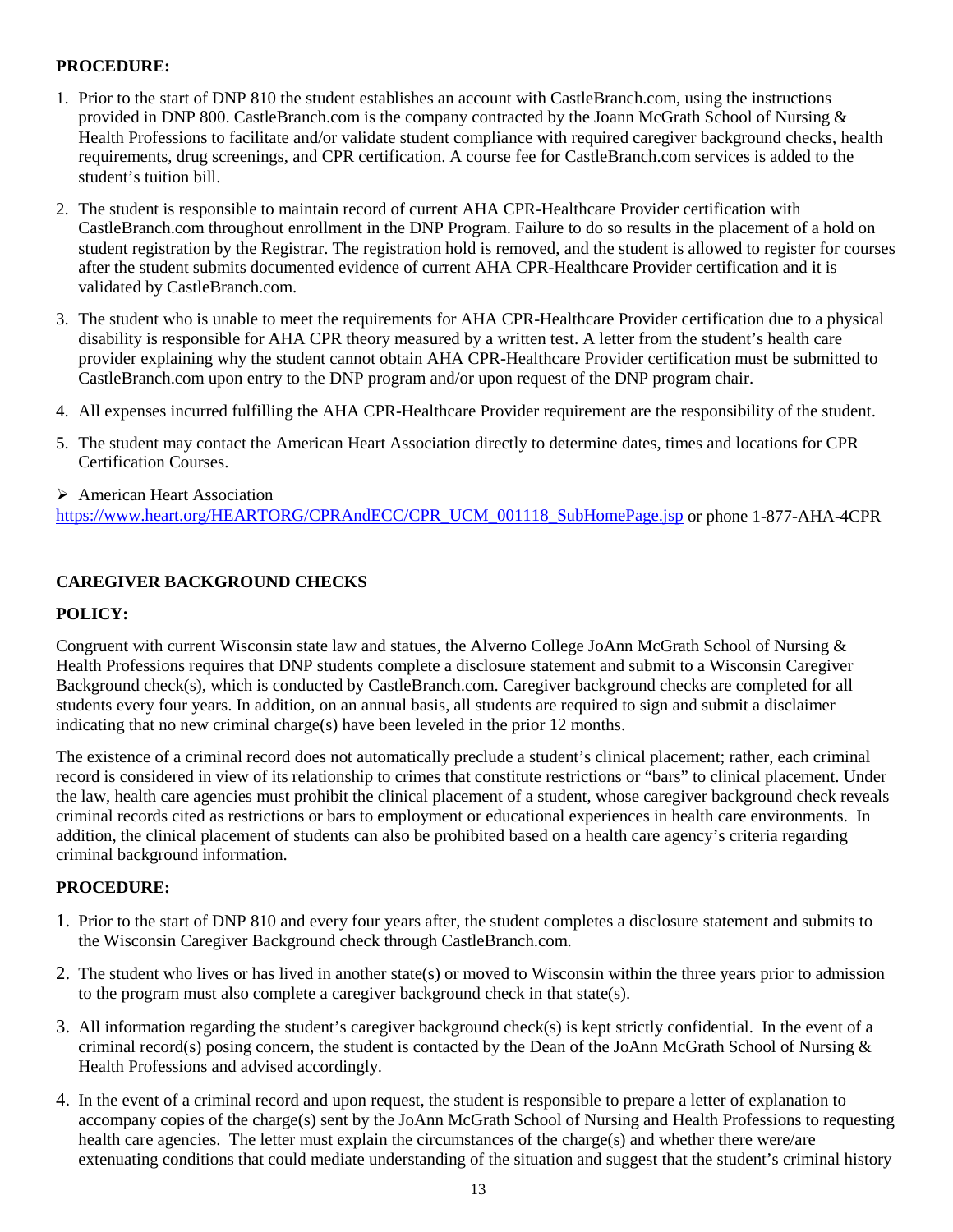is no longer a liability. The student must deliver the letter to the Dean of the School within two weeks of receipt of the request.

- 5. In collaboration with and as deemed appropriate by the Dean, the student provides additional information as requested by health care agencies.
- 6. On a yearly basis following completion of the initial caregiver background check(s), all students are responsible to sign and submit a disclaimer to CastleBranch.com, indicating that no new criminal charges have been leveled in the prior 12 months.

## **CLINICAL EVENT/ERROR/NEAR MISS REPORTING**

## **POLICY**

The Alverno College JoAnn McGrath School of Nursing & Health Professions is committed to fostering the development of DNP students in providing safe, high quality health care. DNP students may be exposed to a variety of clinical practice areas, wherein potential and actual errors can occur. Reporting of these errors is fundamental to error prevention. In 2000, the Institute of Medicine (IOM) released a report *To err is human: Building a safer health system* suggesting that preventable adverse events in the hospital were the leading cause of death in the United States. Since then, health care systems and secondary education facilities have become committed to preventing errors. The IOM report emphasized the importance of error reporting by using systems to "provide information that leads to improved safety." Reporting of a potential error (near-miss), which is an error intercepted prior to reaching the client, is as important as reporting actual errors that have reached the client. Reporting of near-misses can provide valuable information for reducing errors. Analysis of near-miss and error reporting data can lead to an understanding of gaps in health care systems of care that may eventually cause client harm.

In clinical practica and beyond, DNP students are expected to participate in near miss and error identification and reporting in accordance with health care agency policies and procedures to ensure patient safety. These data support root cause analyses, whereby patterns emerge to inform and drive quality improvement efforts. DNP students are expected to lead in these processes as change agents in the Alverno College JoAnn McGrath School of Nursing & Health Professions, DNP practica settings, and health care systems. A clinical error by a DNP student that is deemed intentional or negligent results in disciplinary action, jeopardizing the student's standing in the program and the College.

## **NEAR-MISS PROCEDURE:**

- 1. A near-miss a may be identified DNP students, preceptors, clinical practicum agency staff, Alverno practicum course faculty and affiliates.
- 2. In the event of a near-miss, the clinical preceptor meets individually with the DNP student involved to gather situational data, subsequently notifying the DNP practicum course faculty.
- 3. The practicum course faculty notifies the DNP program chair of near-misses, as appropriate.
- 4. The practicum course faculty completes and submits a *Near-Miss and Error Report* in hard-copy or electronic form within 24 hours of the incident to the Director of Graduate Nursing Programs.
- 5. The Director of Graduate Nursing Programs conducts data analysis on all clinical error and near miss events.
- 6. Near-miss trending reports are generated per semester and reviewed by the Graduate Nursing Curriculum Committee.
- 7. When appropriate, recommendations for quality improvement initiatives are generated and proposed to the appropriate decision-making body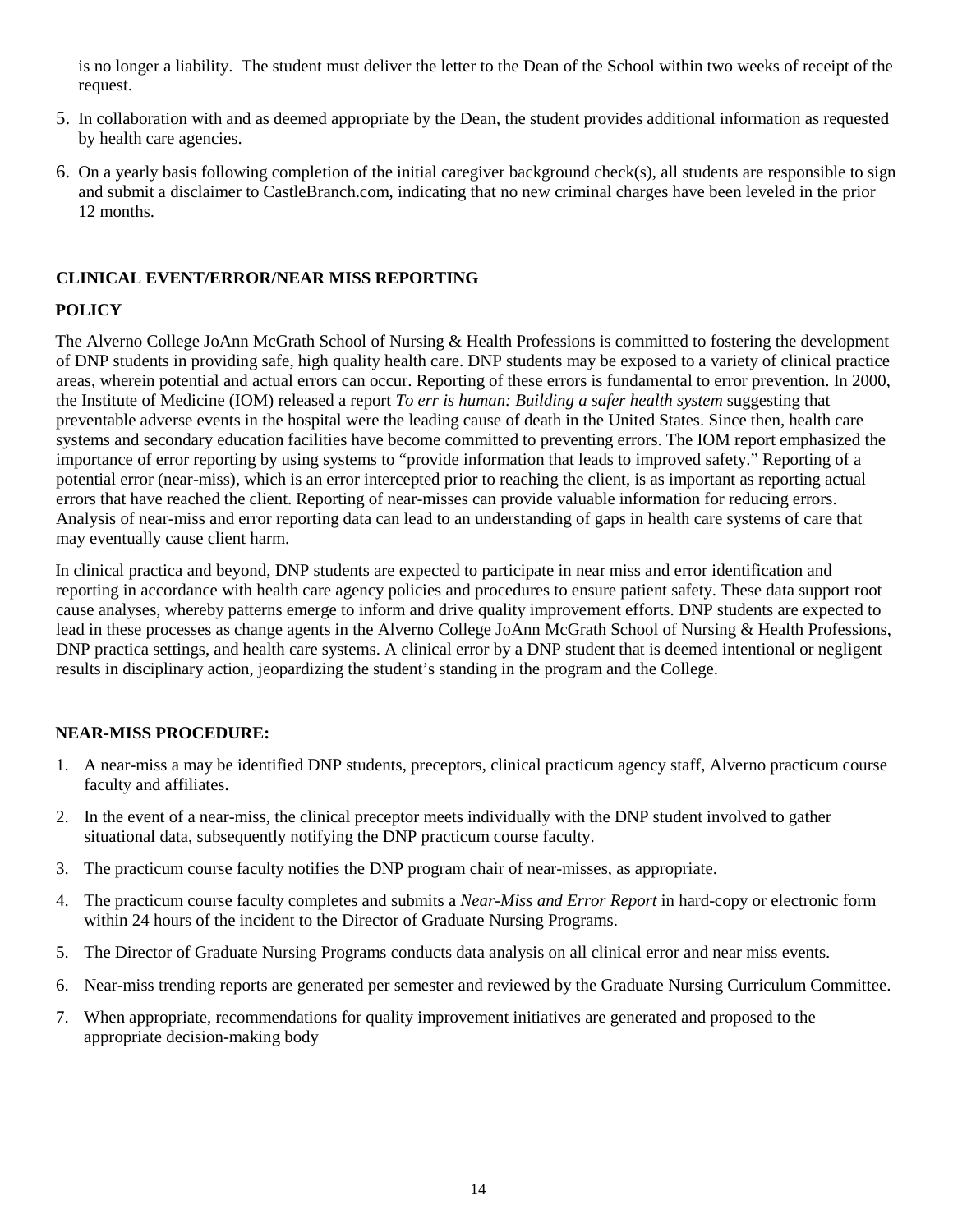## **CLINICAL EVENT/ERROR PROCEDURE:**

#### **Clinical Event/Error Procedure:**

- 1. An adverse event/error may be identified DNP students, preceptors, clinical practicum agency staff, or Alverno practicum course faculty and affiliates.
- 2. A DNP student involved in an adverse event notifies the preceptor and practicum course faculty immediately.
- 3. The DNP student involved in an adverse event, preceptor, and practicum course faculty meet, gather, and share situational data.
- 4. The practicum preceptor, and as appropriate the practicum course faculty, intervene in the clinical situation to minimize harm to the client.
- 5. The practicum course faculty notifies appropriate clinical agency staff and follows organizational procedure based on the organizational policy.
- 6. The practicum course faculty notify the chair of the DNP program of any adverse event/error.
- 7. The practicum course faculty completes and submits a *Near-Miss and Error Report* in hard-copy or electronically within 24 hours of the adverse event/error incident to the DNP program chair.
- 8. All *Near-Miss and Error Reports* are simultaneously by the practicum faculty to the Director of Graduate Nursing Programs.
- a. The Director of Graduate Nursing Programs determines if any individual action must occur involving the practicum course faculty and/or DNP student.
- 9. The Director of Graduate Nursing Programs conducts data analysis on all clinical error and near miss events.
- a. Trending reports are generated per semester and reviewed by the Graduate Nursing Curriculum Committee.
- 10. When appropriate, recommendations for quality improvement initiatives are generated and proposed to the appropriate decision-making body.

#### **CLINICAL PRACTICA**

#### **Purpose**

The overriding purpose of Alverno College DNP clinical practica is to provide situated, in-depth advanced nursing practice knowledge and practice experiences for doctoral students to further develop a systems approach to the health care environment.

#### **POLICY:**

#### **Clinical Practicum Hours**

The DNP degree requires "a minimum of 1,000 hours of practice post-baccalaureate as part of a supervised academic program" (AACN, 2006, p.19), and in the Alverno College DNP curriculum, required practicum hours are spread across two courses: DNP 830 Clinical Practicum I and DNP 930 Clinical Practicum II. With sufficiently detailed and accurate documentation, as determined by the DNP program chair prior to admission DNP program direct care track, MSNprepared NPs, CNSs, CNMs, and CNRAs with evidence of current national board certification who are practicing in their specialty APRN role, may receive transfer credit for up to 600 supervised clinical practicum hours completed during their MSN specialty track education. Students granted transfer credit for 600 practicum hours are required to complete 400 practicum hours in their specialty role in the DNP program; students in the direct care track granted transfer credit for 500 practicum hours are required to complete 500 practicum hours in their specialty role in the DNP program, and so on.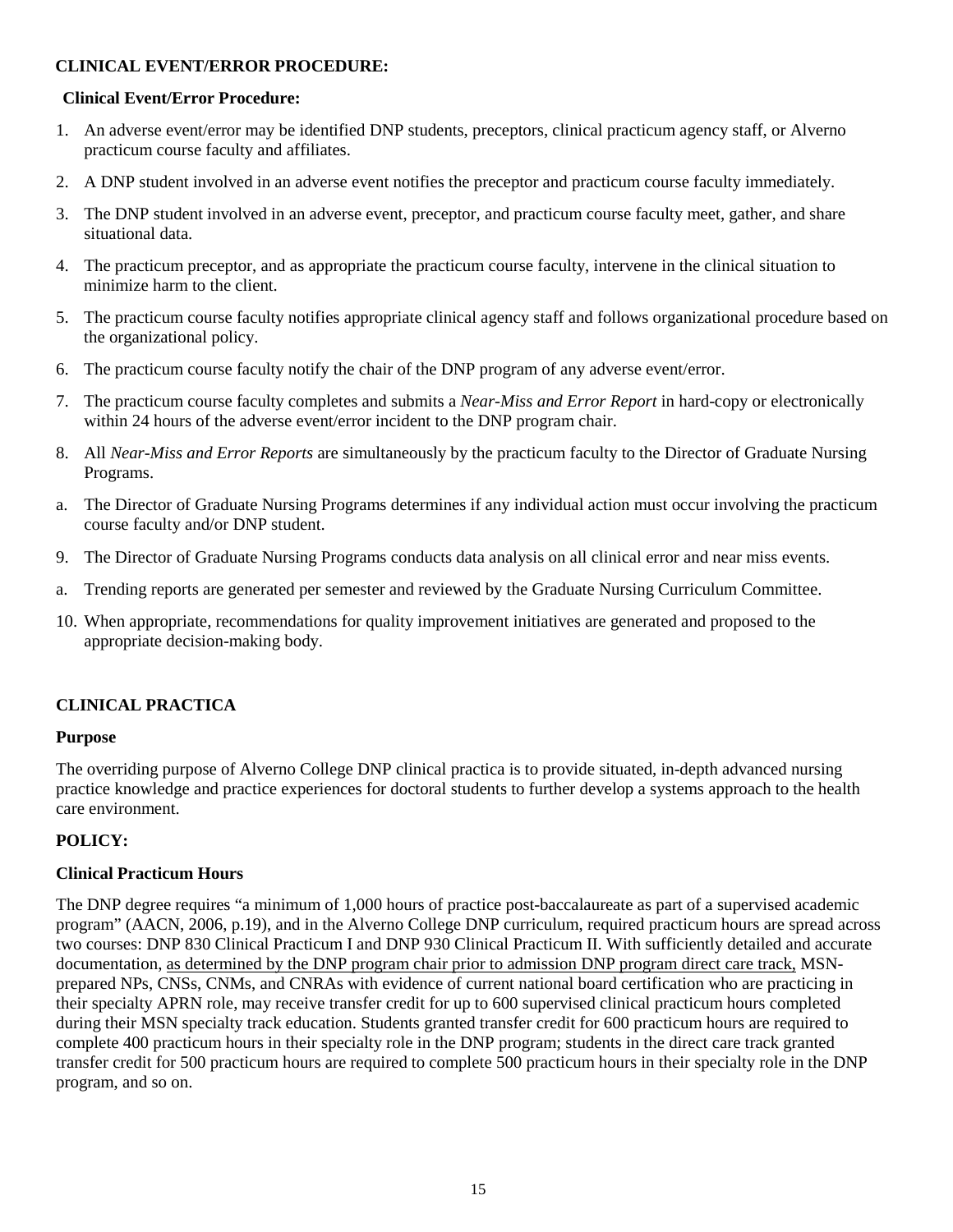#### **The Clinical Practicum Site and Preceptor**

All DNP students are encouraged to identify a potential clinical practicum site and preceptor; however, the Ms. Becca Skidmore, JoAnn McGrath School of Nursing & Health Professions Clinical Placement Coordinator is available to assist students in this process if necessary. The selected practicum site must be an organization consistent with (a) the practice area for which the student wishes to develop expertise and (b) the focus of the student's DNPP. Appropriate practicum site examples include a hospital, clinic, health care system, public health agency, parish, long-term care facility, or nonprofit agency. Other site options may be discussed and negotiated with the DNP program chair. Students must comply with all requirements of the clinical practicum site.

All DNP students are encouraged to select a clinical practicum site outside of their current work/department/unit employment setting whenever possible. If the student chooses a practicum site where employed, current employment and practicum and DNPP hours bust be clearly differentiated by the agency involved and the Graduate Nursing Admission and Advancement Committee. **DNP practicum and DNPP hours may not run concurrently with the student's work hours.** 

The qualified preceptor is knowledgeable in the practice area in which the student wishes to develop expertise. While a DNP is preferred for the preceptor role, examples of persons who may also fulfill this role include: a professional who has a doctoral degree in a discipline other than nursing and/or considerable experience and recognition as an expert in her or his field, an experienced physician, and a nurse holding a high-level administrative position (e.g., Director, Vice President, President, or CEO). The preceptor must have worked in the practicum site for a minimum of one year. The preceptor may not be the immediate supervisor of or a familial relative of the student.

## **The Practicum Experience**

In accordance with AACN (2006) requirements, clinical practica in the Alverno College DNP program are designed to "help students build and assimilate knowledge for advanced specialty practice at a high level of complexity" (p. 19). At the start of each semester, DNP students collaborate with their preceptor to develop outcomes for the clinical practicum experience, completing the *DNP Practicum Goals Form*. While DNP students may complete practicum hours in their place of employment, it is expected that these learning experiences are related to course outcomes, go above and beyond usual job duties, involve synthesis and expansion of knowledge, and provide systematic opportunities for expert feedback and self-reflection. Some examples of learning activities that constitute DNP practicum hours include:

- Time spent researching, designing, implementing, and writing the DNPP (maximum of 100 hours)
- Time spent with an approved preceptor in areas such as health care administration and organizational leadership, health policy development and law, informatics, or nursing education.
- Time spent presenting at educational forums, hospital grand-rounds, regional or national nursing conferences, or in writing/producing manuscripts for publication (with *prior* approval of the DNP program chair/maximum of 20 hours)
- Time spent working on special projects related to the DNP student's area of specialization (with *prior* approval of the DNP program chair/maximum of 20 hours)
- Time spent attending and participating in conferences, classes, and workshops related to the DNP student's area of specialization or DNPP (with *prior* approval of the DNP program chair/ maximum of 20 hours)
- Direct patient care experiences: With prior approval of the DNP program chair, students who are actively board certified in an advanced practice nursing role may include up to 50 hours of direct patient care experiences if the experiences are related to their practice setting, to meet the 8<sup>th</sup> Essential as defined in *The Essentials of Doctoral Education for Advanced Nursing Practice* (AACN, 2006). Students who do not hold current board certification in advanced practice nursing may not include providing direct patient care to meet practicum hour requirements.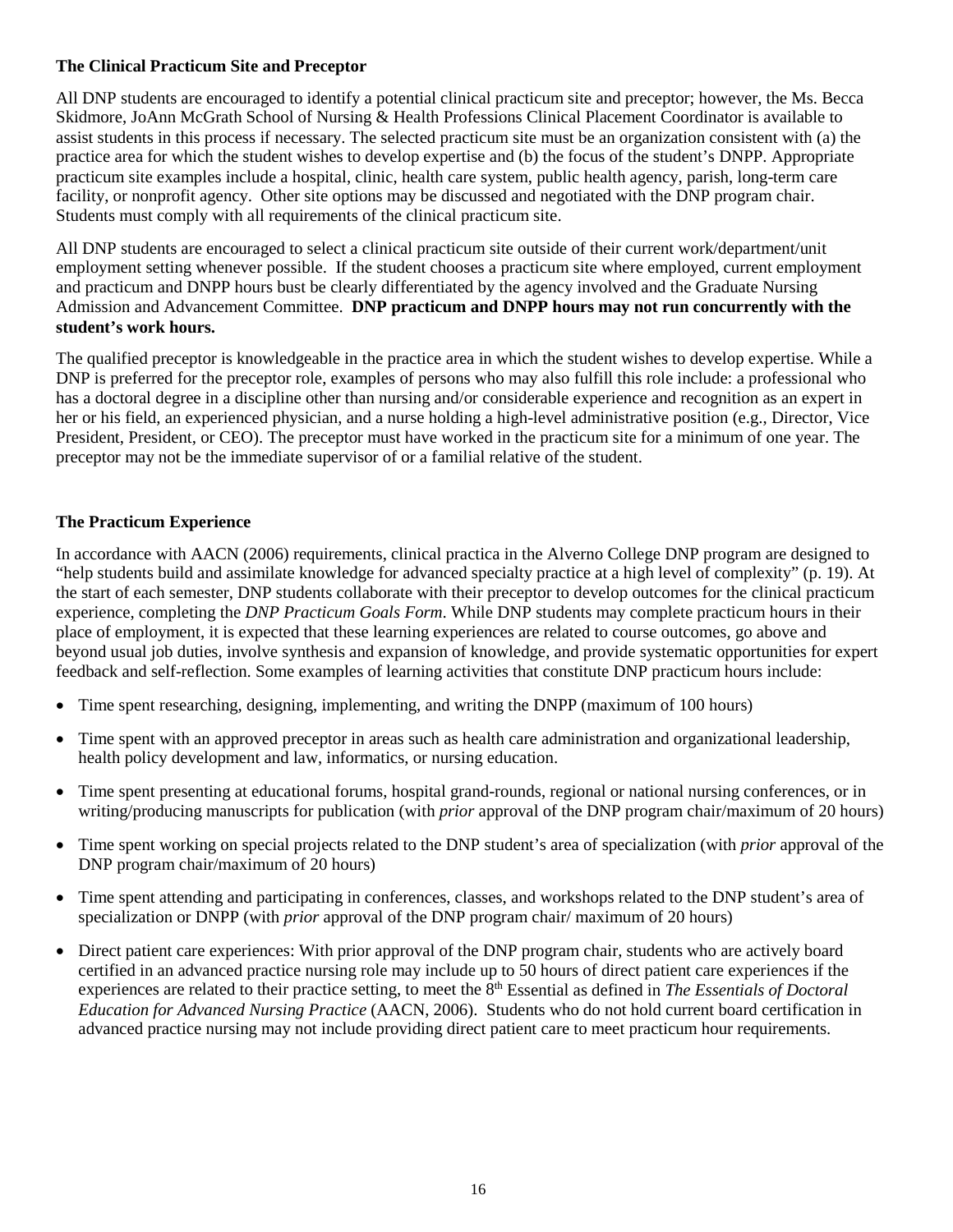## **PROCEDURE:**

Detailed information regarding the role and responsibilities of DNP students, preceptors, and Alverno faculty in facilitating student practica, including but not limited to preceptor evaluation of student performance, student evaluation of the preceptor, and required documentation, and forms are located in the *Alverno College JoAnne McGrath School of Nursing Doctor of Nursing Practice Practicum Handbook.* Additional information can be found in *DNP 830 Clinical Practicum I* and *DNP 930 Clinical Practicum II* course syllabi.

## **CONFIDENTIALITY**

#### **POLICY:**

The 1996 Health Insurance Portability and Accountability Act (HIPAA) articulates that all patients have the right to control who sees their protected identifiable health information. Only the patient and those individuals authorized by the patient may access the patient's protected identifiable health information. Penalties for violating HIPAA regulations can include civil and/or criminal penalties, with fines up to \$250,000 and 10 years imprisonment. DNP students must comply with HIPAA regulations in course-related, employment-related and all other health care settings. In addition, all students are expected to fulfill health care agency-specific HIPPA requirements.

#### **PROCEDURE:**

- 1. The student consistently complies with HIPPA regulations in all health care settings.
- 2. The student complies with practicum, employer, and other health care agency-specific HIPPA requirements
- 3. The student who violates HIPPA regulations is in jeopardy of dismissal from the DNP program

## **COPYRIGHTAND FAIR USE**

(Adapted from the *Alverno College Student Handbook* and *Alverno College Library (LibGuides) Copyright Guidelines for Students*)

#### **POLICY:**

DNP students are expected to comply with copyright law, which in part, governs the rights and opportunities of persons and agencies to use and share copyrighted materials. It is illegal to reproduce copyrighted materials without prior permission of the copyright holder, and college students have been successfully prosecuted for copyright violations.

Violation of copyright law constitutes academic misconduct. Therefore, DNP students must obtain permission from copyright holders prior to reproducing protected works (e.g., text, poetry, novels, journal articles, lyrics, sheet music, CD-ROMs, recorded performances, photos, cartoons, drawings, paintings, videos, movies, software codes, charts, diagrams, conceptual/theoretical models or frameworks, and survey instruments etc.) via the Internet or social media, on posters, and in manuscripts intended for dissemination or publication beyond the classroom.

In some cases, under Fair Use Guidelines, copying of copyrighted material for limited purposes such as commentary, review, critical analysis, or parody does not require that prior permission be obtained from the copyright owner. Fair Use Guidelines allow for the use of approximately 10% of the written text or images of a book or information from a web page for educational coursework. Students can also play excerpts from movies and music in coursework under Fair Use Guidelines.

Much of the material in the Alverno College Library and on the Internet can be used for educational purposes without obtaining prior permission from the copyright holder in accordance with Fair Use Guidelines. Additionally, there are Library resources available to students that have been paid for by the College. Students are encouraged to regularly visit the College library and web-page for resources and updates. More information about copyright laws and fair use can be found at: <http://libguides.alverno.edu/copyrightforstudents/basics>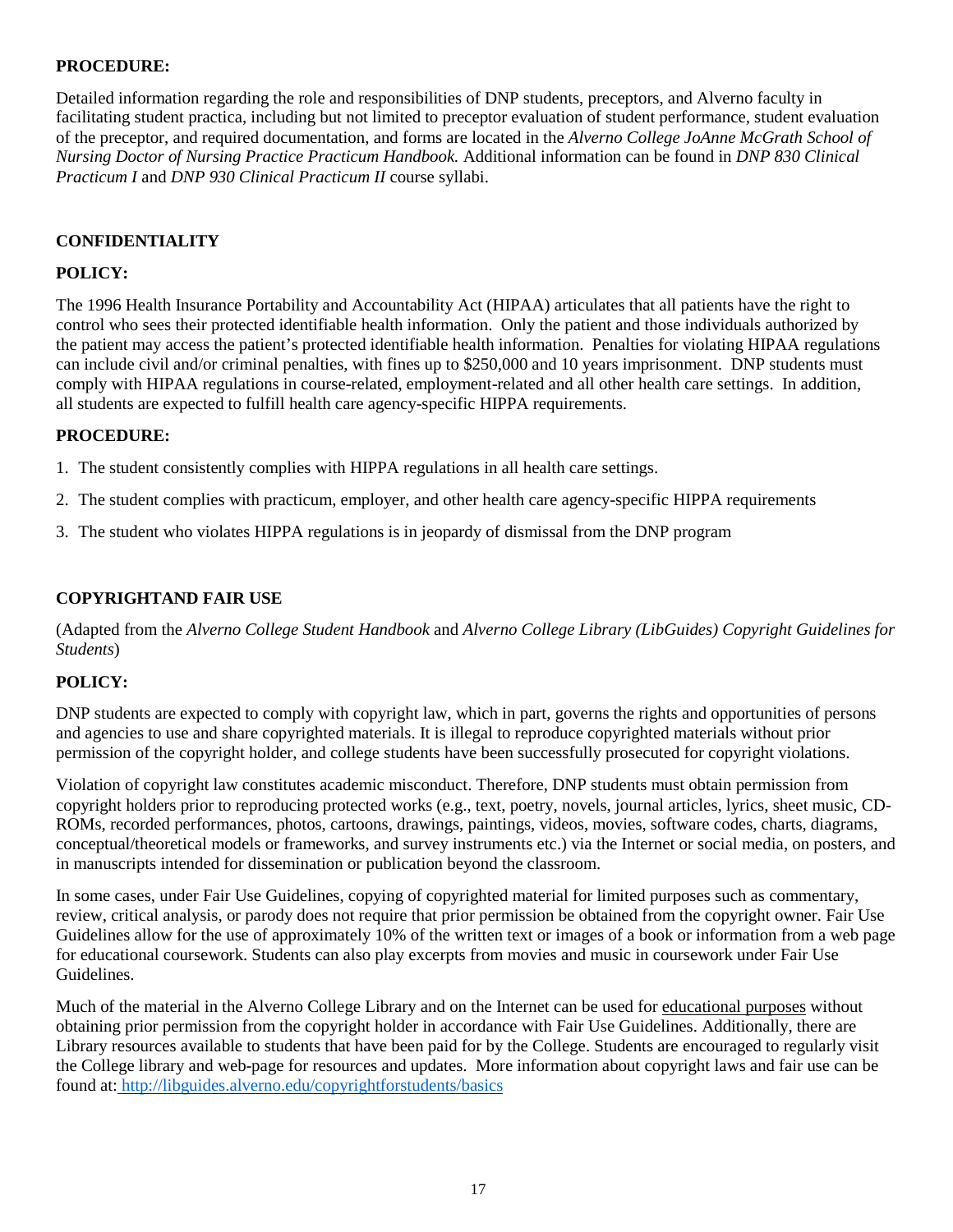#### **PROCEDURE:**

- 1. The student consistently upholds copyright law, seeking advice from DNP faculty and/or Alverno College librarians.
- 2. The student obtains and retains written evidence of prior permission to use and reproduce protected materials from the copyright holder.
- 3. In the event there is concern that a student has violated copyright law, the course faculty is responsible to investigate the concern and meet with the student to ensure that all pertinent information and circumstances are explored prior to determining whether copyright infringement by the student has occurred.
- 4. If violation of copyright law is jeopardizing a student's continuance in a course, the course faculty notifies the student in writing.
- 5. If the course faculty determines that a student is ineligible to continue in a course as the result of an infringement of copyright law, the course faculty notifies the student in writing. In addition, the faculty may send recommendations regarding the student's progression in the DNP program to the Graduate Nursing Admissions and Advancement Committee.

## **DRESS CODE**

## **POLICY**:

Students in the DNP Program are expected to dress in attire that is appropriate to the practice setting. In some cases, a long white lab coat may be required by the clinical agency. Students engaged in a practicum setting other than that of their employer must wear a nametag identifying their status as an Alverno College DNP student.

## **PROCEDURE:**

- 1. An Alverno College or employer photo ID must be worn by the student while participating in all practicum experiences.
- 2. The student is required to have communication with preceptor regarding appropriate attire for the practice setting.
- 3. The student wears a white lab coat if required by the health care agency.

## **DROPPING COURSES**

## **POLICY:**

Students in the DNP program who choose to drop a course are responsible to "officially drop" through the Registrar's Office.

- 1. The student communicates with the course faculty when considering dropping a course.
- 2. The student communicates with the faculty advisor when considering dropping a course.
- 3. The student contacts the Registrar's office to officially drop a course.
- 4. All expenses incurred in association with fulfillment of this policy are the responsibility of the student.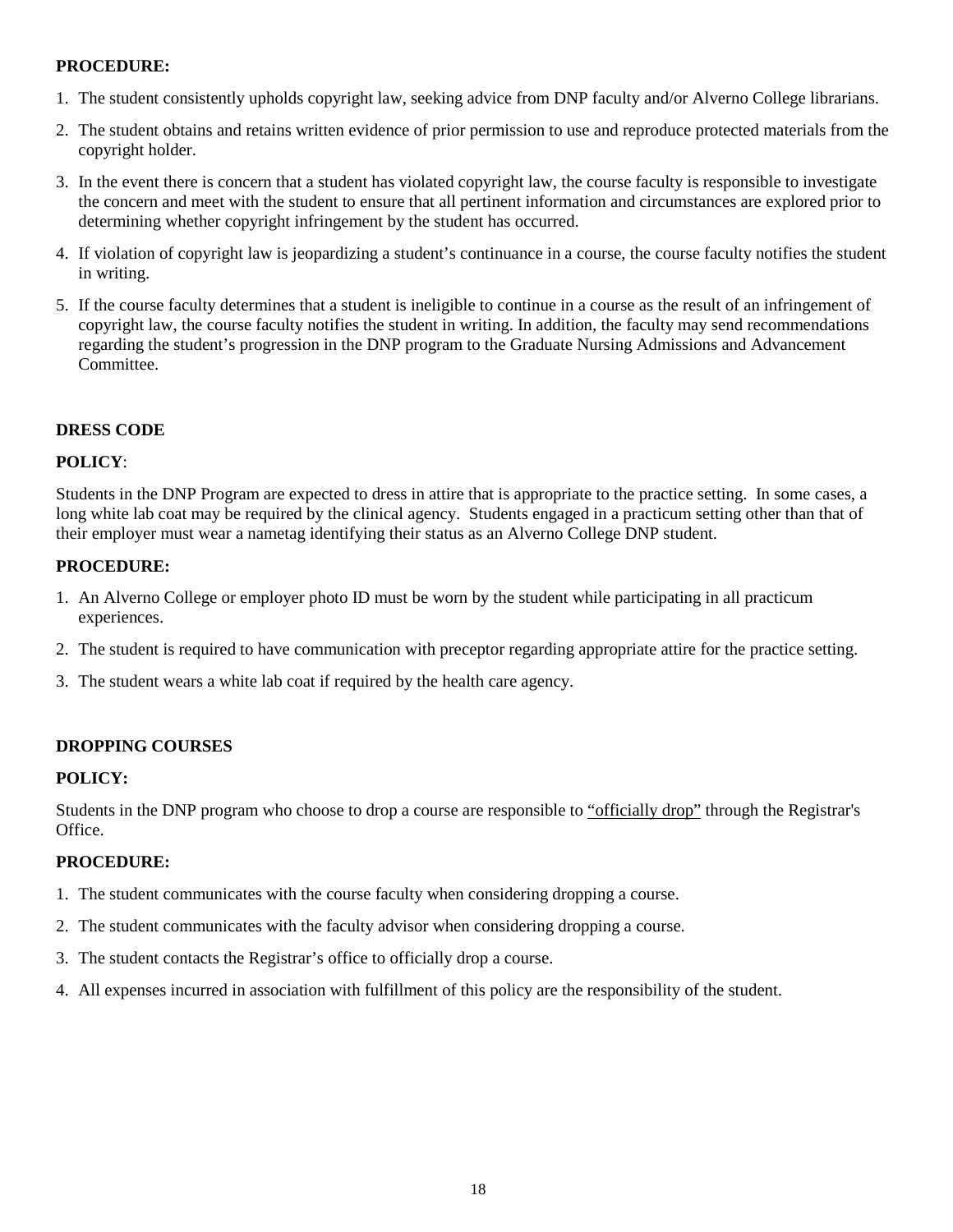## **DRUG SCREENING**

## **POLICY:**

The purposes of the JoAnn McGrath School of Nursing and Health Professions Drug Screen Policy are to comply with regulations of area health care agencies, provide optimal care to patients, and support the profession's zero tolerance position related to the illicit use of substances. The DNP student must abide by the drug screening policies of the College and each health care agency wherein practicum learning experiences occur.

Drug testing for the JoAnn McGrath School of Nursing and Health Professions is overseen by CastleBranch.com. Initial drug screening occurs after admission to the program, prior to DNP 820. The DNP student must submit authorization allowing a laboratory designated by CastleBranch.com to collect and test a urine specimen for the presence of illicit drugs and verify the results through CastleBranch.com. Random drug screening may be required of a student at any time by course faculty. In addition, the student may be subject to testing per a health care agency affiliation agreement and/or for cause, such as, slurred speech, impaired physical coordination, inappropriate behavior, or pupillary changes. Test results are confidential; only the Dean of the School is notified when drug screen results are positive.

Failure to submit to a drug screen, or attempting to tamper with, contaminate, or switch a urine sample violates professional standards, and thereby precludes the student from continuing in a course and achieving practicum course outcomes. Consequently, the student is dismissed from the DNP program.

The student who tests positive for one or more illicit drugs may not continue in practicum experiences and therefore, cannot meet practicum course outcomes; consequently, the student is dismissed from the DNP program. Students who test positive due to medication prescribed by a health care provider must follow the directions provided by CastleBranch.com for documenting that the drug is legally prescribed. All screening test results are communicated to the Dean of the School and remain confidential.

## **PROCEDURE**:

1. The student is notified by the JoAnn McGrath School of Nursing and Health Professions in advance of the deadline for the initial drug screening.

2. The student receives an email from CastleBranch.com directing how and where to set up an appointment for drug screening.

3. The fee for drug screening is added as a course fee to the student's tuition bill.

- 4. The student must provide photo proof of identification upon arriving at the specimen collection site.
- 5. CastleBranch.com reports drug screen results to the Dean of the School. Results are also available to the student.
- 6. If the drug screen results are negative, no further action is required.

7. If the drug screen results are positive, the student may not attend practicum experiences. The student is asked to meet with the Dean of the School for information on next steps.

- a. If the positive result is due to the use of illicit drugs, the student is not allowed to attend clinical practicum experiences and consequently, cannot meet practicum course outcomes. Therefore, the student is dismissed from the program. The student may be eligible to retest and apply for readmission to the program if the positive result occurred with the initial screening.
- b. If the results are positive and consequent to a prescribed medication, the student must follow the procedures outlined by CastleBranch.com for documenting heath care provider prescribed use of the drug. The decision whether the student can attend practicum experiences is made by the health care agency.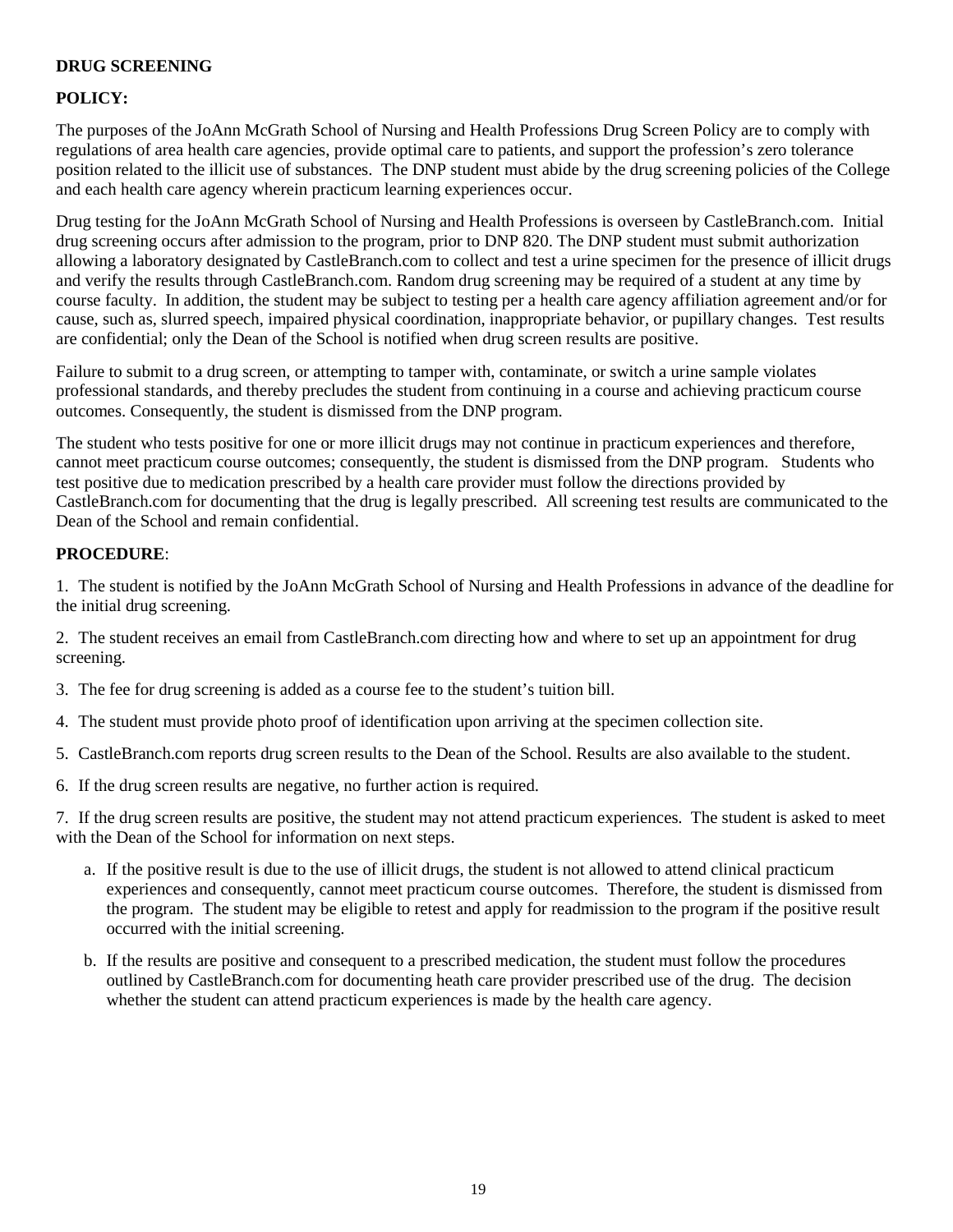#### **HEALTH REQUIREMENTS**

The delivery of nursing care occurs in multiple environments that may carry high health risks. Therefore, a health status that contributes to a safe environment for the client and student is the minimal expectation of the JoAnn McGrath School of Nursing and Health Professions at Alverno College. The following health requirements were determined in collaboration with the clinical agencies that the JoAnn McGrath School of Nursing and Health Professions contracts for clinical practice.

The School strongly recommends that students carry health insurance to cover any unforeseen incidents. Students not already covered, may wish to explore coverage available through the College. Student Affairs has this information. Students sign acknowledgement of this recommendation, the *Health Insurance Coverage Form* (see Appendix D).

## **POLICY:**

It is the student's responsibility to submit and maintain accurate and timely health information to CastleBranch.com as required for initial and continued enrollment in the DNP program. Failure to comply with student health policies results in exclusion from practicum sites, being dropped DNP courses, and/or the placement of a hold on future course registration.

The student and faculty have the professional responsibility to determine appropriate action(s) when health problems jeopardizing the safety of clients or students are present. When concerns are present, a statement of health status from a student's health care provider may be required to continue in a course.

#### **Health History, Physical Examination and Immunizations**

Current immunizations are required according to the guidelines of the Center for Disease Control in Atlanta and the Wisconsin Division of Health and Social Services. The student is responsible to submit valid documentation for the following to CastleBranch.com:

- Health History and Physical Examination Student Health Record form
- Positive **rubella (German Measles)** titer or proof of immunization after the age of 12 months
- Immunity to **rubeola (Measles)** titer or proof of immunization
- Immunity to **mumps** if born after 1957, titer or proof of immunization
- Varicella (Chicken Pox) titer or proof of immunization
- **Hepatitis B** vaccine series, titer or proof completed series
- Proof of **Influenza** vaccination or documentation of medical or religious exemption *provided annually each fall.* Students should be aware that health care agencies may opt to refuse the clinical placement of students who refuse annual influenza vaccination for any reason.
- Documentation of the results of the **annual TB testing**: Two-step testing with a TB skin test or a serum QuantiFERON TB Gold Test must be provided. \*Students with an initial TB positive skin test must follow up as recommended by their health care provider and documentation of treatment recommendations is required. Those students with a history of a positive TB test must annually complete the *Questionnaire for Evaluation of Signs and Symptoms of TB in Nursing Students* (available in Castlebranch.com)*.* Students with symptoms of TB will be referred to their health care provider and documentation of treatment recommendations is required (see Annual Questionnaire form). Clearance by the health care provider and clear chest X-ray are required prior to any practicum. Send the "clearance" to clinical coordinator and the chest X-ray to Castlebranch.com.
- Additional health requirements including immunizations may be required for clinical practice in selected health care agencies.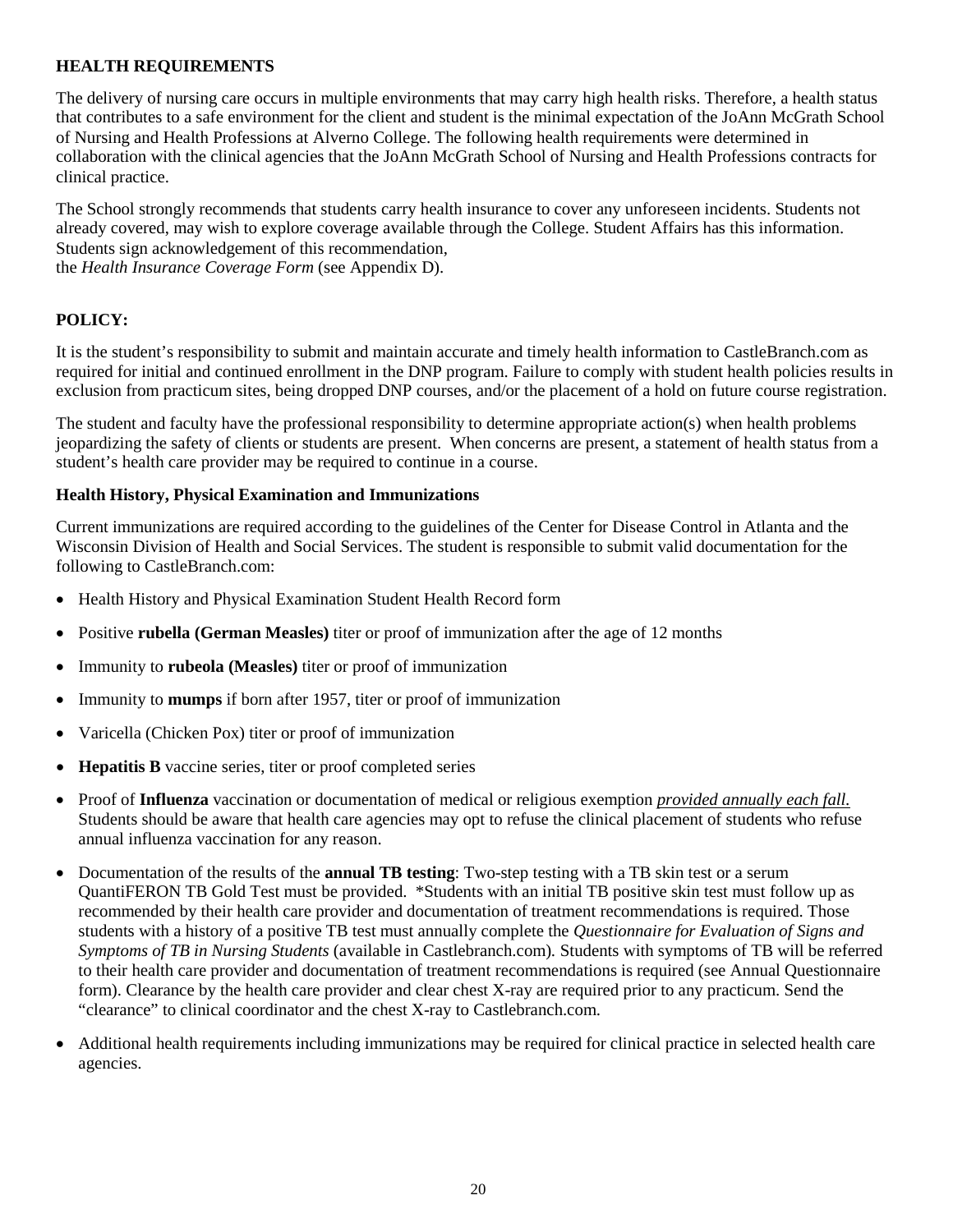## **PROCEDURE:**

- 1. Students' health history and physical examination (H&P) may be completed by a physician, physician assistant, or an APRN. The H & P be completed within 6 months prior to and no later than 30 days after enrollment in the DNP Program. Student health data is submitted to the JoAnn McGrath School of Nursing and Health Professions via CastleBranch.com and is confidential and held separate from academic records. It is recommended that students retain copies of all records submitted.
- 2. Students born prior to 1957 may provide documentation of a positive titer or proof of one immunization for rubeola (Measles). Students born after 1957 may provide documentation of (a) a positive rubeola titer or (b) evidence of two doses of live measles vaccine, one of which must be dated after 1980. Students who have not received measles vaccine previously, receive and obtain provide documentation of one dose of vaccine immediately and a second dose no sooner than 4 weeks later.
- a. Students born after 1957 may provide any of the following as documentation related to mumps: positive mumps titer, evidence of physician diagnosed mumps, or proof of immunization after the age of 1 year.
- 3. The combined measles, mumps, rubella (MMR) vaccine is recommended for students who need recent documentation of rubella and rubeola immunity to meet health requirements
- 4. Students who are pregnant and live with or have frequent contact with someone who is immuno-compromised, are advised to consult with their health care provider regarding the safety of immunizations if they are needed.
- 5. The protocol for the Hepatitis B vaccine series is 2 doses given intramuscularly 4 weeks apart and the third dose 5 months after the second dose. This series must be completed by the end of the student's first semester and before the practicum.
- 6. Human Immunodeficiency Virus (HIV) All students are expected to follow CDC's "Standard Precautions" in all client contacts.
- 7. Students exposed to the blood or body fluids of an HIV positive client must follow the health care agency's policy and procedure, as well as those of the School. In collaboration with the DNP program chair, students are also required to complete an incident report to be filed at Alverno College.
- 8. Students unable to comply with any of the stated health requirements must contact the Clinical Placement Coordinator in writing to determine a course of action.

## **PROFESSIONALISM**

#### **POLICY:**

Throughout the DNP Program, students are expected to conduct themselves in a professional manner, in all settings on and off campus when interacting with faculty, staff, peers, and health care agency preceptors and affiliates. Professionalism is identified as an expectation in every DNP course. When student behaviors and/or interpersonal interactions with faculty, staff, peers or preceptors are unprofessional, expectations for professionalism are not met, and the student may be (a) deemed ineligible to continue attending classroom and/or practicum experiences (b) unsuccessful in the relative course despite the quality of other coursework or (c) dismissed from the DNP Program. Expected professionalism of the DNP student is described in Appendix E.

- 1. If the student is observed or reported to have demonstrated unprofessional behavior in or outside any scheduled class or practice experience, the faculty reviews the student's progress in the course based on the professionalism rubric and notifies the student if unprofessional behavior is jeopardizing the student's ability to meet course outcomes.
- 2. If the faculty determines that a student is not eligible to continue in a course as the result of unprofessional behavior, the faculty has the responsibility to notify the student in writing. In addition, the faculty may send recommendations regarding the student's progression in the DNP program to the Graduate Nursing Admissions and Advancement Committee.
- 3. Any expenses incurred in fulfillment of this policy are the responsibility of the student.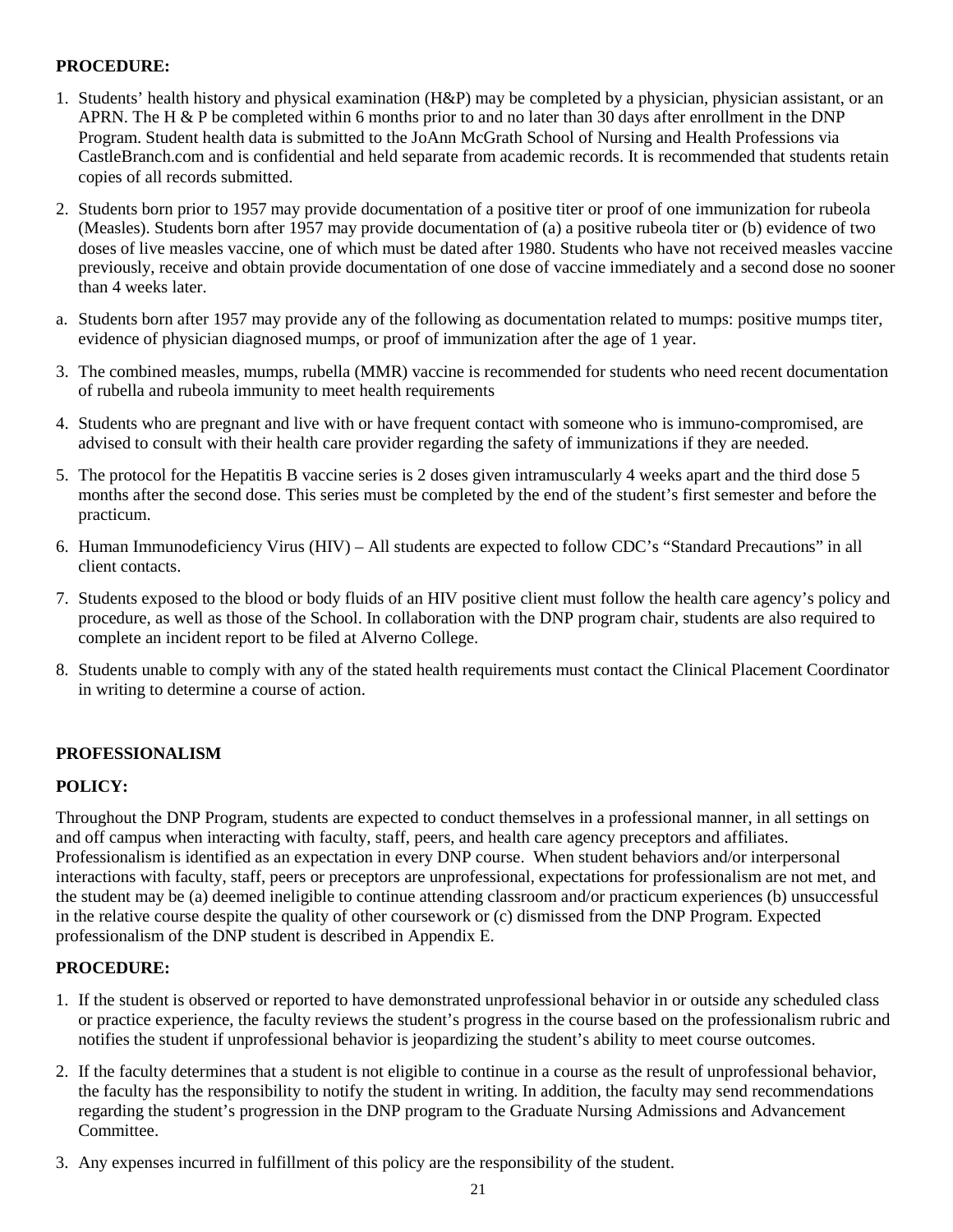## **PROFESSIONAL LIABILITY INSURANCE**

## **POLICY:**

The practicing DNP student is in a position of being held liable for personal actions and judgments that occur while working with clients. Commissions and omissions in judgments and actions that are the expected duties and responsibilities of a practicing DNP student can result in litigation.

Students are required to carry professional liability protection throughout enrollment in the program. As a requirement of clinical agencies, Alverno College has procured professional liability insurance coverage that protects each student in the School. This coverage protects the student and the College any time the student is involved with a client or group of clients within the defined DNP student role. This policy does not cover students beyond their DNP student role at Alverno College

## **PROCEDURE:**

The Business Office adds the cost of professional liability insurance to the DNP student's total tuition bill, each semester of enrollment, as is required by policy.

## **PROGRESSION IN THE DOCTOR OF NURSING PRACTICE PROGRAM**

## **Successful, Incomplete, and Unsuccessful Progression**

Successful student progression in the DNP program is based on students' achievement of course outcomes as outlined in each course syllabus and requires a pattern of effective demonstration of abilities in practice, criterion-referenced projects and key assessments of performance, objective assessments, and successful completion of the DNP project. If there is an identified pattern of difficulty in meeting these requirements, strategies to strengthen necessary abilities may be required before the student is allowed to progress in the program. These strategies are documented in an individualized Learning Contract. The student is responsible for fulfilling the requirements of the Learning Contract.

The DNP student is expected to complete assigned coursework within the constraints of course calendars. An incomplete (I) progress code is assigned at the discretion of faculty when, due to *extraordinary circumstances,* a student is prevented from completing all required coursework on time. A student anticipating the need for an "I," is responsible for initiating the conversation with faculty. Typically, an "I" is assigned when only a minimal amount of work remains to be completed.

In the case of an "I," the course faculty stipulates the due date for completion of all remaining coursework. An "I" in a prerequisite course must be satisfactorily removed and reported to the Registrar's Office before the DNP student can begin the subsequent course(s). An "I" in a non-prerequisite course must be satisfactorily removed and reported to the Registrar's Office by the end of the semester immediately following that wherein the "I" was assigned. If all coursework is not completed by the stipulated date, the "I" is removed from the student's academic record, an Unsatisfactory (U) progress code is awarded, and the student is required to repeat the course.

A student with a course progress code of "U" is reviewed by the Graduate Nursing Admission and Advancement Committee and the Alverno College Status of Students Committee and placed on Probation with Warning. A Learning Contract is subsequently developed. The student must fulfill all requirements of the contract to successfully complete the course on the second attempt and progress the program. A student who is unsuccessful in the same course twice or has unsuccessful outcomes in any two DNP courses is dismissed from the program.

- 1. All requirements for success in a course are outlined in each nursing course syllabi.
- 2. If a student is experiencing difficulty meeting course outcomes, the faculty may file a Mid-Semester Progress Report. The student is asked to self-assess personal learning practices. Drawing on the student's self-awareness, the student and faculty develop a Learning Contract and timeline. The student is responsible to fulfill all requirements of the contract to successfully complete the course.
- 3. A student receiving a "U" in one course is placed on Probation with Warning and automatically receives a Mid-Semester Assessment Report in remaining semesters. The student is asked to self-assess personal learning practices.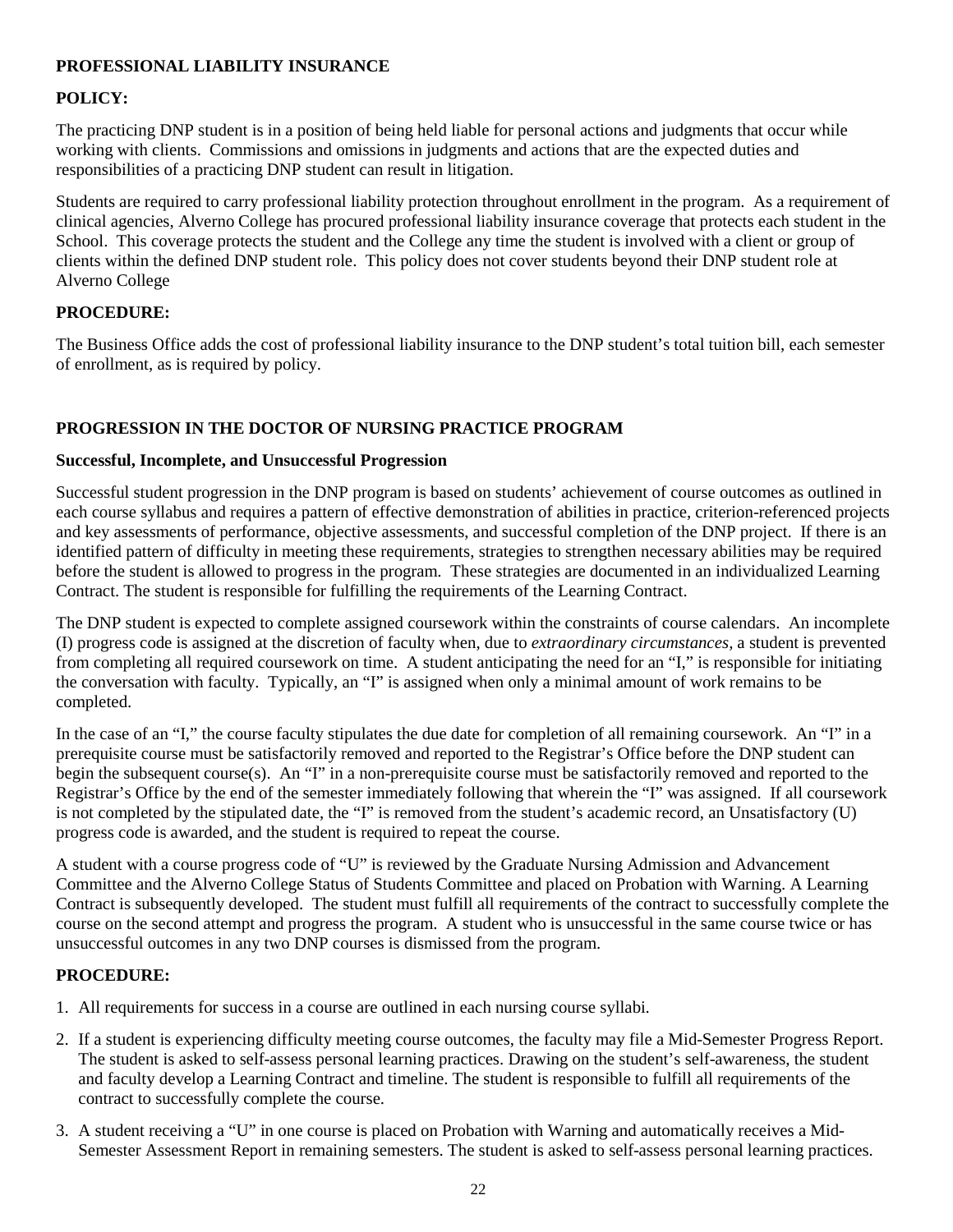Drawing on the student's self-awareness, the student and faculty develop a Learning Contract and timeline. The student is responsible to fulfill all requirements of the contract to successfully complete the course on the second attempt and progress the program.

- 4. A student receiving a "U" in the same course twice or who has been unsuccessful in any two DNP courses is reviewed by the Graduate Nursing Admission and Advancement Committee.
- 5. The Committee makes a recommendation for dismissal, which is taken to the Alverno College Graduate Status Committee.
- 6. The Graduate Status Committee, comprised of members from across the college, make the final decision regarding dismissal.
- 7. A student who has been dismissed from the college has the right to appeal.

## **Extension of Doctor of Nursing Practice Program Completion**

## **POLICY:**

All coursework work must be successfully completed by the DNP student within seven years of entry to the DNP program. If unable to complete the DNP program of study within the required timeframe, the student must submit a letter to the Graduate Nursing Admission and Advancement Committee describing a plan and timeline for program completion. The Committee will review the student's request and communicate a decision.

## **PROCEDURE:**

- 1. If unable to complete the DNP program of study within the required timeframe, the student submits a written letter of intent, describing a plan and timeline for program completion, to the Graduate Nursing Admissions and Advancement Committee. The letter of intent should be submitted as soon as possible and no later than four months prior to the previously anticipated graduation date.
- 2. The Graduate Nursing Admissions and Advancement Committee reviews the student's request and academic record, and renders a decision regarding extension of the student's program completion.
- 3. The DNP student assumes responsibility for any/all fees or tuition resulting from a program completion extension.

#### **Graduation**

#### **POLICY:**

The student who has successfully completed all required DNP courses (or equivalent), track-specific practicum hours, and the DNP project is eligible for graduation. Students should anticipate and plan for special expenses associated with graduation.

- 1. The Registrar's Office maintains formal course completion records.
- 2. The JoAnn McGrath School of Nursing & Health Professions maintains documented evidence of preceptor qualifications and completed practicum hours and successful DNP Project completion.
- 3. This student is responsible for maintaining and retaining documented evidence of completed practicum hours.
- 4. The Registrar's office notifies students of graduation processes.
- 5. The student meets financial obligations associated with graduation.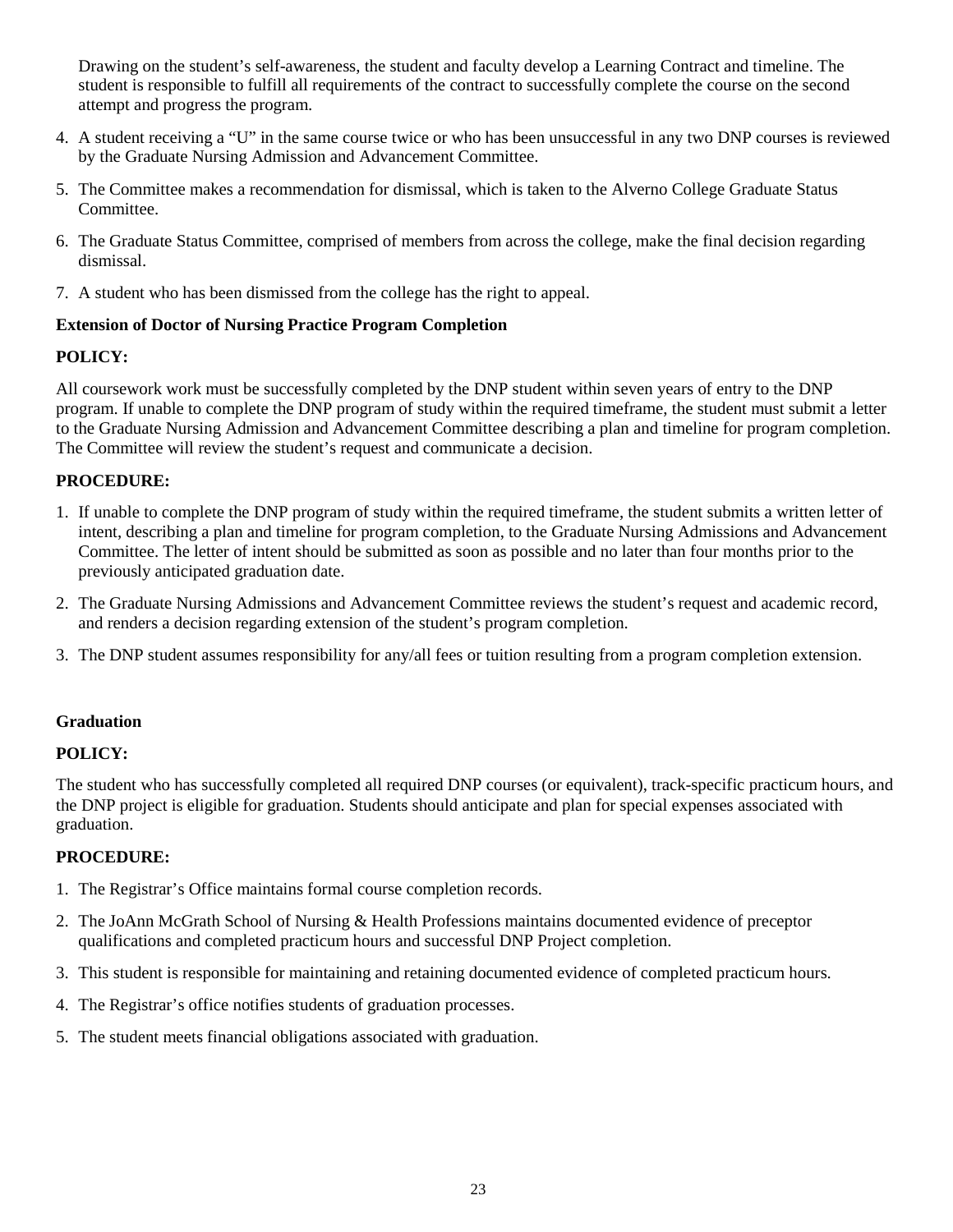## **RESPONSIBILITY FOR CONTENTS OF THE DOCTOR OF NURSING PRACTICE STUDENT HANDBOOK, POLICIES, AND PROCEDURES**

#### **POLICY:**

The DNP student is responsible to secure and maintain current knowledge of the JoAnn McGrath Alverno College School of Nursing and Health Professions' *Doctor of Nursing Practice Student Handbook, Policies, and Procedures*. A record of student acknowledgement of securing the Handbook and responsibility for knowing its contents will be maintained in the School office.

## **PROCEDURE:**

- 1. Each year, the *Doctor of Nursing Practice Student Handbook, Policies, and Procedures* will be reviewed, revised as needed, and uploaded on the Alverno website. The DNP student is responsible for keeping up-to-date on all information, policies and procedures therein; content of the Handbook is subject to change without notice.
- 2. Upon admission to the DNP program, the student is accountable to obtain and read the *Doctor of Nursing Practice Student Handbook, Policies, and Procedures,* and sign and submit the required attestation of responsibility form (Appendix F) to the chair of the DNP program.

## **STUDENT CONFLICT RESOLUTION**

#### **POLICY:**

All members of the Alverno community are expected to communicate in positive ways to resolve issues and conflicts. Communication and constructive controversy promote increased learning in a collaborative culture, encouraging better problem solving, creativity and involvement, and influencing individuals to view problems and issues from different perspectives and rethink their response. Constructive controversy is most productive in an atmosphere where individuals:

- make every attempt to first resolve conflicts with the person(s) involved;
- value controversy and different viewpoints;
- focus the controversy on ideas and determining the best direction or decision;
- are open to be influenced by new ideas and information;
- reflect on one's actions, thoughts and the reaction of others;
- communicate information accurately and clarify miscommunication; and
- recognize and communicate feelings as they relate to the issues being discussed.

All members of the Alverno academic community are expected to act in ways that contribute to a supportive academic environment. Students, faculty, and staff are expected to use skills in communication, social interaction, and problem solving in positive ways to resolve conflicts. The DNP student is accountable for academic progress using feedback and assessments of faculty and attempting to resolve conflicts with persons involved.

## **PROCEDURE:**

There may be times when the DNP student disagrees with various policies or actions taken by individual faculty or staff members, Graduate Nursing Program Committees, or the JoAnn McGrath School of Nursing and Health Professions leadership. At times students may wish to share opinions in a formal way with the JoAnn McGrath School of Nursing and Health Professions, individual faculty, or staff member. The following procedures have been established to assist students in resolving problems and sharing viewpoints that may arise:

- 1. Clarify and describe the concern or viewpoint and consult any appropriate source materials, such as syllabi or handbooks, to ensure that the issue is clearly identified.
- 2. Approach the person (faculty, advisor, staff member, or peer) most directly involved with the concern and discuss it using any necessary documents (assignments, assessments, memos, handbook references, syllabi, etc.). If the student cannot resolve the conflict after talking to the person involved, the following steps are pursued: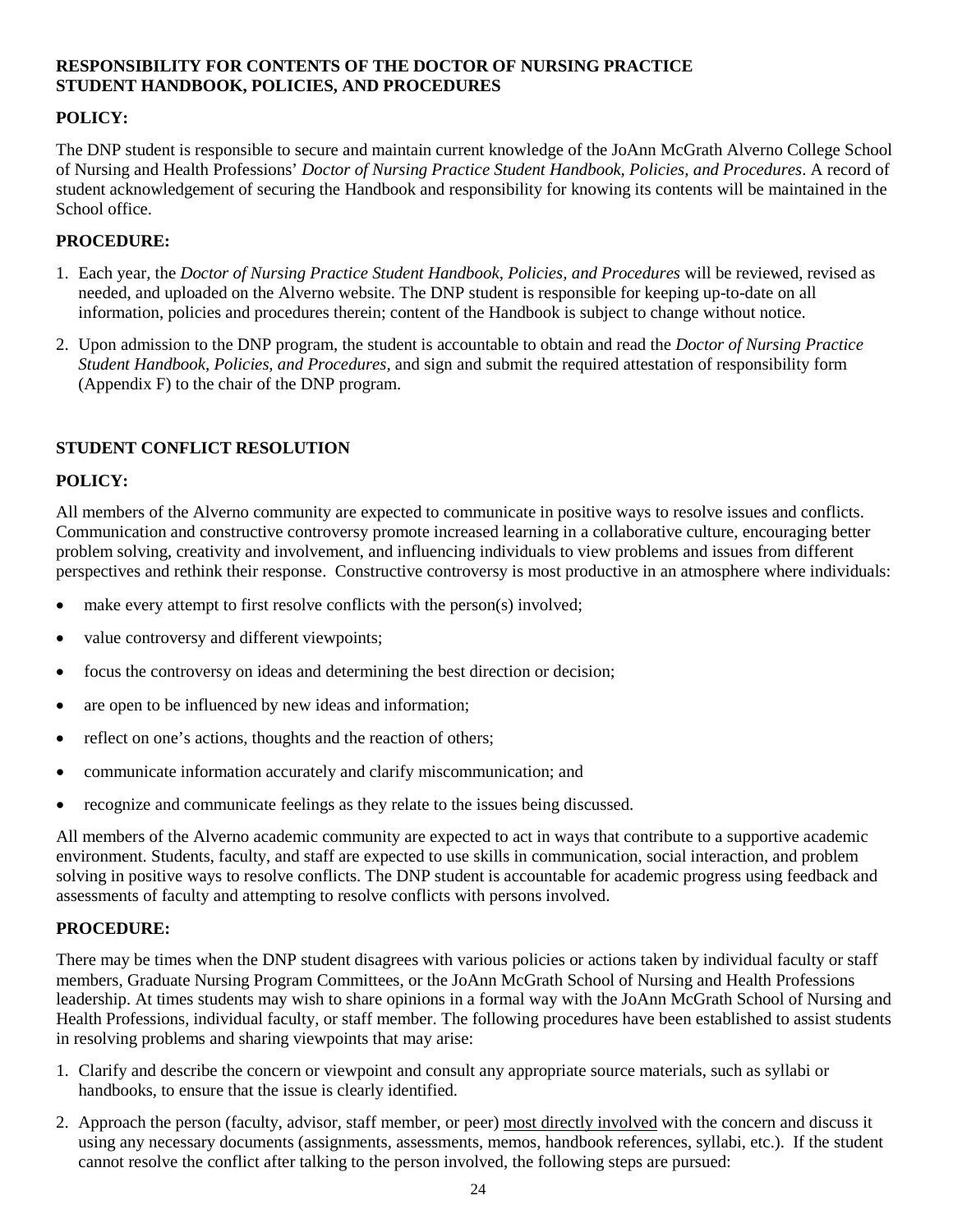- a. *If the conflict is course related:* The student contacts the faculty advisor and makes an appointment to discuss the concern. The faculty advisor assists the student in following the School procedures for conflict resolution.
- b. *If the issue is one of academic progression:* The student contacts the faculty advisor and makes an appointment to discuss the concern. The faculty advisor assists the student in processing the concern through the Graduate Nursing Admission and Advancement Committee of the School.
- c. *If the issue is a viewpoint, opinion, or concern related to the DNP Program:* The student clarifies and describes the opinion, viewpoint, issue, concern, and/or request by writing to the Director of Graduate Nursing Programs, providing supporting documentation if appropriate. As with any conflict, the conflict resolution procedures cited above are also available to the student.
- d. *If the conflict is related to a situation outside the classroom or School:* The student submits a written description of the circumstances to the Dean of the School and the Dean of Students in the College. After an interview with those involved, the Dean of Students may convene a committee to deal with the issue.
- 3. If the student has a justifiable basis for not going directly to the person involved, a formal complaint can made without having made an informal complaint. For more information, the student may contact the Dean of Students.
- 4. If unsure about how to deal with the situation or if assistance is needed in how to proceed, the student may contact a member of the Student Affairs Staff to get assistance.

## **TEXTBOOK ORDERS**

## **POLICY AND PROCEDURE:**

Alverno is in partnership with MBS Direct to order textbooks. The link for Alverno is: [http://direct.mbsbooks.com/bookstore.mbsdirect.net/alverno.htm.](http://direct.mbsbooks.com/bookstore.mbsdirect.net/alverno.htm) When books become live, students can pull up their book list by clicking the link at the bottom of the student's class schedule in Interactive Online (IOL). A limited selection of textbooks and workbooks printed on campus are also for sale in the A-Store (Bookstore), which is located in Founder's Hall (FO) Room 154, adjacent to La Verna Commons. For any questions about ordering books, please contact the A-Store at (414) 382-6505.

## **USE OF ALVERNO COLLEGE TECHNOLOGY**

#### **Be Ethical**

It is expected that the DNP student accurately identifies self and affiliations; uses the Alverno College name only for official school business; and engages with Alverno College technologies for lawful purposes only.

#### **Be Respectful**:

It is expected that the DNP student does not share confidential information; does not send offensive communications or materials; and does not send chain letters, spam, or unsolicited advertisements.

#### **Be Secure**:

It is expected that the DNP student does not share personal passwords; changes passwords when prompted; and if using a personal computer, the student ensures that it has anti-virus software.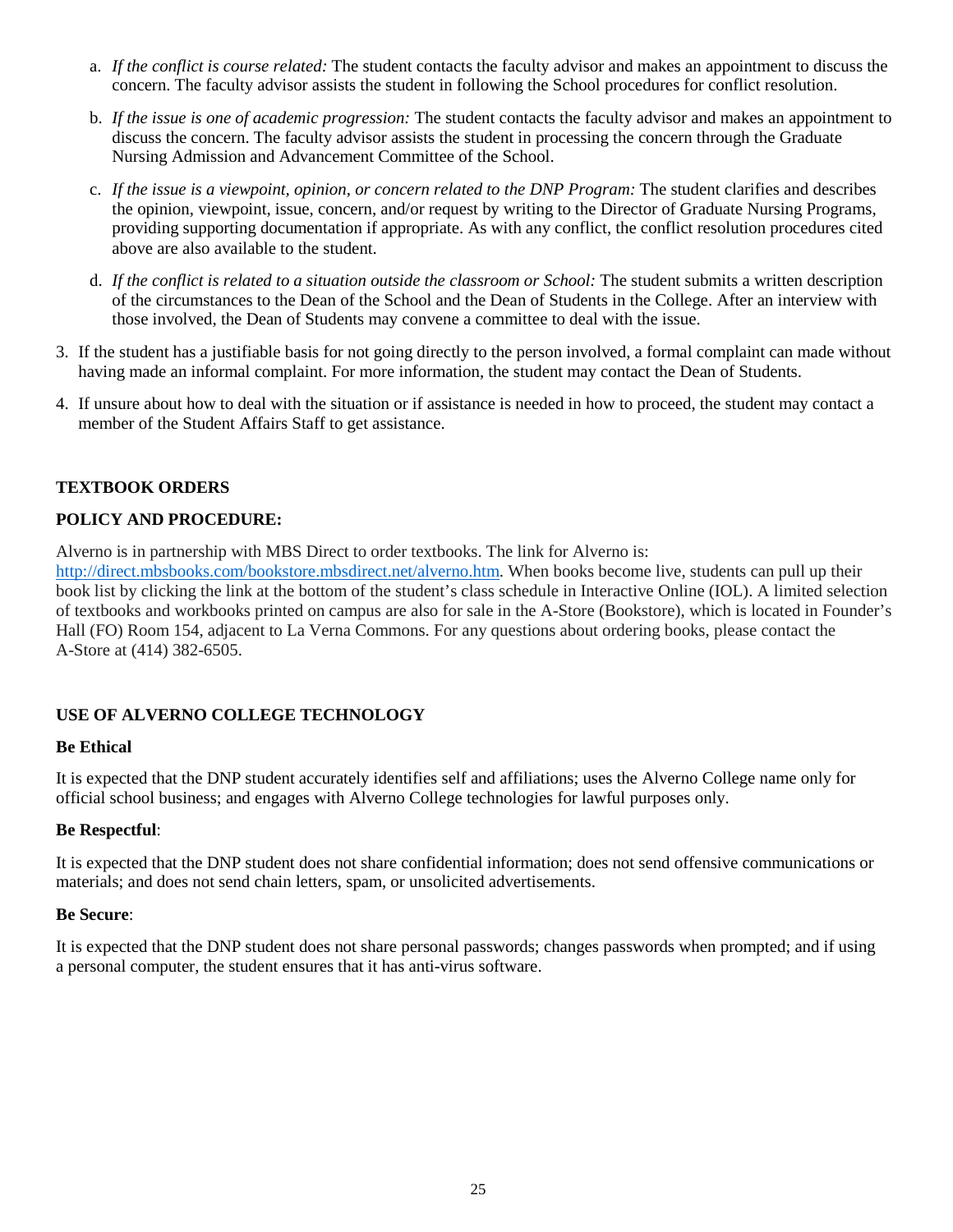## **V. GENERAL INFORMATION**

## **JOANN McGRATH SCHOOL OF NURSING & HEALTH SCIENCE PROFESSIONS DOCTOR OF NURSING PRACTICE PROGRAM COMMITTEE STRUCTURE**

#### **Graduate Nursing Admission and Advancement Committee (GNAA)**

The GNAA committee reviews applicants for the graduate nursing programs and determines individual admissibility. It creates and monitors policies related to the admission and advancement of students into and through the DNP program. The Committee provides a forum for students requesting permission to deviate from a course of studies and petitioning review of their academic status. The GNAA collaborates with Alverno's Graduate Council to determine and implement processes to support Doctoral student admissions, advising, and determination of status.

## **Graduate Nursing Curriculum Committee (GNCC)**

The GNCC is responsible for the development, implementation, and evaluation of graduate course syllabi, learning experiences, and key assessments of student performance that are appropriate to the graduate student's developmental level and congruent with graduate course and program outcomes. The GNCC is also responsible to assure the quality of the graduate program through implementation of the graduate curriculum evaluation plan.

## **Nursing Advisory Board (NAB)**

The NAB is comprised of persons from Southeastern Wisconsin area health care systems, nursing education communities, other employers, and representatives from the other communities of interest. The NAB is responsible to provide advice to nursing faculty about curriculum, course projects and assessments, practice hours/preceptorships, and other issues as brought to the Board.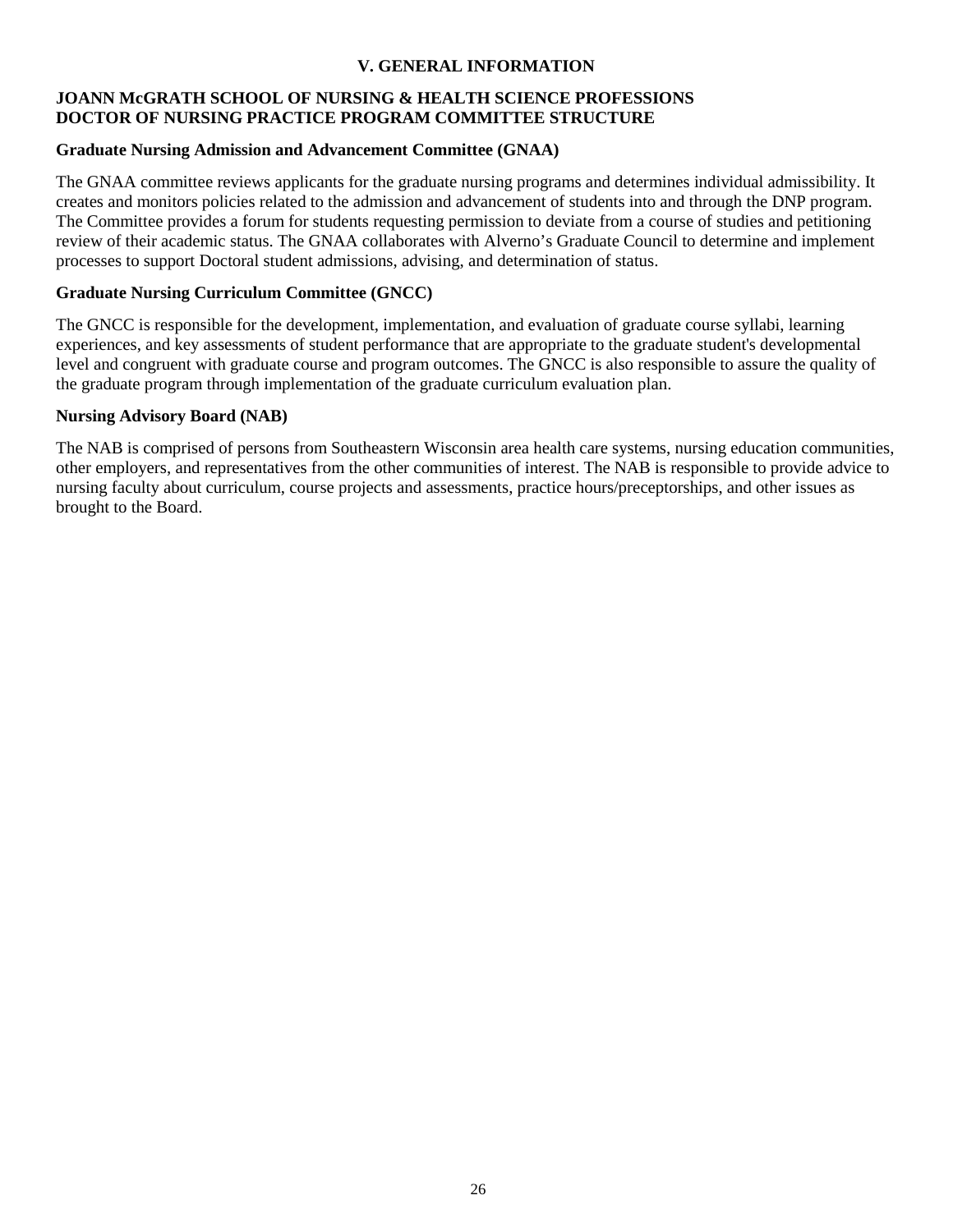Appendix A



#### **CRITERIA FOR EFFECTIVE WRITING**

Communication Ability Department (Adapted for Doctoral Students, 1/03; Update 2009)

In a given piece of writing, the student should show the following abilities to the level indicated:

**Preliminary:** Follows directions, Yes \_\_\_ No \_\_\_

## **1. Connects with audience through ESTABLISHING AND MAINTAINING CONTEXT (Clarifying, in a manner appropriate to a specified audience, limits of the situation and sources of thinking)**

- L1 Gives audience some sense of focus and purpose (*What* am I telling *whom* and *why*?)
- L2 Throughout the writing, provides and maintains a sense of focus and purpose
- L3 Takes responsibility for own ideas and distinguishes them from those of others
- L4 Clearly articulates relationships between ideas/concepts out of an academic framework/theory and those out of her own thinking

**Graduate Level**: As a professional, shows awareness of one's own ideas as claims rather than truths in the context of disciplinary/professional discourse

#### **2. Connects with audience through VERBAL EXPRESSION (word choice/style/tone— reflecting awareness of the audience's degree of knowledge, values, need for clarity, right to an opinion, and expectation of interest)**

- L1 Uses language that shows some awareness of appropriate style/tone and varied word choice
- L2 Uses language that shows general awareness of appropriate style/tone and varied word choice avoiding vague, empty, and condescending expression
- L3 Uses language that shows consistent awareness of appropriate style/tone and varied word choice
- L4 Uses language that reflects a *refined* awareness of the audience
- **Graduate Level**: As a professional,
	- Incorporates word choice/style/tone unique to a particular discipline or profession
	- Shows awareness of ambiguity, e.g., that words/concepts may have different meanings for different audiences
	- Maintains the individuality of the writer
	- Communicates a sense of ongoing dialogue, common ground, and openness to other perspectives

## **3. Connects with audience through APPROPRIATE CONVENTIONS (usage, spelling, punctuation, capitalization, sentence structure, format, citing and documenting sources)**

- L1 Generally follows appropriate conventions
- L2 Consistently follows appropriate conventions
- L3 Applies appropriate conventions to the expression of complex relationships
- L4 Shows a refined sense of appropriate conventions

**Graduate Level**: As a professional, attends to the stylistic requirements of a given discipline or profession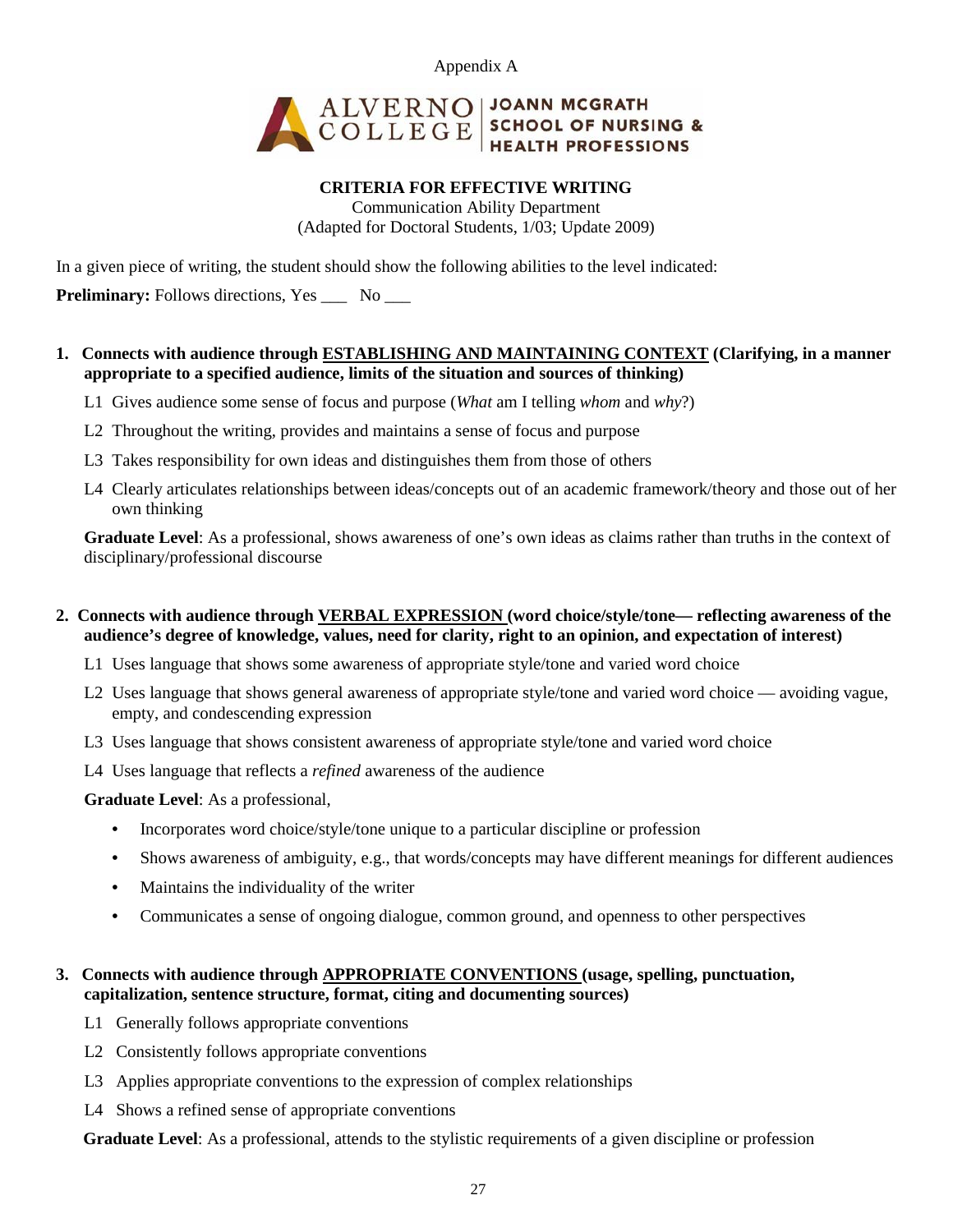## **4. Connects with audience through PURPOSEFUL STRUCTURE (sense of introduction/ development/conclusion; focusing by main point made; major/minor connections)**

- L1 Presents a message with recognizable introduction, development, and conclusion
- L2 Establishes and maintains focus on a clear purpose, providing transitions to clarify relationships between most points of development
- L3 Without digression from the focus of the work, consistently articulates relationships between points of development
- L4 Maintains a refined sense of structure appropriate to disciplinary and/or professional contexts

**Graduate Level**: As a professional, maintains a refined sense of structure in relation to an academic framework integrated into that of a profession

## **5. Connects with audience through SUPPORT FOR A POSITION/DEVELOPMENT OF AN IDEA**

- L1 Shows ability to use examples and/or evidence meaningful to audience
- L2 Supports most generalizations with examples and/or evidence meaningful to audience
- L3 Consistently develops ideas through appropriate use of generalizations, examples, and/or evidence
- L4 Develops ideas with appropriate depth, variety, and sufficient interest to engage audience

**Graduate Level**: As a professional, acknowledges contradictory or conflicting evidence

## **6. Connects with audience through ORIGINAL AND APPROPRIATE CONTENT (criteria may be further contextualized by instructor in discipline)**

- L1 Articulates ideas accurately
- L2 Demonstrates appropriate application of designated or selected ideas
- L3 Identifies key elements that indicate understanding of frameworks/theories
- L4 Articulates original applications, syntheses, and/or evaluations of academic frameworks/ theories, validating them with substantiated thinking and appropriately using valid sources

**Graduate Level**: As a professional,

- Integrates academic frameworks/theories into the context of the profession
- Shows ability to challenge existing frameworks and/or approaches

## **7. SELF ASSESSMENT**

- L1 Shows awareness of a few strengths and weaknesses in a written work, based on College criteria
- L2 Shows some understanding of development in writing ability, based on College criteria
- L3 Articulates, providing evidence, a realistic sense of writing performance in all criteria areas
- L4 Shows a refined sense of strengths and weaknesses in all criteria areas

#### **Graduate Level**: As a professional,

- Shows a refined sense of one's own strengths and weaknesses in all criteria areas, particularly in professional contexts
- Identifies plans for improvement related to one's own areas of weakness
- Shows awareness of the development of one's own understanding of one's own mental models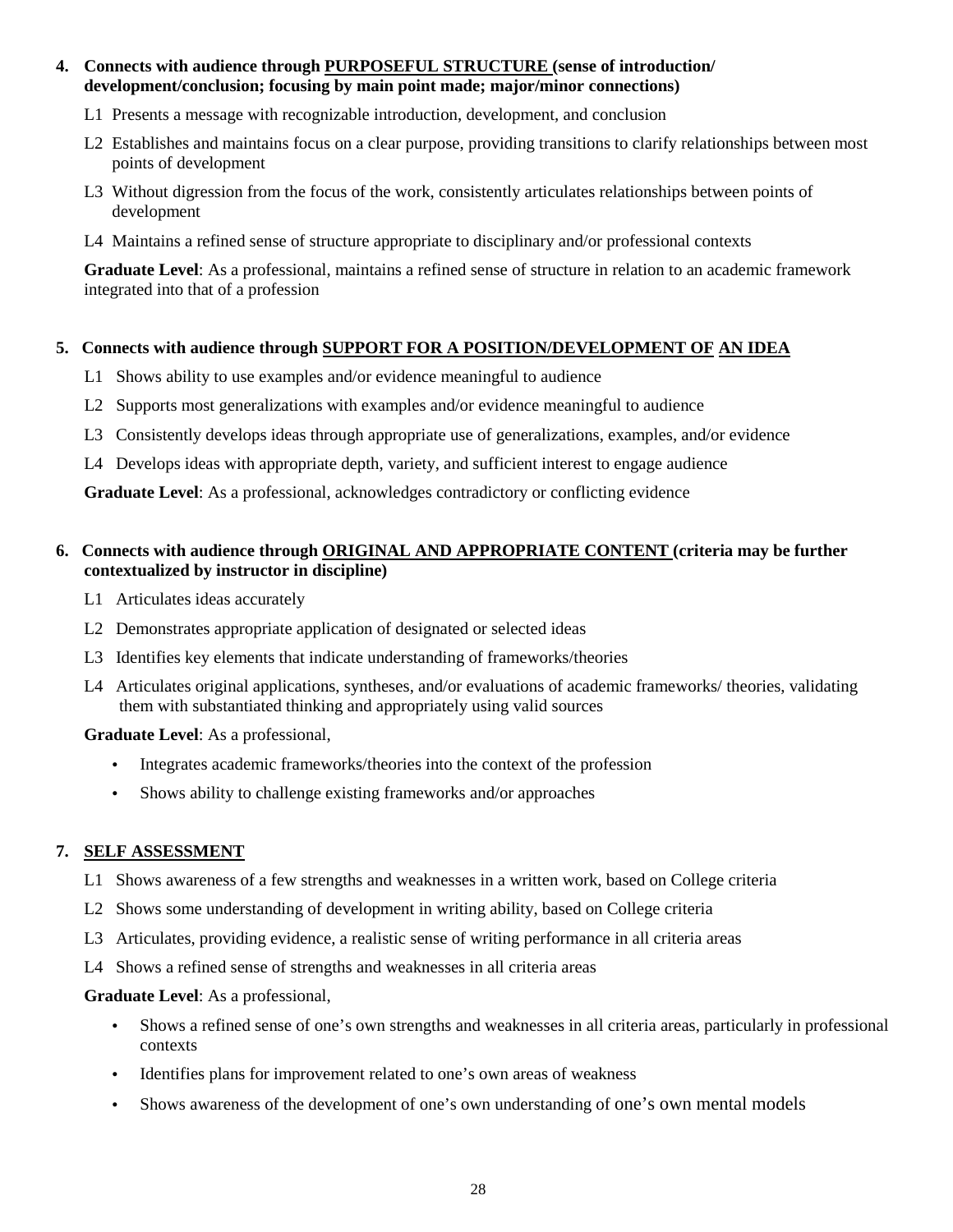

#### **CRITERIA FOR EFFECTIVE SPEAKING** Communication Ability Department

(Adapted for Entering Doctoral Students, 1/03; Update 2009) In a given speech, the student should show the following abilities to the level indicated:

**Preliminary**: Follows directions, Yes No

## **1. Connects with audience through SPEAKING ON ONE'S FEET**

- L1 Speaks to an audience for at least a minute with little reliance on scripted or memorized input
- L2 Communicates *to* an audience, long enough to suggest the speaker has internalized her message, with little reliance on scripted or memorized input
- L3 Communicates *with* the audience, giving the impression of both thinking and speaking spontaneously without reliance on scripted or memorized input
- L4 Gives a consistent impression of communicating *with* the audience without reliance on scripted or memorized input

**Graduate Level:** As a professional**,** gives a consistent impression of communicating with the audience without reliance on scripted or memorized input in a variety of job related contexts.

## **2. Connects with audience through ESTABLISHING AND MAINTAINING CONTEXT**

#### **(Clarifying, in a manner appropriate to a specified audience, limits of the situation and sources of thinking)**

- L1 Gives audience some sense of focus and purpose (*What* am I telling *whom* and *why*?)
- L2 Throughout the presentation, provides and maintains a sense of focus and purpose
- L3 Takes responsibility for own ideas and distinguishes them from those of others
- L4 Clearly articulates relationships between ideas/concepts out of an academic framework/theory and those out of her own thinking

**Graduate Level:** As a professional, shows explicit awareness of one's own ideas as claims rather than truths in the context of disciplinary/professional discourse.

#### **3. Connects with audience through VERBAL EXPRESSION (word choice/style/tone— reflecting awareness of the audience's degree of knowledge, values, need for clarity, right to an opinion, and expectation of interest)**

- L1 Uses language that shows some awareness of appropriate style/tone and varied word choice
- L2 Uses language that shows general awareness of appropriate style/tone and varied word choice avoiding vague, empty, and condescending expression
- L3 Uses language that shows consistent awareness of appropriate style/tone and varied word choice
- L4 Uses language that reflects a *refined* awareness of the audience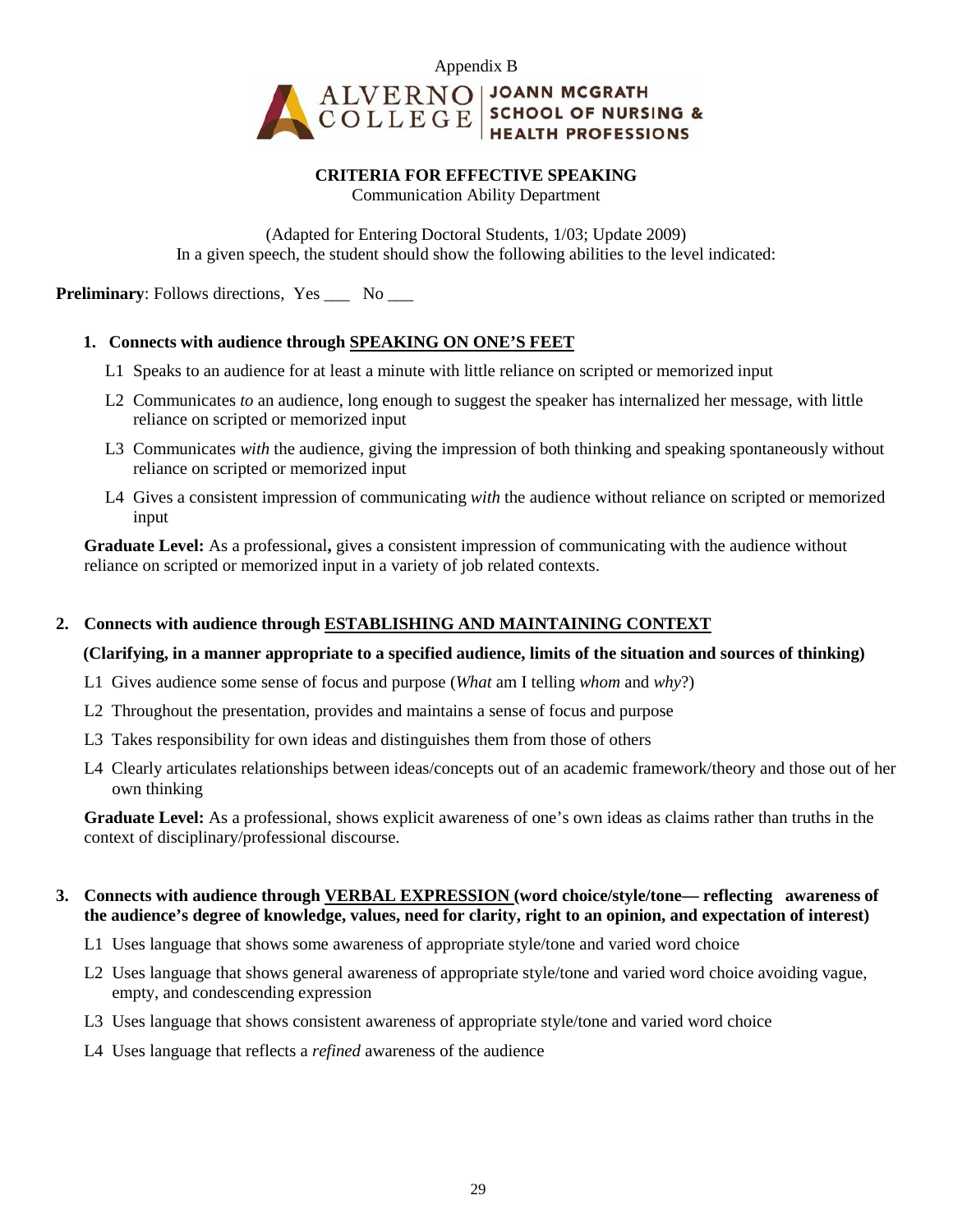**Graduate Level:** As a professional,

- Effectively incorporates word choice/style/tone unique to a particular discipline or profession
- Shows explicit awareness of ambiguity, e.g., that words/concepts may have different meanings for different audiences
- Maintains the individuality of the speaker
- Communicates a sense of ongoing dialogue, common ground, and openness to other perspectives
- **3**. **Connects with audience through EFFECTIVE DELIVERY (speaking with credibility demonstrated through adequate volume and voice projection, clear articulation, vocal variety, use of gestures/body language, eye contact, and projection of interest in topic and audience)**
	- L1 Speaks with some elements of effective delivery
	- L2 Speaks with most elements of effective delivery
	- L3 Speaks consistently with elements of effective delivery
	- L4 Speaks with a refined repertory of effective delivery techniques

**Graduate Level:** As a professional, meets the delivery requirements of a given discipline or profession

#### **4. Connects with audience through use of APPROPRIATE CONVENTIONS (usage, pronunciation, sentence structure, citing and documenting sources)**

- L1 Generally follows appropriate conventions
- L2 Consistently follows appropriate conventions
- L3 Applies appropriate conventions to the expression of complex relationships
- L4 Shows a refined sense of appropriate conventions

**Graduate Level:** As a professional, meets the stylistic requirements of a given discipline or profession

## **5. Connects with audience through PURPOSEFUL STRUCTURE (sense of introduction/ development/conclusion; focusing by main point made; major/minor connections)**

L1 Presents a message with recognizable introduction, development, and conclusion

L2 Establishes and maintains focus on a clear purpose, providing transitions to clarify relationships between most points of development

L3 Without digression from the focus of the speech, consistently articulates relationships between points of development

L4 Maintains a refined sense of structure appropriate to disciplinary and/or professional contexts

**Graduate Level:** As a professional, maintains a refined sense of structure in relation to an academic framework integrated into that of a profession

## **6. Connects with audience through SUPPORT FOR A POSITION/DEVELOPMENT OF AN IDEA**

- L1 Shows ability to use examples and/or evidence meaningful to audience
- L2 Supports most generalizations with examples and/or evidence meaningful to audience
- L3 Consistently develops ideas through appropriate use of generalizations, examples, and/or evidence
- L4 Develops ideas with appropriate depth, variety, and sufficient interest to engage audience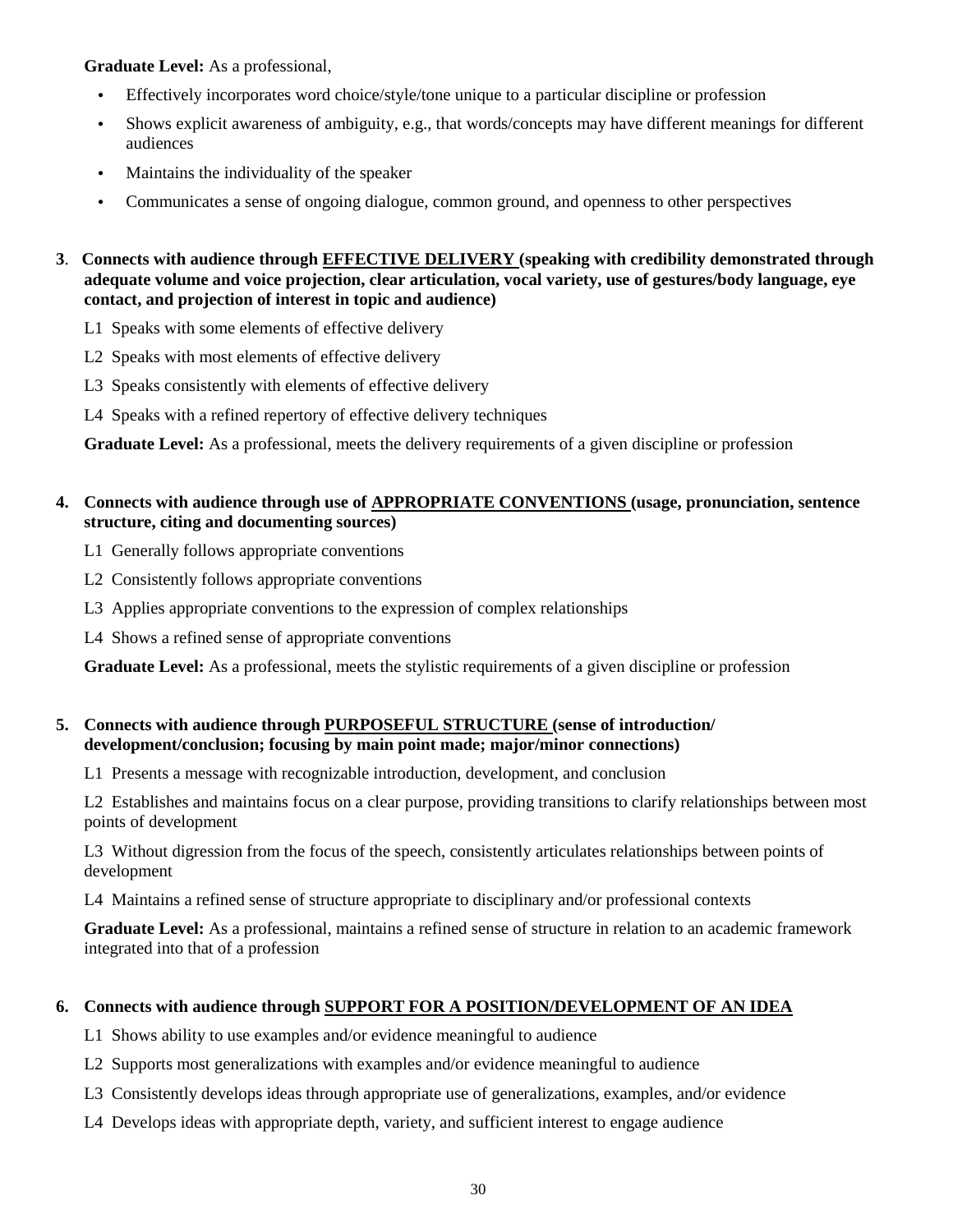**Graduate Level:** As a professional, explicitly acknowledges contradictory or conflicting evidence

## **7. Connects with audience through CREATION and USE OF MULTI-MEDIA**

- L1 Incorporates a visual that is legible, understandable, and appropriate to topic and audience
- L2 Purposefully creates and uses eye-appealing visuals to enhance presentation
- L3 Smoothly incorporates high-quality and diverse media whose messages reflect the core concepts of a presentation
- L4 Incorporates professional-quality media within a specific context to aid in clarifying, and enhancing the presentation of, ideas in relation to academic frameworks/theories

**Graduate Level:** As a professional, meets expectations for media quality for a given profession

## **8. Connects with audience through ORIGINAL AND APPROPRIATE CONTENT (criteria may be further contextualized by instructor in discipline)**

- L1 Articulates accurate representation of ideas
- L2 Demonstrates appropriate application of designated or selected ideas
- L3 Identifies key elements that indicate understanding of frameworks/theories
- L4 Articulates original applications, syntheses, and/or evaluations of academic frameworks/theories, validating them with substantial thinking and appropriately using valid sources

## **Graduate Level:** As a professional,

- Effectively integrates academic frameworks/theories into the context of the profession
- Thoughtfully challenges existing frameworks and/or approaches

#### **9. SELF ASSESSMENT**

- L1 Shows awareness of a few strengths and weaknesses in a presentation, based on College criteria
- L2 Shows some understanding of development in speaking ability, based on College criteria
- L3 Articulates, providing evidence, a realistic sense of performance in all criteria areas
- L4 Shows a refined sense of strengths and weaknesses in all criteria areas

#### **Graduate Level:** As a professional,

- Shows a refined sense of one's own strengths and weaknesses in all criteria areas, particularly in professional contexts
- Identifies reasonable plans for improvement related to one's own areas of weakness
- Shows explicit awareness of the development of one's own understanding of one's own mental models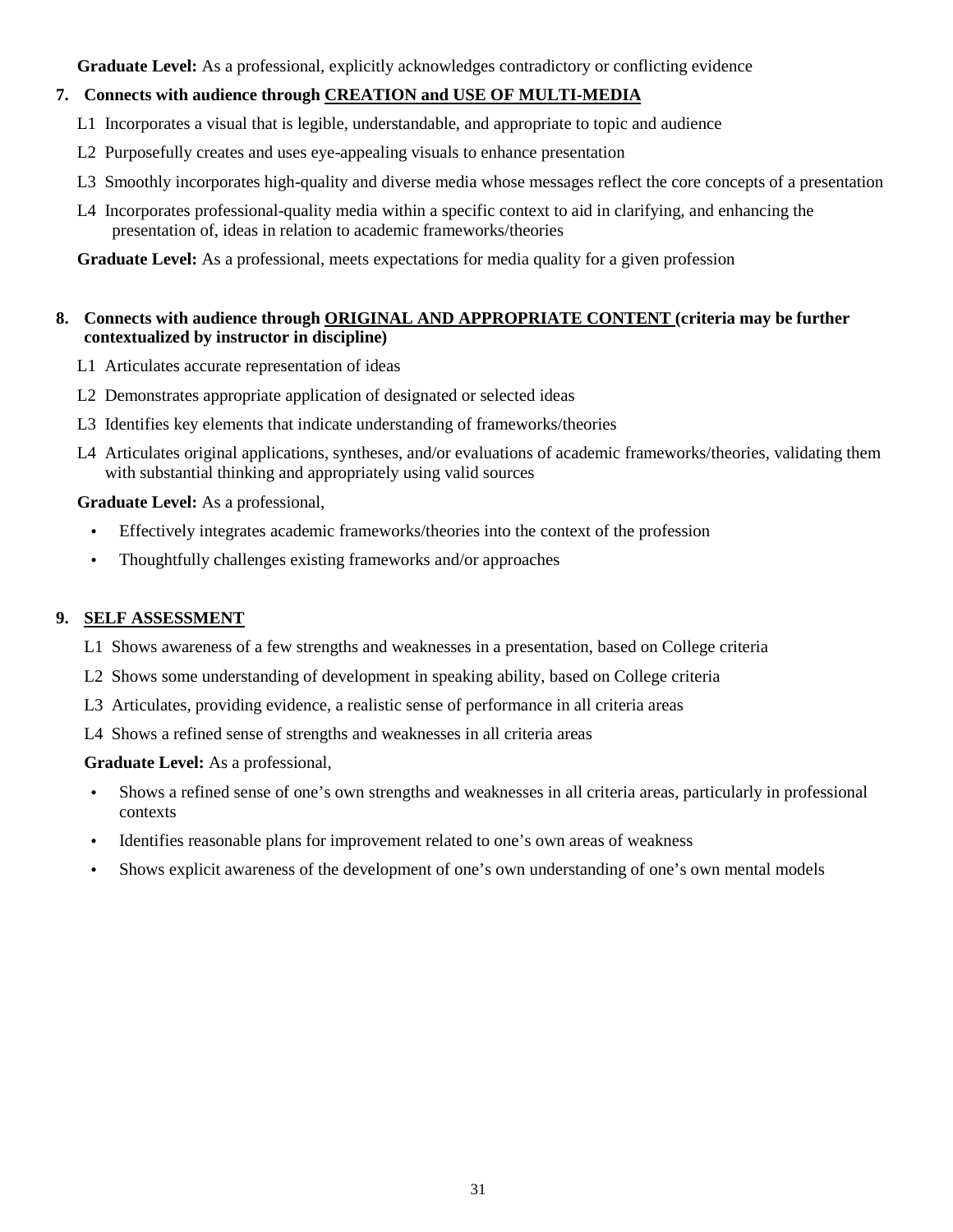Appendix C



# **CRITERIA FOR EFFECTIVE SOCIAL INTERACTION**

Social Interaction Department (Adapted for Entering Doctoral Students, 8/04)

## **1. Shaping and Working with a Task**

- Clearly defines a problem identification process
- Accurately verbalizes a representation of the problem
- Clearly defines a decision-making process

# **2. Using Task Oriented Behaviors Appropriate to the Task**

- Effectively exhibits task-oriented group behaviors such as leading, reinforcing, seeking information, etc.
- Listens analytically and affectively, trying to understand a speaker's frame of reference
- Provides appropriate information before, during and following meetings
- Thoughtfully includes multiple viewpoints in a discussion
- Effectively demonstrates planning and implementation strategies for decisions
- Effectively uses strategies to explore a wide range of possibilities, thus avoiding 'group think'
- Thoughtfully utilizes group techniques to promote effective decision making
- Effectively demonstrates consensus building skills
- Reflectively draws upon an understanding of power dynamics to effectively lead and participate in groups
- Effectively uses conflict management strategies to create win-win results

# **3. Using Interpersonal Behaviors Appropriate to a Situation**

- Effectively exhibits interpersonal behaviors such as using 'I' statements, verbalizing feelings, etc.
- Uses effective repertoire of non-verbal body language to communicate positively
- Effectively creates a physical environment conducive to the groups needs
- Consistently behaves proactively
- Consistently creates patterns of dialogue that are healthy for group participants

## **4. Using Reflection for Personal Growth in Task Oriented and Interpersonal Behaviors**

- Thoughtfully uses feedback to others to improve group skills
- Accurately self-assesses own performance related to both task and interpersonal behaviors
- Consistently views feedback as a means of strengthening relationships and/or accomplishing the task
- Thoughtfully reflects on stages of group development to analyze impact of own and others' behavior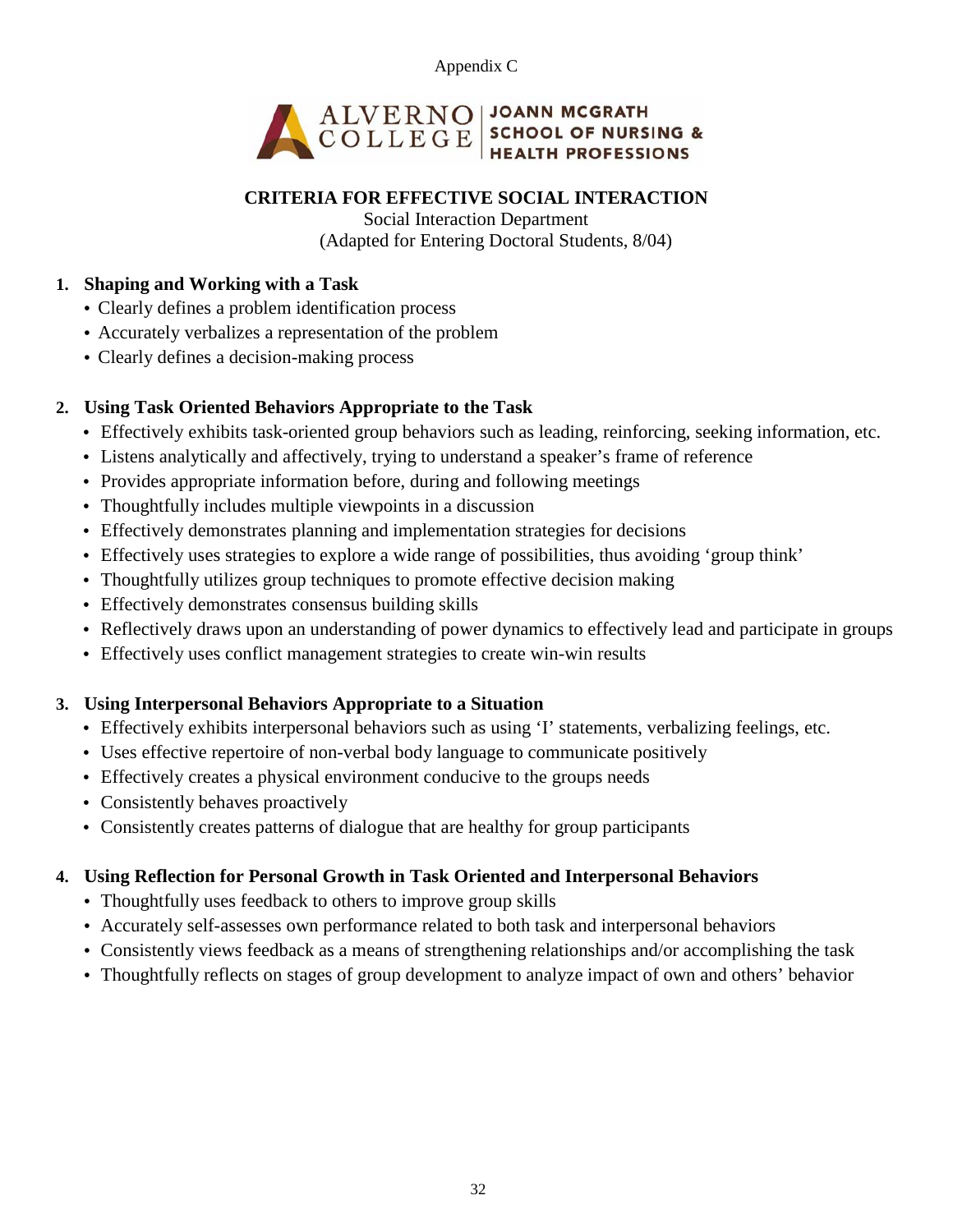Appendix D

#### ALVERNO **JOANN MCGRATH SCHOOL OF NURSING & HEALTH PROFESSIONS**

# **HEALTH INSURANCE COVERAGE**

I understand that it is strongly recommended that Doctor of Nursing Practice Student carry health insurance to cover any unforeseen incidents that might be experienced during clinical practicums. I further understand that coverage is available at a reasonable cost through Alverno College. (Information regarding that coverage is available through the Student Affairs Department located in FO 119.

DNP student printed name

\_\_\_\_\_\_\_\_\_\_\_\_\_\_\_\_\_\_\_\_\_\_\_\_\_\_\_\_\_\_\_\_\_\_\_\_\_\_

\_\_\_\_\_\_\_\_\_\_\_\_\_\_\_\_\_\_\_\_\_\_\_\_\_\_\_\_\_\_\_\_\_\_\_\_\_\_ \_\_\_\_\_\_\_\_\_\_\_\_

DNP student signature Date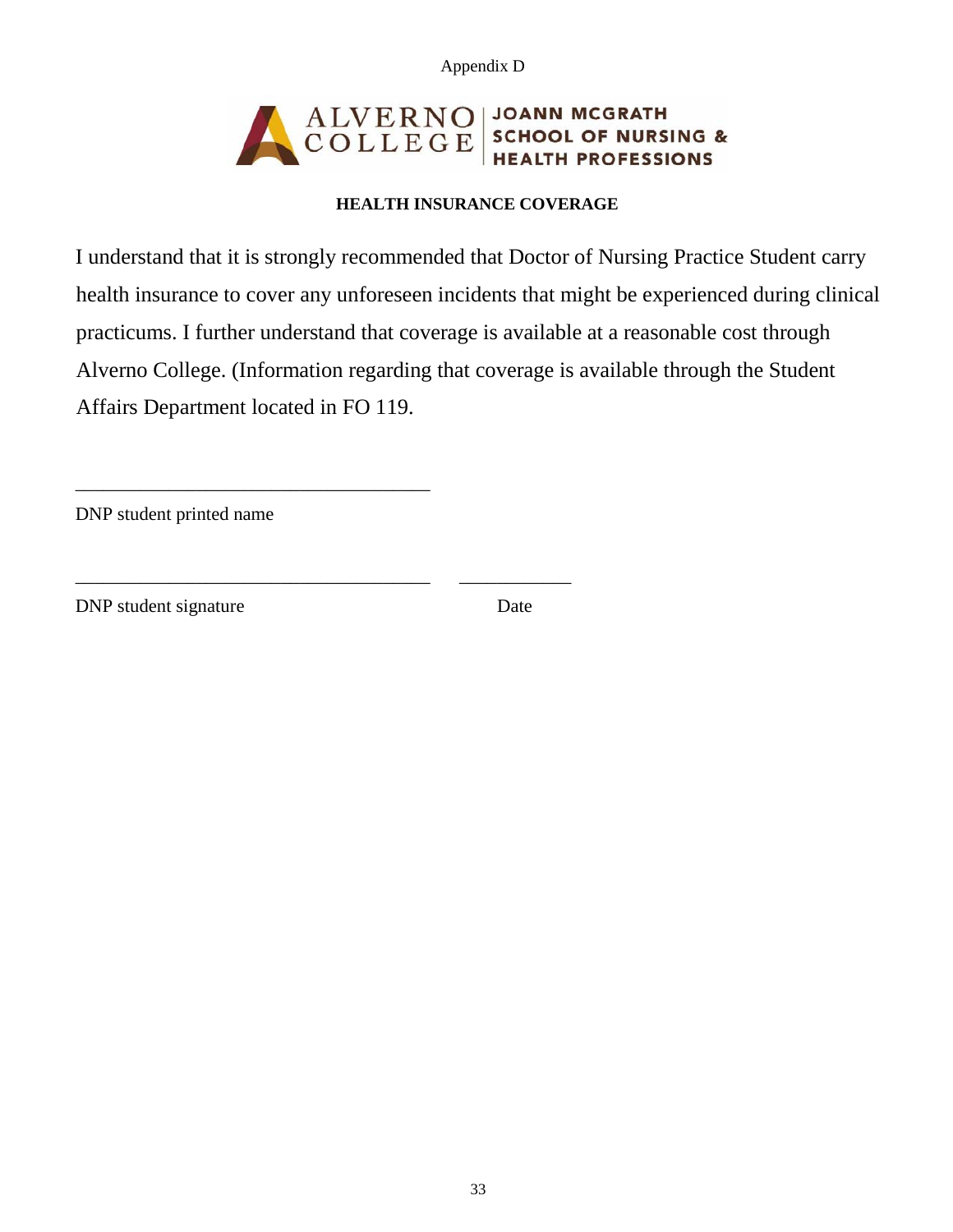Appendix E



#### **DNP Student Professionalism Rubric**

| Student Name: Name and Student Name and Student Name and Student Name and Student Name and Student Student Student Student Student Student Student Student Student Student Student Student Student Student Student Student Stu                                 | Course: DNP      | Date:     |
|----------------------------------------------------------------------------------------------------------------------------------------------------------------------------------------------------------------------------------------------------------------|------------------|-----------|
| Faculty Name: 1988                                                                                                                                                                                                                                             | Semester:        |           |
| <b>Criteria</b><br>The DNP student:                                                                                                                                                                                                                            | <b>Evidence:</b> |           |
| consistently demonstrates self-discipline and<br>responsibility for timely attendance of all<br>scheduled classroom and practicum experiences.                                                                                                                 | Met              | Concerns* |
| consistently completes course assignments in<br>accordance with faculty directions and scheduled<br>due dates, proofreading and editing own work<br>prior to submission.                                                                                       | Met              | Concerns* |
| initiates timely communication with faculty<br>regarding attendance and/or assignment concerns.                                                                                                                                                                | Met              | Concerns* |
| consistently uses appropriate language, interacts<br>in a professional manner, and shows respect for<br>others.                                                                                                                                                | Met              | Concerns* |
| consistently accepts equal responsibility for the<br>timely completion of group assignments and<br>supports others in doing the same.                                                                                                                          | Met              | Concerns* |
| consistently demonstrates ethical behavior,<br>upholding the highest standards of academic<br>integrity (crediting original sources, observing<br>copyright law, etc.) and protecting human rights<br>to privacy, confidentiality, and self-<br>determination. | Met              | Concerns* |

\*FACULTY: If concerns regarding professionalism are noted, please attach documentation of student-faculty meetings and/or communication regarding the student's behavior as well as a proposed action plan to address the concerns. Send the completed form and proposed action plan to the Director of Graduate Nursing Programs.